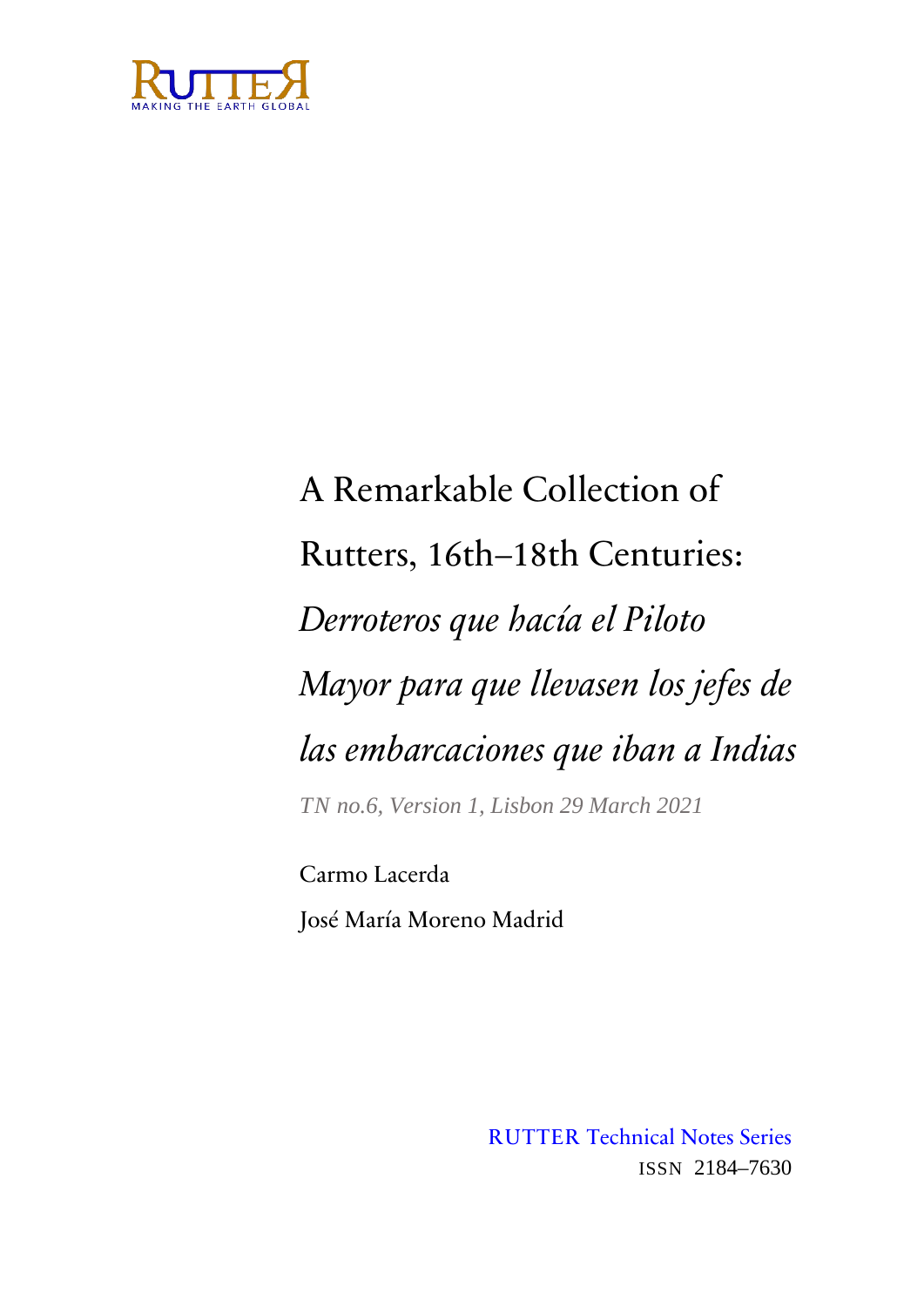**RUTTER Technical Notes** are research materials and studies resulting from the activities of members of the Project *RUTTER—Making the Earth Global*. Although their primary aim is to assist in the various tasks of the RUTTER Team, they are made public in the spirit of academic collaboration and sharing. *RUTTER Technical Notes* are non-periodic and will cover topics as diverse as the ones that interest the international and multidisciplinary Project's team. The main objective of the RUTTER Project is to write a narrative of the scaling up of a scientific description of the earth in the sixteenth and seventeenth centuries, and how it grew out of the lived experience of travelling and observing the earth in long-distance sea voyages. It aims at radically improving our present knowledge of the historical processes that led to the formation of global concepts about the earth. The RUTTER Project is the ERCfunded Project "RUTTER—Making the Earth Global: Early Modern Rutters and the Construction of a Global Concept of the Earth" (ERC Advanced Grant 833438; IR: Henrique Leitão, Faculdade de Ciências, University of Lisbon).



The RUTTER project has received funding from the European Research Council (ERC) under the European Union's Horizon 2020 research and innovation programme (grant agreement No. 833438).

© ERC RUTTER Project 2021 Citation: LACERDA Carmo, MORENO MADRID José María. 2021. "A Remarkable Collection of Rutters, 16–18th Century: *Derroteros que hacía el Piloto Mayor*

*para que llevasen los jefes de las embarcaciones que iban a Indias*." *Rutter Technical Notes 6*. Lisbon: ERC RUTTER Project, University of Lisbon. doi: 10.6084/m9.figshare.14333267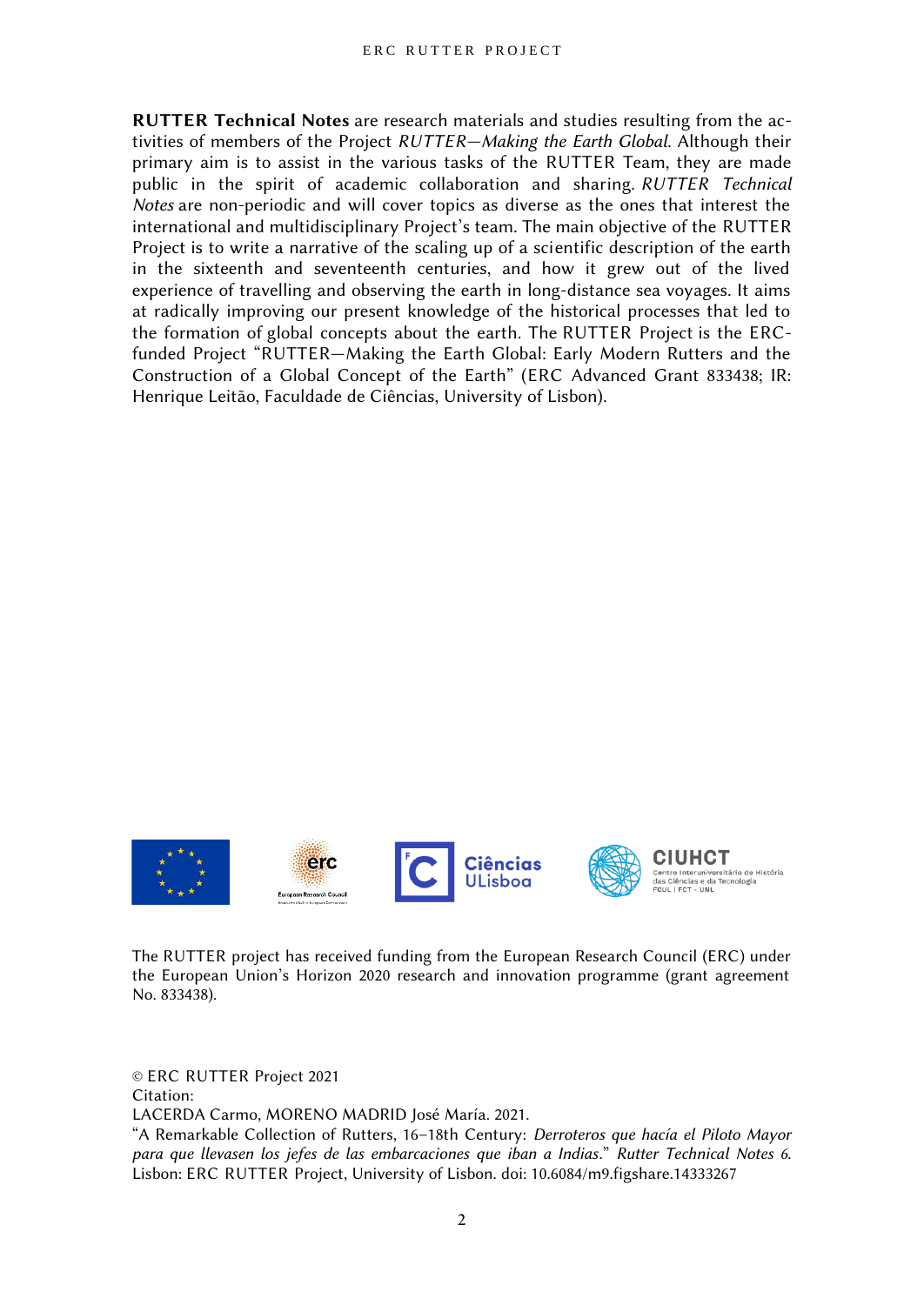#### DERROTEROS DEL PILOTO MAYOR

# **Table of Contents**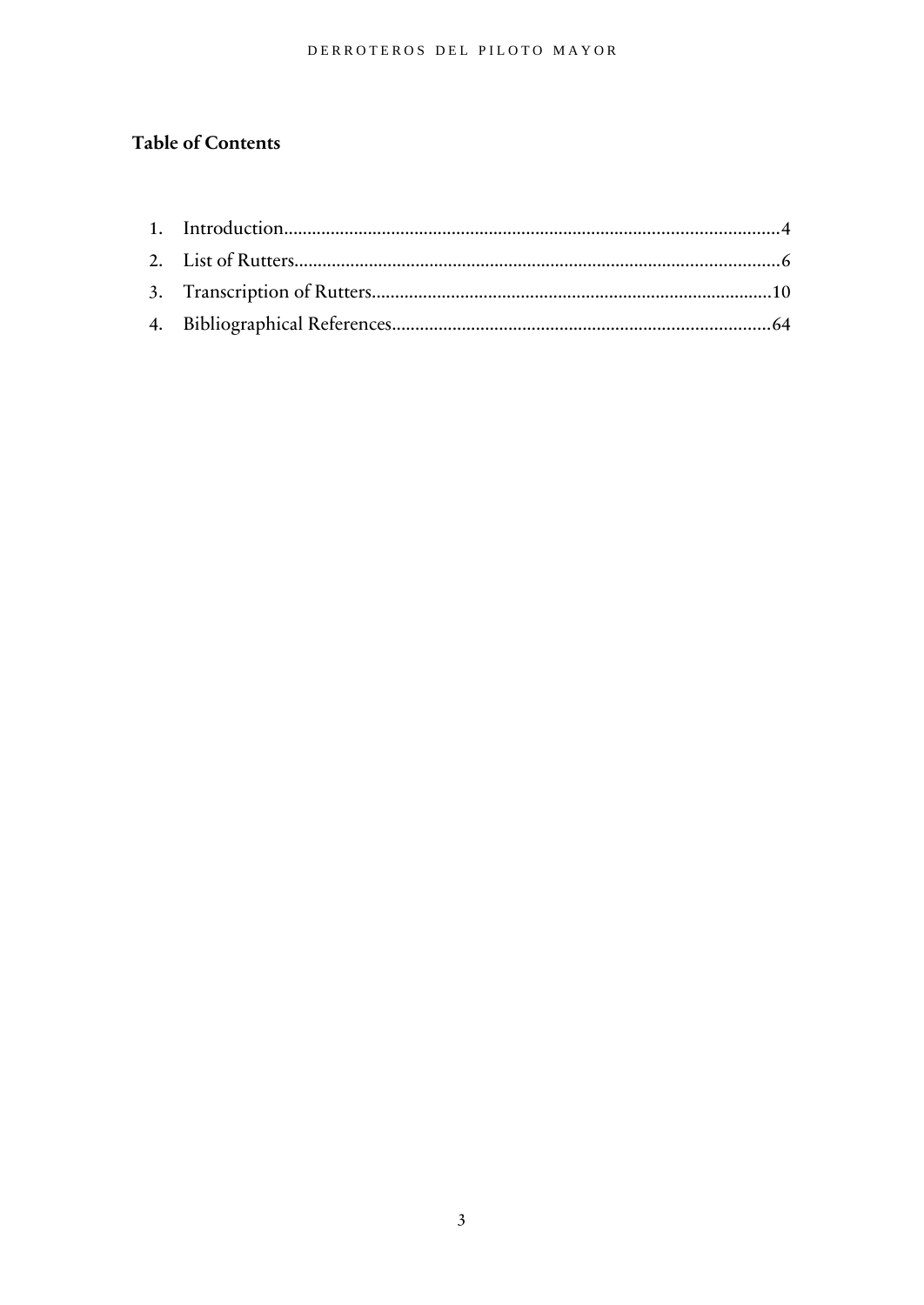#### <span id="page-3-0"></span>**1. Introduction**

This Technical Note makes available a collection of forty-one rutters kept in the *Archivo General de Indias* (Seville, Spain) under the name *Derroteros que hacía el Piloto Mayor para que llevasen los jefes de las embarcaciones que iban a Indias* [Rutters made by the Pilot Major for the commanders of the ships that went to *Indias*].[1](#page-3-1)

These documents, despite their relevance, have never been fully transcribed or carefully studied, although they are not totally unknown. In the 20th century, Jose Pulido Rubio mentions them in his famous work *El Piloto Mayor,* and includes the transcription of three of these rutters.<sup>[2](#page-3-2)</sup> More recently, Jose Maria García Redondo has examined these documents in greater detail, wondering about their role in the *construction* and development of the *Padrón Real*, and he has published some excerpts of them in his text.<sup>[3](#page-3-3)</sup>

Why are these rutters worth studying? What makes them such an interesting and unique corpus? The first thing we need to know to answer these questions is that these rutters were closely related to a legally-valid document type called "instruction" (*Instrucción*).<sup>[4](#page-3-4)</sup> In the Spanish case, "instructions" were given to the General of a fleet before leaving port, and they consisted of a set of guidelines of various types that has to be observed throughout the journey; as a general rule, they also included the agreed rutter for the voyage. These rutters constitute an anomaly within the textual category itself, since they were produced in a very particular context and with a very specific purpose. They cannot be compared, for instance, with the rutter of Vasco da Gama, of Francisco Albo or of Martín de Uriarte; these were produced *during* the voyage, and their purpose was to serve as guidance for future pilots and to enlarge the documental archive of the *Casa da Índia* and the *Casa de la Contratación.* The rutters that we could call "of instruction" were, first of all, produced on land; secondly, they were the *result* of the nautical information gathered in the Iberian "centers of calculation"; and thirdly, they were imbued with a certain legal power, as we shall see below. Besides all this, they are generally brief documents, usually not exceeding three pages in length, since the route is specified in a very schematic and concise way, without getting into more details than necessary.

The instructions given to the *Aviso* ships were the ones that most severely urged to follow the agreed route. *Aviso* ships were special because they carried royal documentation from the Peninsula to America;<sup>[5](#page-3-5)</sup> needless to say, such documentation had to be kept well out of enemy hands. In fact, in the "instruction" for these ships it was specified that, in case of being boarded by corsairs or enemy

<span id="page-3-1"></span><sup>&</sup>lt;sup>1</sup> "Derroteros", Archivo General de Indias [AGI], Contratación, 4890.

<span id="page-3-2"></span><sup>&</sup>lt;sup>2</sup> Pulido Rubio's transcription of the rutters nº7, 12 and 41 can be found in Pulido Rubio, 1950, pp. 532-536. Nonetheless, we offer here our own transcriptions, adapted to the transcription criteria we have chosen for these documents.

<span id="page-3-3"></span><sup>3</sup> Garcia Redondo, 2019, pp.29, 115-133.

<span id="page-3-4"></span><sup>4</sup> About legal context in Spain during sixteenth century see: Brendecke, 2016, pp.347-352.

<span id="page-3-5"></span><sup>5</sup> About the *aviso* ships see the work of Jose Maria Vallejo García-Hevia (1998), who analyzes how maritime correspondence was carried out between Spain (Seville) and the New World, from the 15th to the 20th century.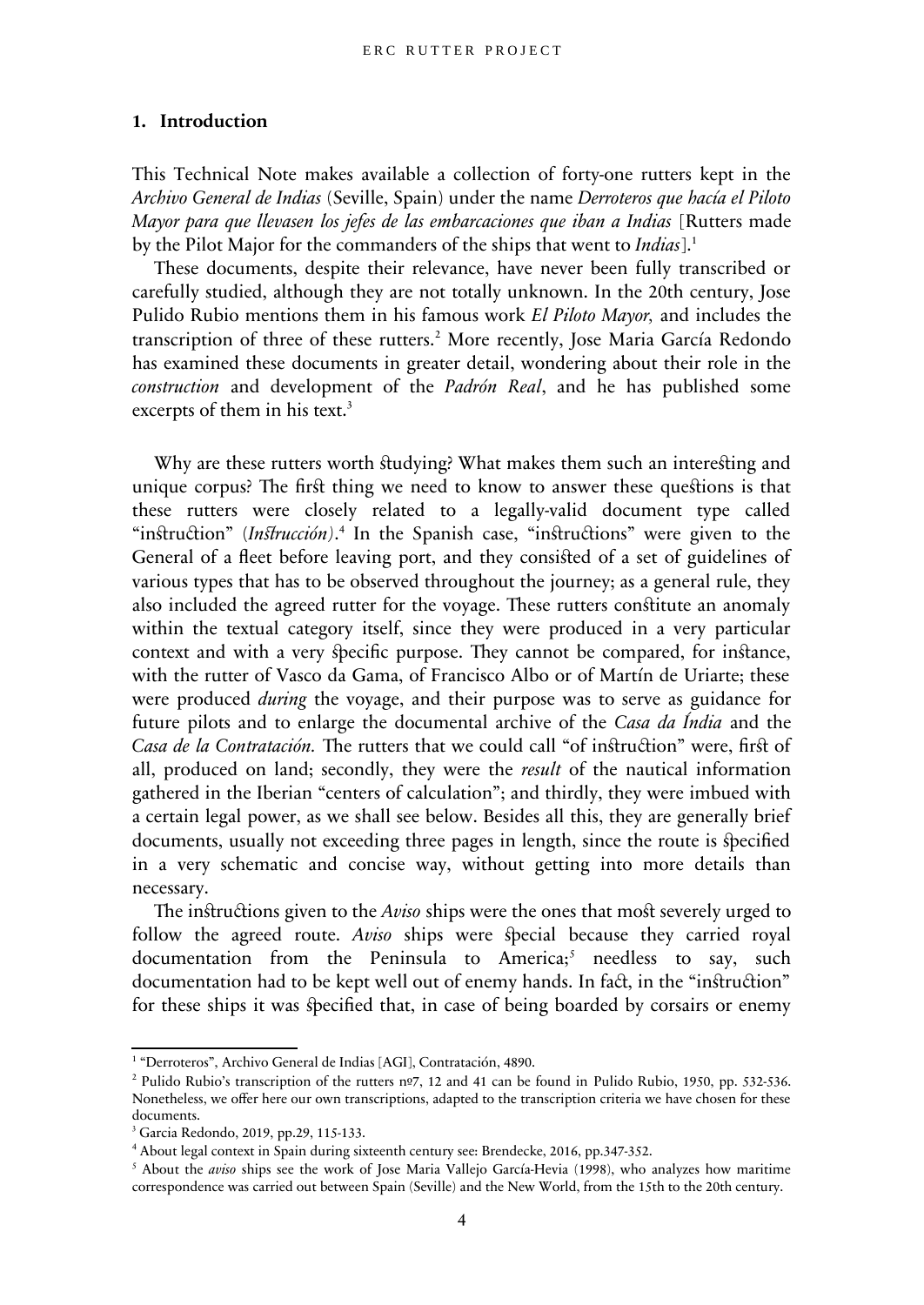ships, all the papers had to be thrown into the sea tied to something heavy.<sup>[6](#page-4-0)</sup> As the "instruction" normally contained the rutter, it was also commanded to be tossed into the water along with the other documents, in order to prevent the usual route of these vessels from being known.[7](#page-4-1) But the precautions did not stop there. In the record of a voyage of a 1612 Aviso ship<sup>[8](#page-4-2)</sup> it is reported how the person who had received the instruction only had discussed the route with the pilot, and only when he considered that the ship was out of danger, did he transmit it to the master and the rest of the crew. As the record explains, this secrecy was intended to prevent information leaks if the vessel was taken by corsairs.

*Aviso* ships instructions had the most severe punishment possible for infringers: death penalty. Indeed, it can be read in several of these documents that the captains and pilots of the ships must not, on pain of death, take port in any place not stated in the agreed rutter. It will surprise no one now if we say that those responsible for the instruction were concerned about correctly confirming that they had complied with it. This is clear in the same 1612 record, as the signature and testimony of several crew members is requested at the beginning and end of the document. In the last lines the master and the pilot swore that everything that was written in the record was true, meaning "the route and all that had happened".<sup>[9](#page-4-3)</sup> Then, up to five sailors and two cabin boys were called to countersign the document, testifying to the words of the master and the pilot.

Another interesting aspect worth noting is that the importance of these rutters meant that their drafting was only entrusted to the right person. This is evidenced by this bundle of documents we are addressing here, since the author of many of them is the Pilot Major of the *Casa de la Contratación* or, at the beginning of the 18th century, of the *Real Academia de Marina de Cádiz*. Many of the rutters transcribed here were, indeed, addressed to those in charge of the *Aviso* ships that plied the Atlantic between the 16th and 18th centuries.

Regarding transcription criteria, we have opted for a certain modernization to facilitate the understanding of the texts, but respecting original spelling, orthography and accentuation. All abbreviations have been expanded, capitalization standardized, punctuation rephrased, and some words have been linked or separated following today's standards.<sup>[10](#page-4-4)</sup>

We would like to thank Henrique Leitão for his suggestions and comments to improve the text. We would also like to thank Silvana Munzi and Juan Acevedo for the editorial work on this Technical Note.

<span id="page-4-0"></span><sup>6</sup> See Docs. 13, 21, 29, 37.

<span id="page-4-1"></span> $7$  See Doc. 21.

<span id="page-4-2"></span><sup>8</sup> See Doc. 6.

<span id="page-4-3"></span><sup>9</sup> *Ibid.* 

<span id="page-4-4"></span> $10$  There are three rutters (n. 8, 9 and 10) that, due to the difficulty of the handwriting, have not yet been transcribed. We hope to be able to do so on a future occasion.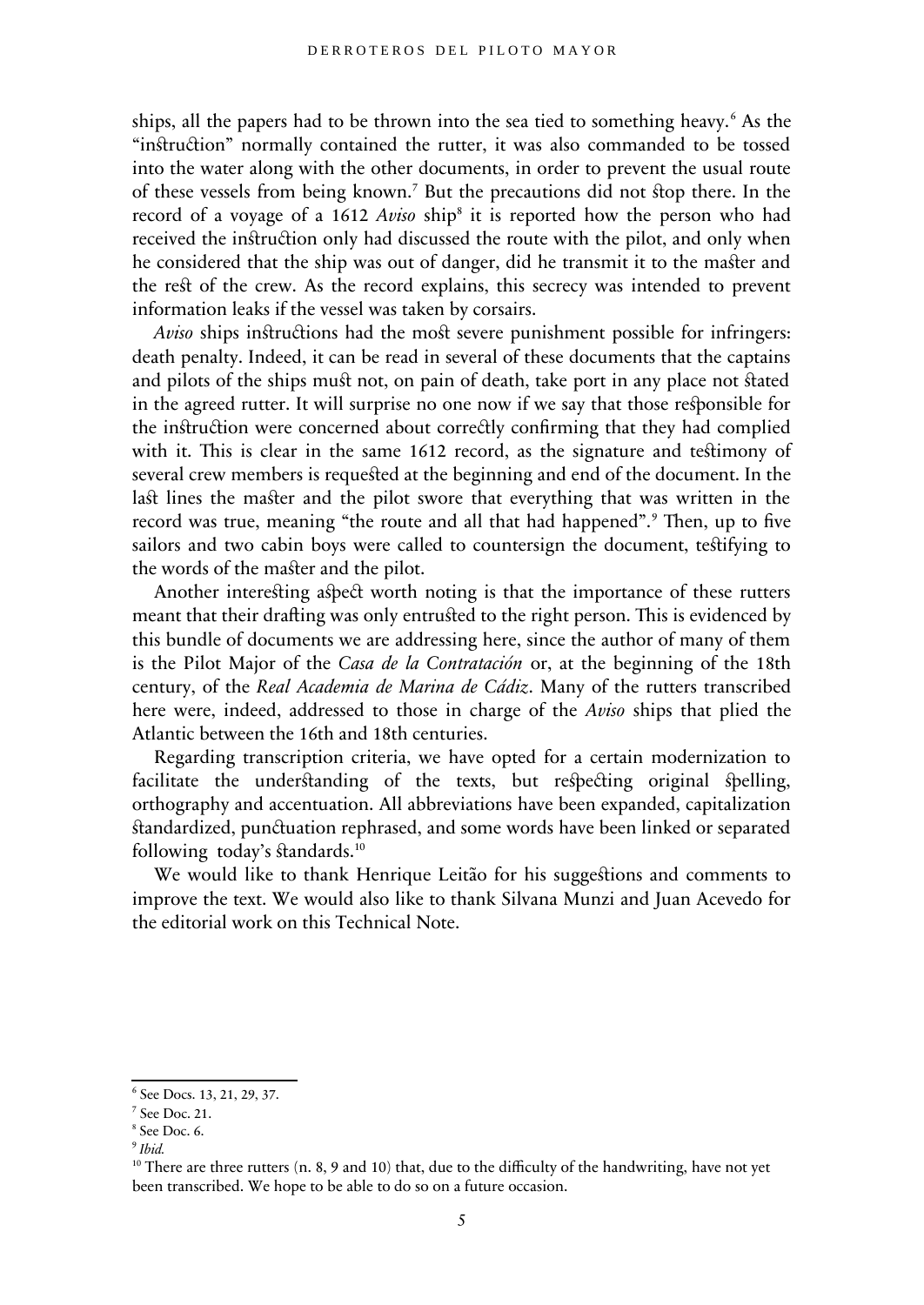#### <span id="page-5-0"></span>**2. List of Rutters**

- 1. "Este es traslado bien y fielmente sacado de una escriptura escripta como carta petiscion, que en el principio de ella dize "muy poderoso señor", y paresce estar firmada de un nonbre que dize Francisco de Heraso". (1564)
- 2. "Instrucion de lo que vos, Manuel Gonçales, maestre del barco Nuestra Señora de [...] y Lorenzo Vasques, piloto de ella aveis de hazer el viaje que llevais con despachos de Su Majestad para la villa de San Cristóbal de la Havana es lo siguiente". (1596)
- 3. "Instruzion de lo que vos Juan de la Rea, maestre del barco nombrado El Rosario, que vos Valerio de Solís (?), piloto del dicho barco, haveis de guardar en el viaje que por mandado de Su Majestad bais hazer a la provincia de Nueva España, con despachos de Su Real servicio, la cual haveis de guardar en la manera siguiente". **(**1609)
- 4. "Instrucion de lo que vos, Alonsso de [...], maestre del barco nombrado San Antonio y vos Valerio de Solís, piloto del dicho varco, aveis de guardar en el viaje que aveis de hacer por mandado de Su Majestad a la Provincia de Nueva España, con despachos de Su Real servicio, la qual aveis de guardar en la manera siguiente". (1609)
- 5. Untitled rutter of 1612.
- 6. "Derotas del barco de aviso que se hisieron en el viage". (1612)
- 7. "Derrotero desde el puerto de la Vera Cruz en la provincia de las costas de Andaluzia Galizia e Canthabria del reyno de España". (1672)
- 8. Untitled rutter of 1674.
- 9. Untitled rutter of 1675.
- 10. Untitled rutter of 1675.
- 11. "Ynstruzion de lo que el cappitan Antonio de Ysasi (?) cavo de la tartana nombrada Santa Lucia, que se despacha a la Veracruz con pliegos del servicio de Su Majestad y la persona que fuere de piloto en esta embarcazion an de guardar en el dicho viaje y el derotero que en el han de obserbar es como se sigue". (1681)
- 12. "Derrotero que hiço el piloto mayor para el navio de aviso que fue a la provincia (?) de Tierra Firme [...] a cargo de Juan Antonio Basaue (?)". (1684)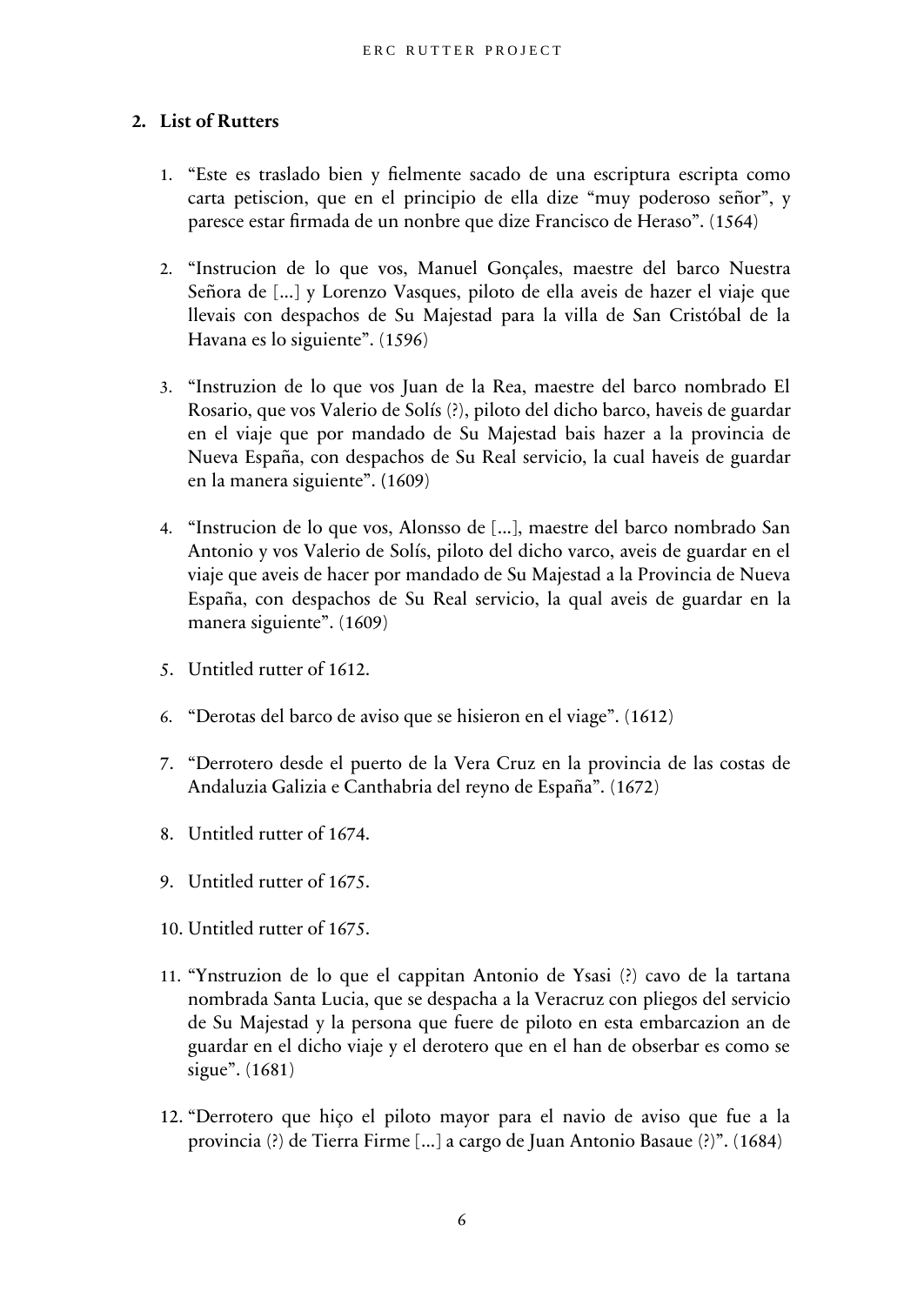- 13. "Derrotero para avisos a Tierra Firme". (1684)
- 14. "Derrotero que hiço el piloto mayor para el navio de aviso que se despacha a diferentes puertos de las Yndias. Henero de 85 a cargo de Pedro de Sagarraga". (1685)
- 15. "En 24 de junio de 1685 se dio este derrotero a Don Joseph de Mesa, dueño del navio nombrado Iesu Nazareno, que fue de aviso a Tierra Firme con pliegos y despachos del servicio de Su Majestad". (1685)
- 16. "Derota que a de llevar el aviso que proximamente se despacha a la provincia de Nueva España, a cargo del capitan Diego Sanchez, haviendo de tocar en Cuba (hecha por D. Francisco Antonio de Orbe, piloto maior por Su Majestad de la Carrera de las Yndias). Este año de 1696".
- 17. "Derrota que a de llevar el avisso que proximamente se despacha para la provincia de Nueba España, a cargo del capitan Diego Sanchez, esse año de mill seiscintos y nobenta y siete. Hecha por D. Francisco Antonio de Orbe, piloto mayor por Su Majestad de la Carrera de las Indias". (1697)
- 18. "Derrota que a de llebar el aviso que proximamente se esta aprontando de orden de Su Majestad para la provincia de Nueba España a cargo del capitan D. Joseph Coito de Mello hecha por D. Francisco Antonio de Orbe piloto mayor por Su Majestad de la Carrera de las Yndias en la Real Cassa de la Contratación".
- 19. "Derota que ha de llevar el aviso que proximamente se despacha a la provincia de Tierra Firme, al puerto de Cartagena, a cargo del capitan D. Bartolome Garrote, echa por D. Francisco Antonio de Orbe, piloto mayor por Su Majestad de la Carrera de las Yndias". (1699)
- 20. "Derrota que ha de llevar el avisso que proximamente se esta despachando de orden de Su Majestad a la provincia de Tierra Firme, yente y viniente a el puerto de Cartaxena, a cargo del capitan Francisco [...] del Castillo, hecha por D. Francisco Antonio de Orbe, piloto mayor por Su Majestad de la Carrera de las Yndias". (1701)
- 21. Untitled rutter of 1703.
- 22. "Derrota que ha de llebar el aviso que proximamente se despacha para la provincia de Tierra Firme (yente y viniente a el puerto de Cartagena), a cargo del capitan D. Francisco de Varcaiztegui (?), echa por D. Francisco Antonio de Orbe, piloto mayor por Su Majestad de la Carrera de las Yndias". (1706)
- 23. "Derrota de ha de llevar el aviso que proximamente se despacha para la provincia de Nueva España, con pliegos de Su Majestad, a cargo del capitan D. Agustin Montesa este año de 1707, hecha por D. Francisco Antonio de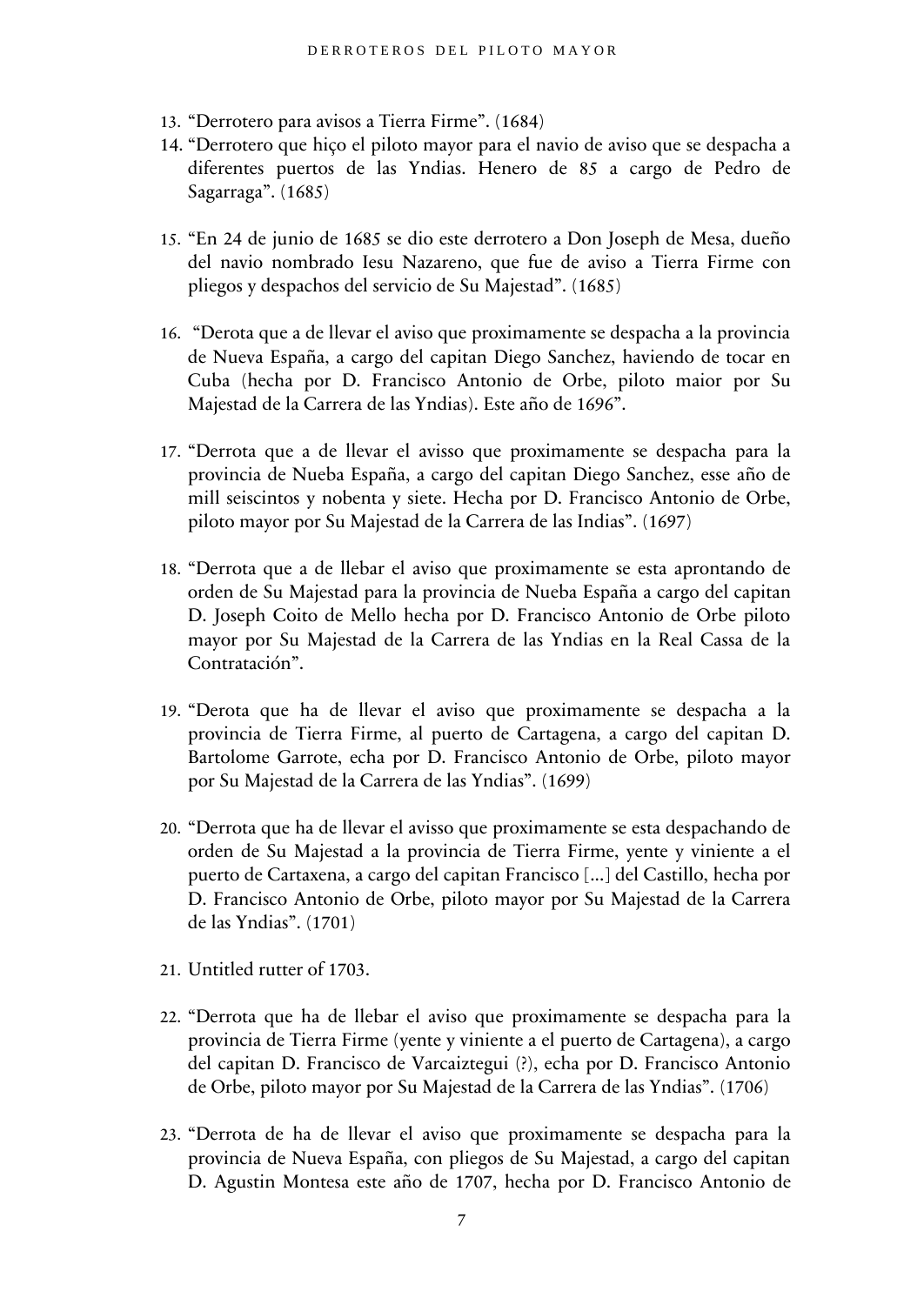Orbe piloto maior por Su Majestad de la Carrera de las Yndias en la Real Cassa de la Contratacion de la ciudad de Sevilla".

- 24. "Derota que a de llevar el aviso que proximamente se despacha para la provinzia de Tierra Firme, a cargo del capitan Miguel de Reina este año de mill setezientos y siete, echa por D. Francisco Antonio de Orbe piloto maior por Su Majestad de la Carrera de las Yndias en la real Casa de la Contratazion de esta ciudad de Sevilla". (1707)
- 25. "Derrota (que a de llevar el barco longo que de quenta de Su Majestad se fabrico en el rio de esta ciudad de Sevilla, el qual va a cargo de D. Francisco Joseph de â Ponte en derechura al puerto de la Vera Cruz, de donde â de salir para Puerto Rico en donde lo â de entregar segun el asiento de su obligazion), hecha por D. Francisco Antonio de Orbe piloto mayor por Su Majestad de la Carrera de las Yndias en la real casa de la Contratazion de la ciudad de Sevilla". (1707)
- 26. "Derrotta que â de llevar el avisso que de proximo se despacha a cargo del capitan D. Francisco Chaves, en derechura â Cartagena, de Cartagena â la Bera Cruz, e de dicho puerto â España". (1708)
- 27. "Derrota que â de llevar el avisso que proximamente se despacha para la provincia de Nueva España, a cargo del capitan Manuel Bicioso este año de mil setezientos y ocho, êcha por D. Francisco Antonio de Orbe, piloto mayor por Su Majestad de la Carrera de las Yndias en la real Cassa de la Contratazion de esta ciudad de Sevilla". (1708)
- 28. "Derrota que a de llevar el avisso que proximamente se esta despachando de orden de Su Majestad yente y viniente a la provincia de nueva España habiendo de tocar a la ida en el puerto de San Chrisptobal de la Habana con en navio nombrado San Esteban el qual va a cargo del capitan D. Francisco Arcayos de Leon". (1709)
- 29. Untitled rutter of 1710.
- 30. "Derrota que a de llevar el abiso que proximamente a de salir para Cartagena de las Yndias a llevar los pliegos de Su Majestad el qual va a cargo del Capitan D. Manuel de [...]". (1710)
- 31. "Derota que a de llevar el abiso que proximamente se despacha de orden de Su Majestad con sus reales pliegos a cargo del capitan D. Euxenio [...] este año de mill setecientos y diez hecha por D. Francisco de Orve piloto mayor por Su Majestad de la Carrera de las Yndias em la Real Casa de esta Contratacion de Sevilla". (1710)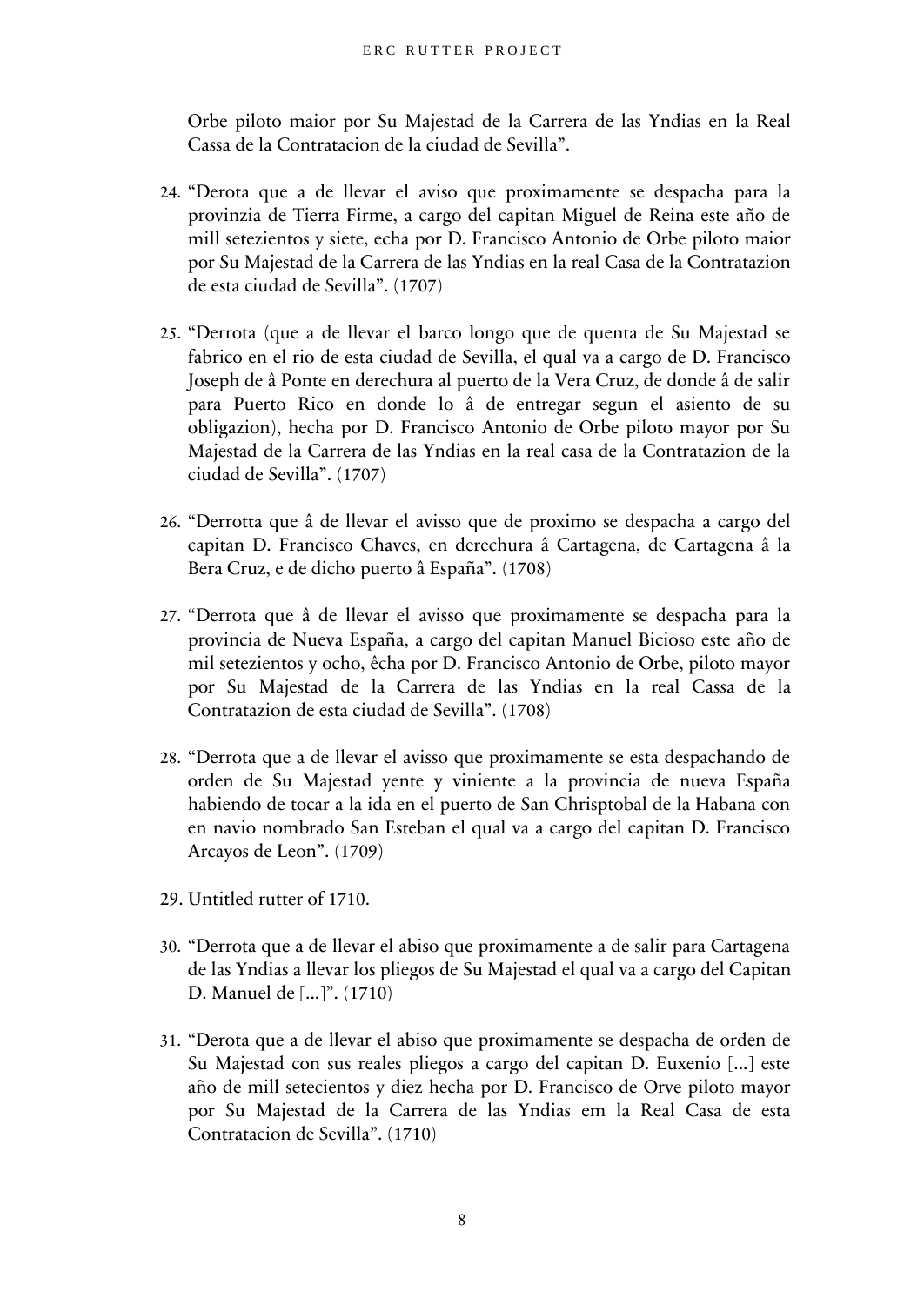- 32. "Derrota que a de llevar el aviso que proximamente se despacha con pliegos de Su Majestad a la provincia de Tierra Firme, yente y biniente a cargo de D. Juan de [...] nombrado el Santo Cristo de Maracaibo". (1710)
- 33. "Derrota que a de llevar el avisso que proximamente esta para salir con pliegos de Su Majestad para el puerto de Carthagena de las Indias y de alli a la Vera Cruz de donde a de volver a España a cargo del capitan D. Joseph Coyto de Mello". (1711)
- 34. "Derrota que a de llevar el abisso que próximamente se despacha con pliegos de Su Majestad para la probincia de nueba Hespaña a cargo del capitan D. Pedro Marquez, este año de 1712 hecha por D. Francisco de Orbe, piloto mayor por Su Majestad de la Carrera de las Indias, en la real Casa de la Contratazion de esta ciudad de Sevilla". (1712)
- 35. "Derrota que a de hazer el avisso que proximamente se despacha con pliegos de Su Majestad a la provincia de Tierra Firme a cargo del capitan D. Juan Fernandes de [...]". (1713)
- 36. "Derrota que â de llebar el avisso que proximamente se despacha para la provincia de Nueba España, â cargo del capitan D. Francisco de Fuentes este año de 1713, hecha por D. Francisco Antonio de Orbe, piloto mayor por Su Majestad de la Carrera de las Yndias, en la Real Cassa de la Contratacion de esta ciudad de Sevilla".
- 37. Untitled rutter of 1715.
- 38. Untitled rutter of 1715.
- 39. Untitled rutter of 1716.
- 40. "Derrota que ha de executar el nabio nombrado Nuestra Señora Aranzazu, que de proximo esta para hazer viaje de avisso yente y viniente (con los reales pliegos de Su Majestad) a la probincia de Nueba España, a cargo de D. Bizente Calderon e Otayza". (1720)
- 41. "Derrota que ha de obserbar en su navegazion el avisso que bâ a Tierra Firme, â cargo del pilotto Pedro de Avila Naranjo en el paquebote nombrado Nuestra Señora del Rossario y San Antonio, a llevar los reales pliegos de Su Majestad". (1720)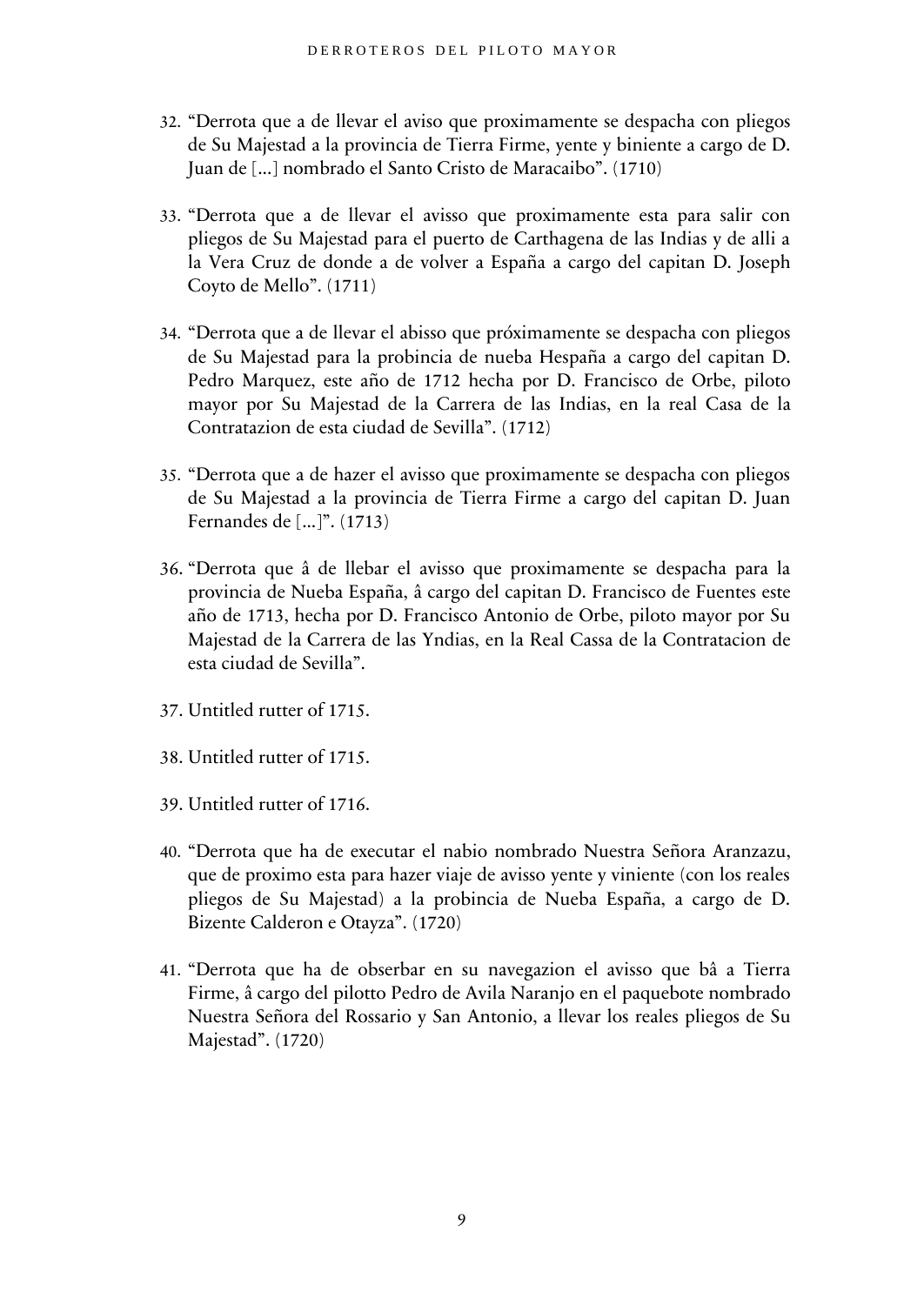# <span id="page-9-0"></span>**3. Transcription of Rutters**

**1. "Este es traslado bien y fielmente sacado de una escriptura escripta como carta petiscion, que en el principio de ella dize "muy poderoso señor", y paresce estar firmada de un nonbre que dize Francisco de Heraso". (1564)**

Muy poderoso señor

El aviso que yo entiendo se les podria dar a las dos naos que fueron a Santo Domyngo por la plata que alli esta rrepresensada de las naos que arribaron de la flota que venya de la Nueva España, para que si cosarios las uvieren ydo a buscar (?) se libren de ellos es este.

Y lo primero rrequiere gran brebedad el despachar un pataj de aviso, y que con qualquier tiempo salga a la mar porque verano es, y no dejara de navegar; y para una cosa tan breve e ynportante como esta el mejor rremedio seria tomar una de las chalupas que estan en el puerto de Santa Maria, y avituallarla y echarle dentro un buen onbre de mar, piloto, con la demas gente necesaria y de sobra. Y pues se dize que estan adereçadas harase estos dos dias, y si se haze por otra horden en buscar navio y ponello en orden y enbiallo a bien librar se pasaria un mes, y no se podra dar aviso que aprobeche. Y el nonbre que se le puede dar a este navio bulgarmente para que no se entienda a que va es dezir que lo enbian de Nonbre de Dios, con despachos al licenciado Castro, o cosa semejante.

Llegado este pataj a Santo Domyngo con el aviso conviene luego dentro de seis oras, si es posible, salga este mysmo pataj, y el que alla está que fue con las dos naos; y se vayan rrecoriendo e mirando la costa, descubriendo las partes donde puede aver cosarios, que son Santa Catalina, la Saona y la Mona. Llegados ambos alli y andando un dia sobre la Mona y el cabo de Engaño, si bieren que esta todo seguro quedese el uno en guarda velando la mar, y el otro vaya a Santo Domyngo a dezir que las naos partan.

En el ynter que estos dos patajes velan la mar, conviene que las dos naos que estan en Santo Domyngo se den mucha priesa, y se pongan las vergas de alto de tal manera que, luego que el pataj entre diziendo que la mar esta segura, larguen las velas e se partan. Y si este pataj que sale con ellas anduviere [...] de yr delante todo lo que pudiere, hasta hallar el otro pataj; y desde que se junte con el, visto que no ay nynguna nobedad, estense ambos en parte que las naos vengan a dar con ellos, y sienpre velando la mar y de que todos se ayan juntando, para que sigan su viaje de esta manera.

Doblada la Saona venganse por su derrota hordinaria hasta que les paresca, que estan ciento y cinquenta o hasta dozientas leguas adelante de la Bermuda, y desde aqui proponga el piloto que a de pasar desviado por parte del sur del Fayal, que es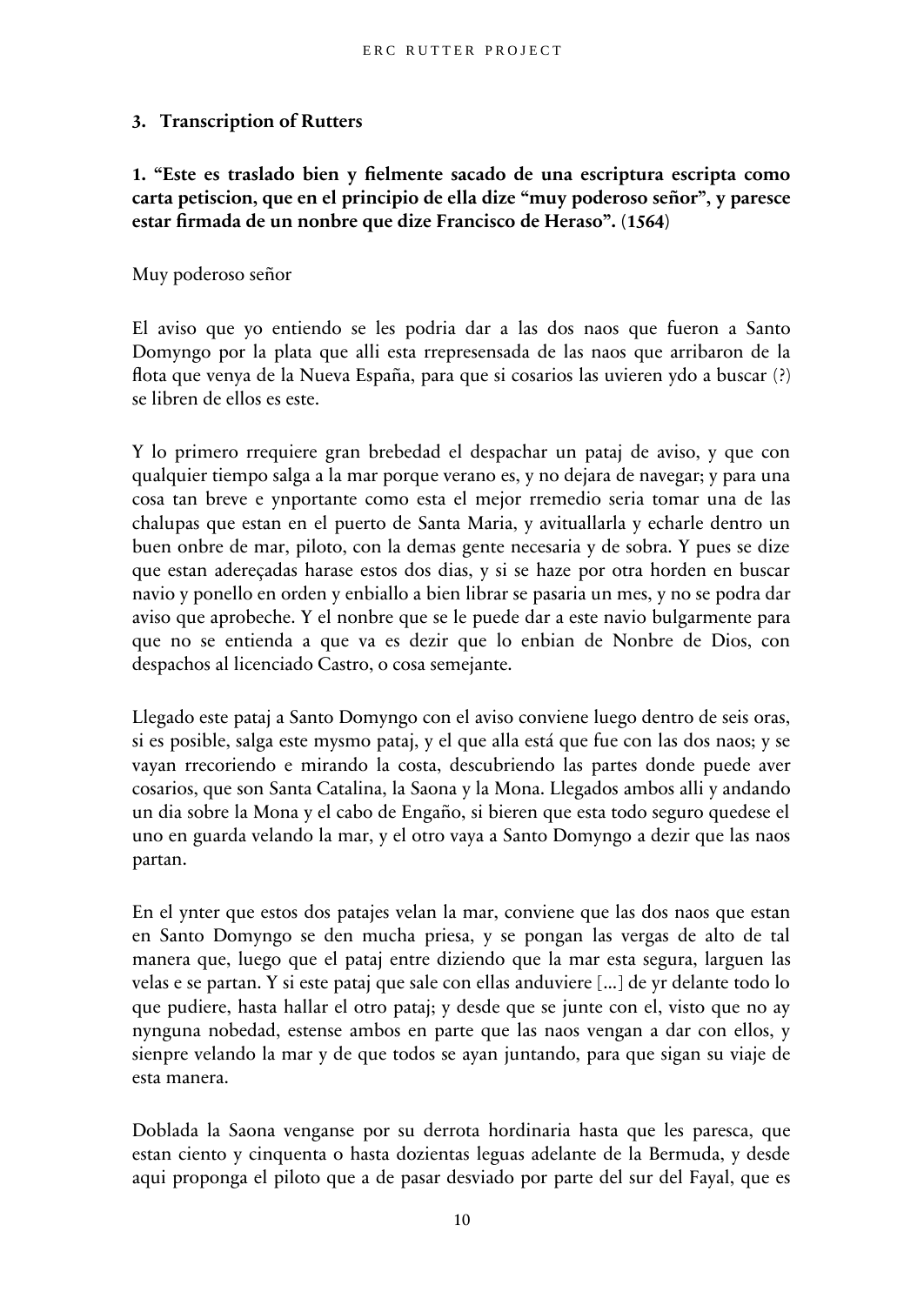una de las yslas de los Açores, de quarenta hasta cinquenta leguas por manera que no ha de subirse treinta y seis grados ny bajar de treinta y cinco. Y por esta altura pasaran por las yslas, y no dejara de ver de mas y reconoscer quando pasan por ellas. Visto que an pasado las yslas dejarsean venir por los treinta y seis grados y treinta y seis y medio, hasta ver que está dentro de los cavos, que tanbien podra rreconoscer quando esta dentro de ellos. Y venyendo por esta altura, quando viere que esta norte sur con las Arenas y con la Barra de Ayamonte, puede yr a buscar la tierra. Aquy podran tener algun rriesgo de moros, pero de rrazon no los avra quando estas dos naos vengan, que sera por fin de agosto entrada de septienbre.

Vinyendo estas dos naos por esta derrota que tengo dicho notar (?) yran tan buenos tienpos como si vinyeran por mas altura, para pasar por la parte del norte de las yslas de los Açores, desbiados lo que he dicho que pasen por la parte del sur, pero tiene de mas rrespeto a que por aqui no podran topar cosarios, y por mucha altura ay algun ynconvinyente, y por poca altura es el camyno mas derecho, pero es caso que los tienpos le siguyesen por el sueste tanto que no les dejase venyr por donde esta dicho. En tal caso, podrian conformarse con los tiempos y pasar por la parte por la parte del norte de las yslas, vinyendo por quarenta y un grados y por quarenta y medio, hasta pasar las yslas, y por esta altura vendran desde trezientas y quatrocientas leguas a ponyente de las yslas; y passadas abajen altura, hasta treinta y seis grados o treynta y seis y medio, y por aquy estan de dentro de los Cabos hasta buscar las Arenas como antes dije. Y sienpre se deve [...] la primera derrota, que es el mas derecho camyno, y venyendo como vendran por agosto no dejaran de traer buenos tienpos para poderlo hazer Dios mediante.

Lo que he tratado es no aviendo nueva de cosarios sobre Santo Domyngo, y en caso que andando los dos patajes en cintinela sobre la Saona diesen con navios de cosarios, procurar de ver bien que navios son y quantos, y rreconoscellos; y el un pataj despues de averse comunycado con el otro partirse ha a dar nueva a Santo Domyngo de lo que pasa, y el otro andarse ha a vista de los cosarios y largo de ellos, con la mas disimulacion que pudiere, biendo si se juntan mas nabios y que hazen. Y si viesen alguna novedad de que convinyese dar aviso partir luego a dar noticia de lo que pasa a Santo Domyngo.

Si el patax que vino primero a Santo Domyngo con el abiso diere noticia de dos o tres corsarios paresceme que haga el general conforme a la dispusicion en que se hallare con sus naos y gente, tomando acuerdo con su almyrante y con los demas que le paresca, porque tales pueden ser los cosarios que dos ny tres ny aun quatro les enojen y tales podrian ser que a dos seria rrazon tenelles rrespeto.

En caso que los cosarios fuesen muchos o tales q se deviesen desviar de ellos, luego que los patajes estos entiendan, se deven venyr huyendo como si fuesen navios merchantes hasta estar en Santo Domyngo; y si acaso los cosarios siguiesen los patajes por tomallos, tener quenta si los siguen hasta Santo Domyngo, y ber si corren la ysla de largo. Y si se pasan otro dia en donde a dos dias (?) pues dejas a dos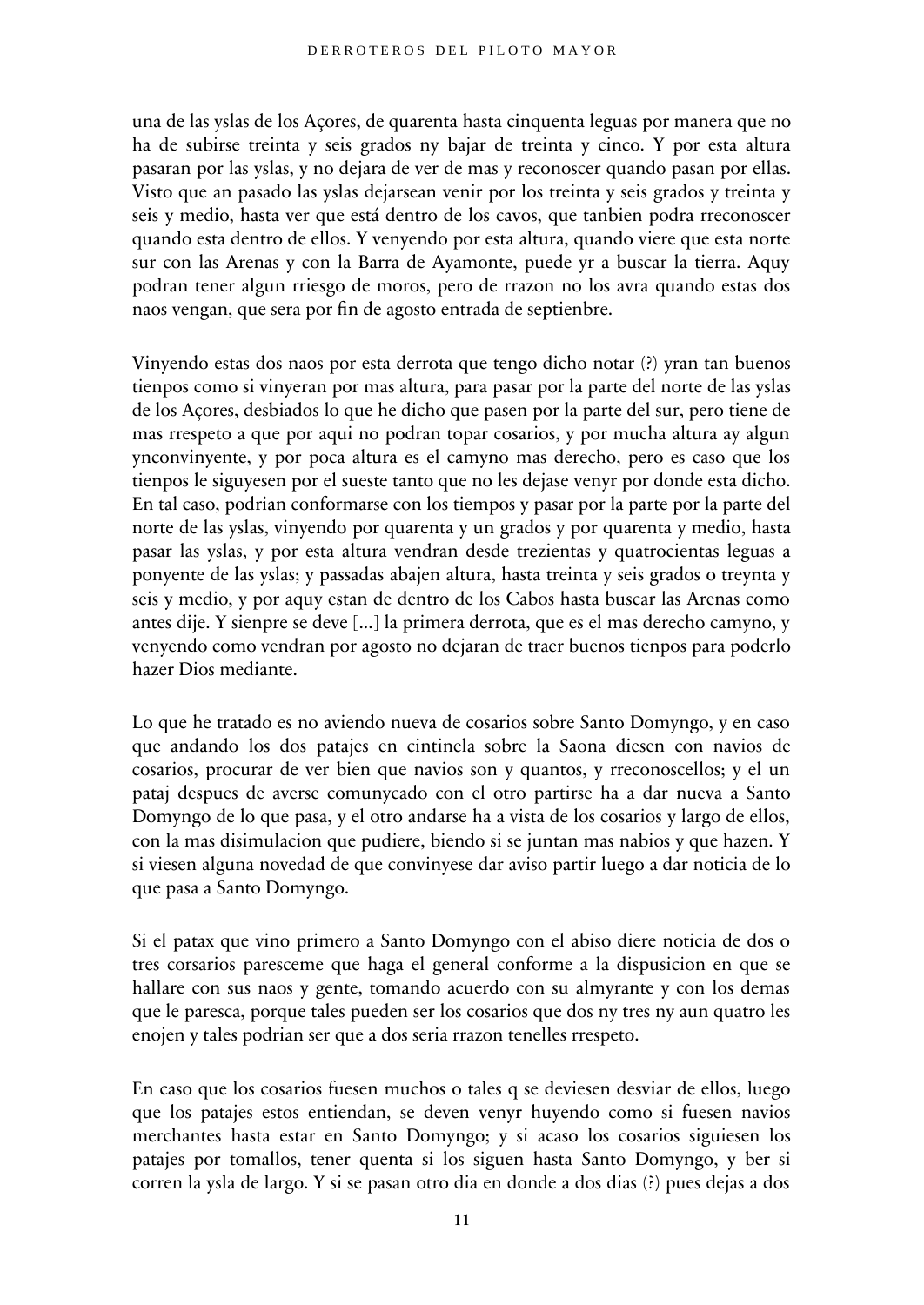(?) partirse y sienpre los patajes delante deescubriendo la mar, hasta que doblen la Saona, y de alli juntarsean, y siguiran su viaje por la horden que esta dicha.

Si acaso los cosarios fuesen tales y tantos que como digo no fuese justo esperallos ny verse con ellos, y se anduvisen todavia a barlobento sobre la Saona esperando naos, luego que esto bean los patajes se vengan a Santo Domyngo, y sabiendo las naos lo que pasa daran la vela y correran (?) en popa la buelta de la canal de Bahama, y sin tomar puerto nynguno desde que enbarcaren; y siguiran su viage, y pasada la Bermuda tomaran la derrota por la horden que esta dicha.

En caso que los cosarios fuesen tantos que se pusiesen la mitad en la Saona y la otra mitad debajo de Santo Domyngo, de tal manera que quisiesen yr por la Saona los avian de hallar y si por la canal tanbien, no siento otro remedio si no es que saliendo de Santo Domyngo correr al sur quinze o beinte leguas, e yr de esta manera largos de la tierra, corriendo la ysla de Santo Domyngo, e yr en demanda de las Sierras de Bastidas, que es en Jamayca, y corrella toda. Y desde la punta del Negrillo yr a buscar el cabo de San Antón, y de alli a la canal de Bahama, y llevar grande guardia de hordinario todo el dia en los masteles de gavia, y en partes sospechosas dexar de caminar algunas noches porque podria ser yr amanescer entre sus enemigos. Lo que en este capitulo he dicho no me paresce que avia efeto, porque muy fundada avia de ser el armada y muy grande que se atreviese a dibidirse de esta manera, y en lo tratado poder ir todos los enconvinyentes que yo entiendo en este caso.

Si con estas dos naos salieren otras de Santo Domyngo y no pudieren andar tanto como ellas, no conviene que estas esperen a las otras, porque no seria justo que una nao que viene cargada de plata se venga detenyendo por otra que viene cargada de cueros, de donde se le podria seguir algun ynconvinyente o rriesgo; y quando las unas anduviesen tanto como las otras, en tal caso seria buena la compañya.

Debriase adbertir a Juan de Velasco que si en Santo Domyngo viere que sus naos y patajes tienen necesidad de alguna artilleria mas de la que llevaron, que la pida a la audiencia, que se la mande dar de la fortaleza, y enbiar a mandar que se la den porque faal (?) sera de bolvella a enbiar a Santo Domyngo; y enbiar en este pataje de aviso tres o quatro dozenas de arcabuzes y alguna polvora de cañon y de arcabuz, que de esto creo tendran alguna falta. Y si los que entendieron en armar estas dos naos saben que les falta otra cosa alguna, sera justo proveellas.

Lo que de esto Vuestra Alteza enbiare mandar conviene que vaya con gran secreto, y que ny en Sevilla ny aun en Santo Domyngo el pueblo entienda la navegacion que estas naos an de hazer, porque de lengua en lengua podria yr a parar a oydos de nuestros enemygos; especialmente que no se puede estender (?) si está entre nosotros, y tenyendo noticia de ellos podrian salirnos al camyno porque de my parte otro no lo entiende si no Dios y yo que lo escribo. Demas de encargalle el secreto deveselle mandar que tenga gran quenta con la guardia de dia y de noche, porque ay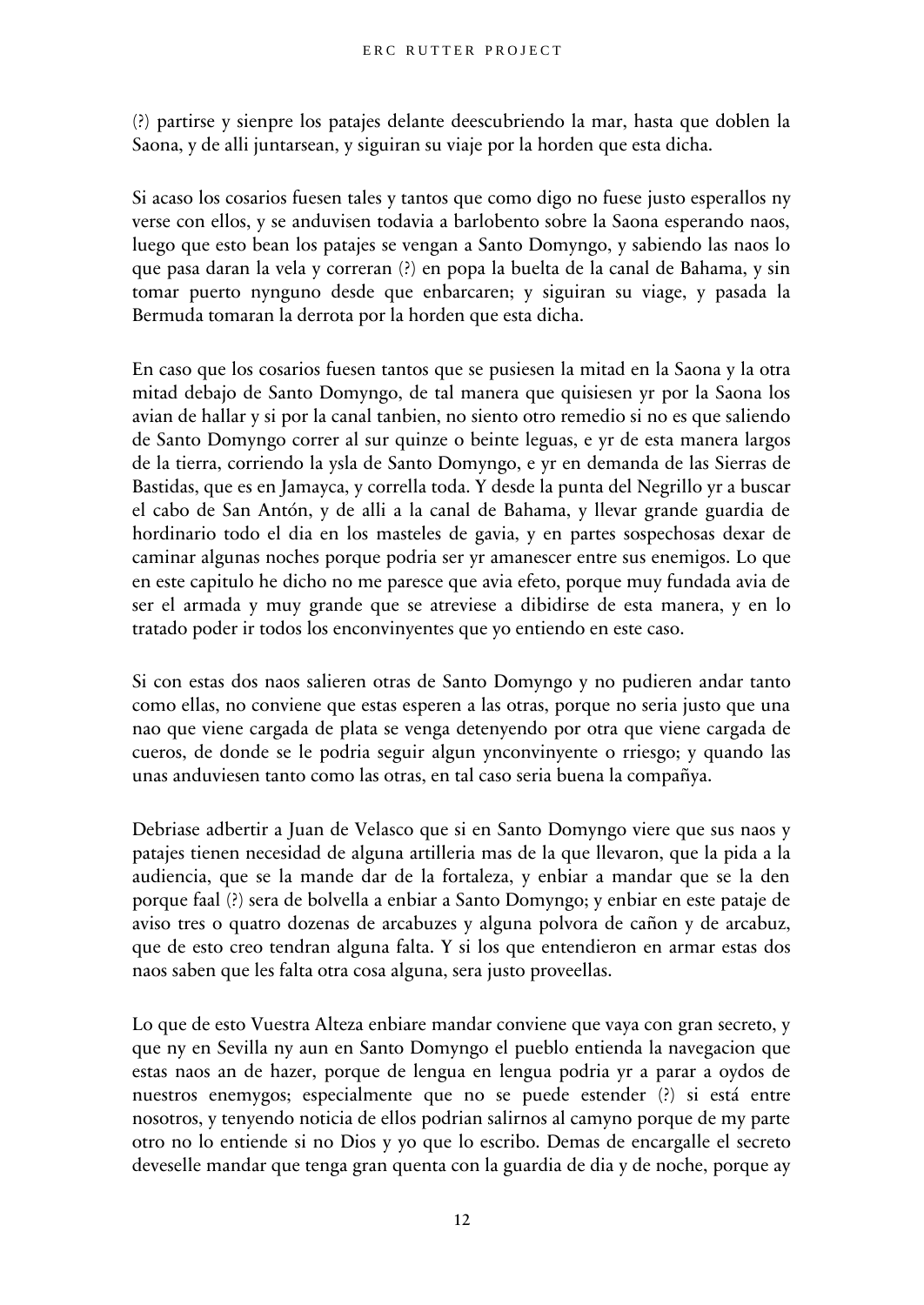tomo cossario a honbre que bien se velase, ni de noche les sucedio desgracia a los marineros estando despiertos.

El pataje que agora fuere de aviso conviene que se vaya por el pasaje y pase por Puerto Rico, sin entrar en el, y solo en la Mona tome lengua de los yndios si an benydo alli franceses; y esto lo haga en dos oras, y se vaya por la Saona y Santa Catalina, y finalmente corra por todas las partes sospechosas yendo muy rrecatado. [Y que] no lo tomen, porque cuando llegue a Santo Domingo podria hallar las naos para partir, y llevando nueva que la mar esta segura podrian luego partir, y los patajes yr delante por la horden que esta dicha. Francisco de Eraso.

Corregido y concertado fue este dicho traslado con el dicho original de donde fue sacado, y fueron presentes por testigos a lo ver, sacar, corregir [y] concertar Pedro de Herrera y Juan Falcon, vezino de Asturias. Va atado (?) que dezia horden de [...].

**2. "Instrucion de lo que vos, Manuel Gonçales, maestre del barco Nuestra Señora de [...] y Lorenzo Vasques, piloto de ella aveis de hazer el viaje que llevais con despachos de Su Majestad para la villa de San Cristóbal de la Havana es lo siguiente". (1596)**

Partireis del puerto de Sanlucar de Barrameda con la primera ora de buen tiempo, en demanda de las yslas de Canaria, y sin tocar en ellas navegareis entre Lançarote y la costa de Berveria, y de alli en demanda de la Desseada, y desembocareis por entre Guadalupe y Monserrate, y birareis a est noroest en demanda de las Virgines; y de alli a est uest a desenbocar por el passage, prolongando la costa de Puerto Rico. Y de alli al uest noruest en demanda del cavo de Cabron, y de alli prolongando la costa hasta la Tortuga, y despues la buelta del ueste quarta del norest en demanda de la punta del Malli, y de alli a est noruest en demanda del cayo Rroman, de donde yreis derecho al puerto de la Havana.

Y llegado al dicho puerto de la Havana entregareis los pliegos de Su Magestad que se os han dado al general Don Bernardino de Abellaneda y [al] governador Don Juan Maldonado, y los demas pliegos que para alli se os han dado tomando certificacion de todos ellos ante escrivano.

Y ansi mismo entregareis en el dicho puerto la brea, estopa y el avazon que llevais conforme buestro rregistro, todo como en ella se contiene y para ello obligaron sus personas y [...], y dieron poder a las justicias de Su Magestad y a los dichos Señores Presidentes y jueces a cuyo juicio y jurisdicción se [...] para que los conpelan al cumplimiento de la justicia y otorgaron a su [...] excelenticismo en forma en Sanlucar de Barrameda a tres de junio de mill y quinientos y noventa y seis años siendo testigo el Capitán Gaspar de Vargas y Alonso Pérez y Sancho de [...]. En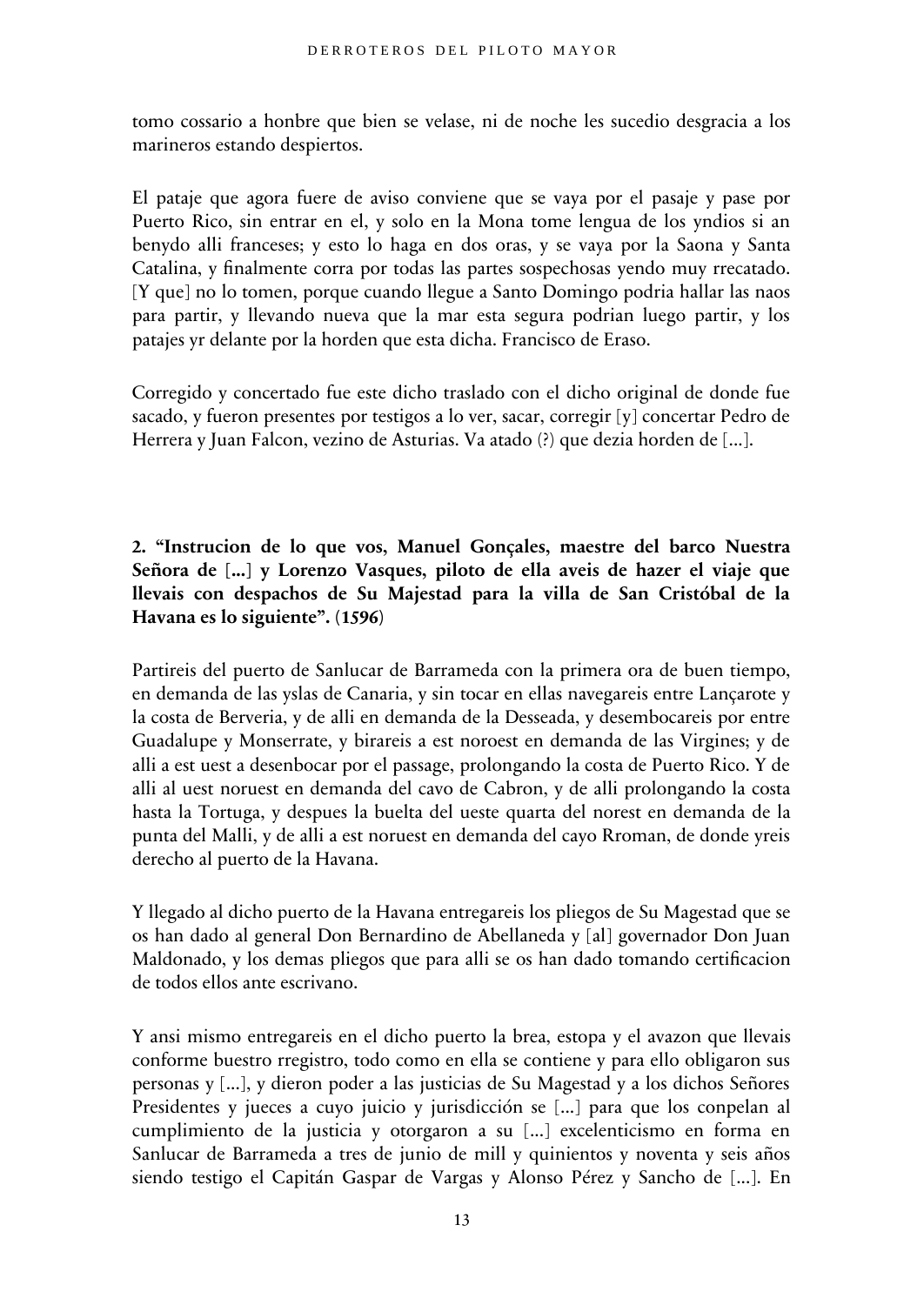Sanlucar y los otorgantes que doy fe conozco. Lo firman entre P. de Macatavalbaran (?), Manuel Gonçales y Lorenço Vasquez.

Manuel Gonçalves. Lorenco Vasquez. Ante mi. P. de Macatavalbaran (?).

**3. "Instruzion de lo que vos Juan de la Rea, maestre del barco nombrado El Rosario, que vos Valerio de Solís (?), piloto del dicho barco, haveis de guardar en el viaje que por mandado de Su Majestad bais hazer a la provincia de Nueva España, con despachos de Su Real servicio, la cual haveis de guardar en la manera siguiente." (1609)**

Partireis del puerto de Sanlucar con el primer buen tiempo, y yreis governando al sudueste hasta poneros treinta leguas fuera de los Cavos, y desde alli governando al sudueste quarta al hueste hasta poneros en altura de treinta y un grados. Y por alli hireis al hueste hasta poneros norte sur con la ysla de La Palma, y desde alli governareis a hues sudueste hasta diez y ocho grados, con lo qual con lo qual [sic] quedareis libre de ber ni tocar en ninguna de las yslas de Canaria. Y desde los dichos diez y ocho grados yreis al hueste quarta al sudueste hasta diez y seis grados, y desde alli governareis al hueste a reconocer el Antigua y pasareis por la banda del norte de ella, y desde alli governareis al hueste quarta al norte a dar vista a Puerto Rico sin tocar en él, ni arrimaros a la tierra. Y de alli hireis al hueste hasta passar la Sahona, y de alli governareis al hues noroeste a dar vista a la ysla de Santo Domingo, y alli entrareis en su puerto para dar los despachos que lleve a su cargo el almirante Martín de Villealle (?), y sin deteneros a mas q el entrego de los dhos despachos saldreis del dho puerto y yreis a rreconocer la Navaja; y desde alli governando al norueste en demanda de la ysla de Cuva, y yreys prolongando hasta el cavo de Onil (?) sin tocar en ningun puerto, y desde alli governareis al hues norueste en demanda de ysla de Pinos y desde alli al hueste en demanda del cavo de Corricortes/Comcortes (?).

Luego al hueste en demanda del Alacrán, y os arrimareis a la costa tomando sonda por diez y ocho brazas, y desde alli seguireis vuestro viaje al puerto de San Juan de Ulua.

Encargaseos que en todo el viaje lleveis mucho cuidado de descubrir la mar y los navios que andubieren en ella, llevando de ordinario para este efecto un marinero en el tope, y en amaneciendo amarrareis las belas y no aviendo navios de gran recelo así seguireis vuestro viaje; y haciendolo assi hareis diligencia para apartaros dellos, y la misma diligencia aveis de hazer antes de anochecer al poner del sol sin dejar que os rreconozcan ningún navio. Y si, lo que Dios no permita, cayeredes en manos de algun corsario, hechareis todos los pliegos y despachos que lleveis a la mar y esta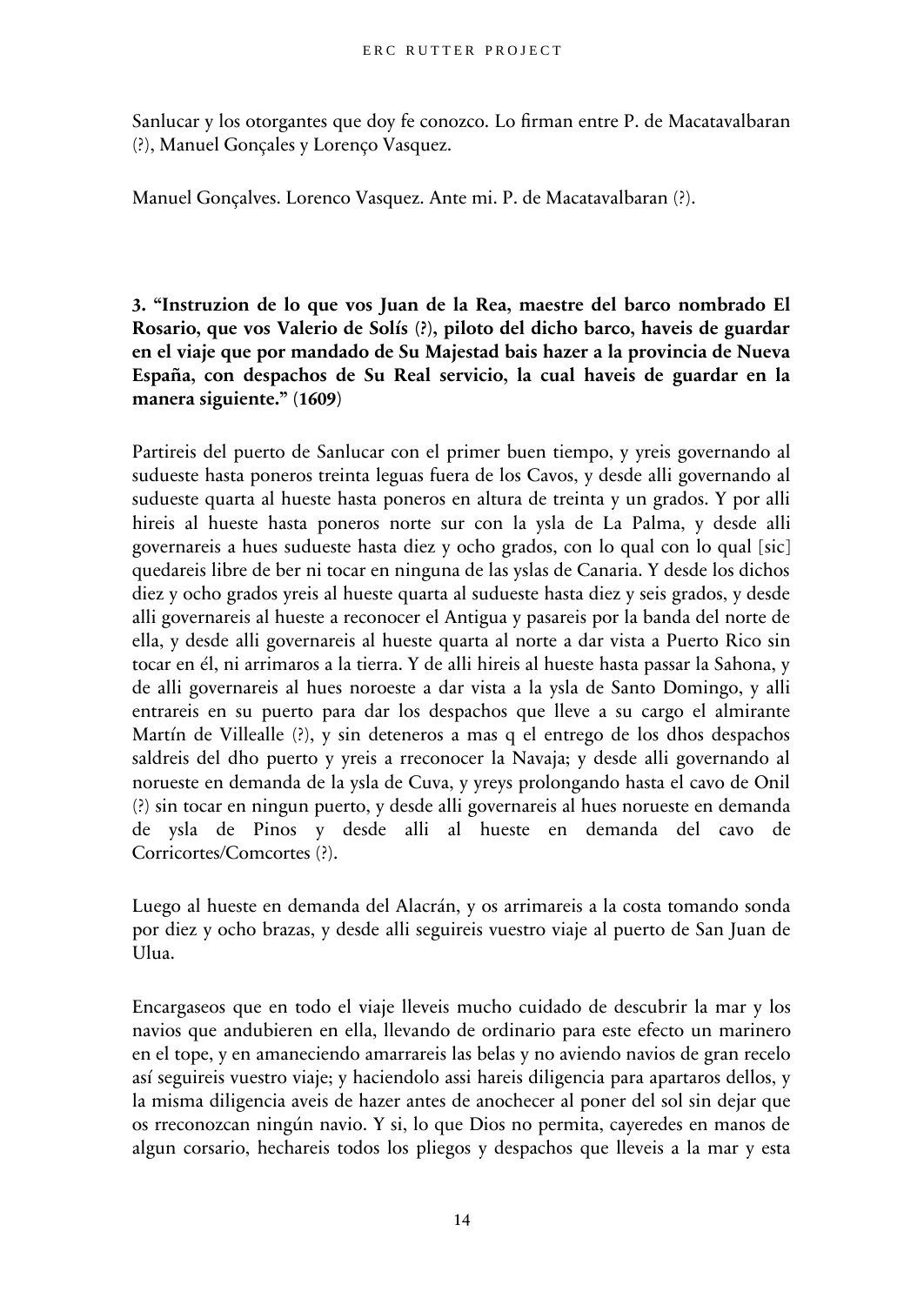ynstrucion y bisita, poniendo pesso vastante para que vayan al fondo, y siempre direis que yvais con mercadurias a las Yndias y no con despachos de Su Magestad.

Y asimismo se os manda so pena de la vida que no entreis en ningun puerto demás de los que se os ordenan en esta ynstrucion en el discurso de vuestro viaje hasta entrar en el de San Juan de Ulua, y para llegar a el con la brevedad que se rrequiere hareis tan estraordinaria diligencia como de vos se confia. Se hace en Sevilla a tres de henero de mil y seis y nueve, Don Francisco de Urate [...].

**4. "Instrucion de lo que vos, Alonsso de [...], maestre del barco nombrado San Antonio y vos Valerio de Solís, piloto del dicho varco, aveis de guardar en el viaje que aveis de hacer por mandado de Su Majestad a la Provincia de Nueva España, con despachos de Su Real servicio, la qual aveis de guardar en la manera siguiente". (1609)**

Partireis del puerto de Sanlucar de Barrameda con el primero buen tiempo, [e] yreis governando al sudueste hasta poneros treinta leguas fuera de los Cavos, y desde alli governareis al sudueste quarta al ueste hasta poneros en altura de treinta y un grados, y por alli yreis al ueste hasta poneros norte sur con la ysla de la Palma, y desde alli governareis al ues sudueste hasta diez y ocho grados, con la qual quedareis libre de ver ni tocar en ninguna de las yslas de Canaria. Y desde los dichos diez y ocho grados yreis al ueste quarta al sudueste hasta diez y seis grados, y desde alli governareis al ueste a reconocer el Antigua, y pasareis por la vanda del norte de ella; y de alli governareis al ueste cuarta al nordeste, a dar vista a Puerto Rico sin tocar en él ni arrimaros a la tierra, y de alli yreis al ueste hasta passar la Saona, y de alli governareis al uesnordeste a dar vista a la ysla de Santo Domingo, donde llegareis a la punta, y hechareis los pliegos de Su Magestad que llevais para aquella ysla tomando certificación del entrego de la persona a quien los entregaredes, sin entrar en el dicho puerto ni deteneros a mas que al susodicho. Y de alli governareis al sudueste hasta poneros con la punta de Ricardo y de alli al ueste quarta al norueste hasta passar los Frailes, y de alli al uesnordeste hasta que deis vista a las sierras que estan en el cavo de Tiburon, y de alli governareis al ueste a la punta de Morante, ysla de Jamaica, y pasareis por la vanda del sur de ella hasta haver perdido de vista la ysla de Jamaica. Y de alli governareis al nordeste en demanda de los Caimanes, y estando en diez y nueve grados governareis al nordeste quarta del ueste en demanda de la ysla de Pinos, y de alli al ueste en demanda del Alacran; y os arrimareis a la costa tomando fondo por diez y ocho brazas, y dareis fondo en San Francisco, y alli aguardareis hasta que pase un norte y yreis al puerto de San Juan de Ulua sin tocar en otro alguno.

Encargaseos en todo el viage lleveis mucho cuidado de descubrir la mar [y] los navios que anduvieren en ella, llevando de ordinario para este efecto un marinero en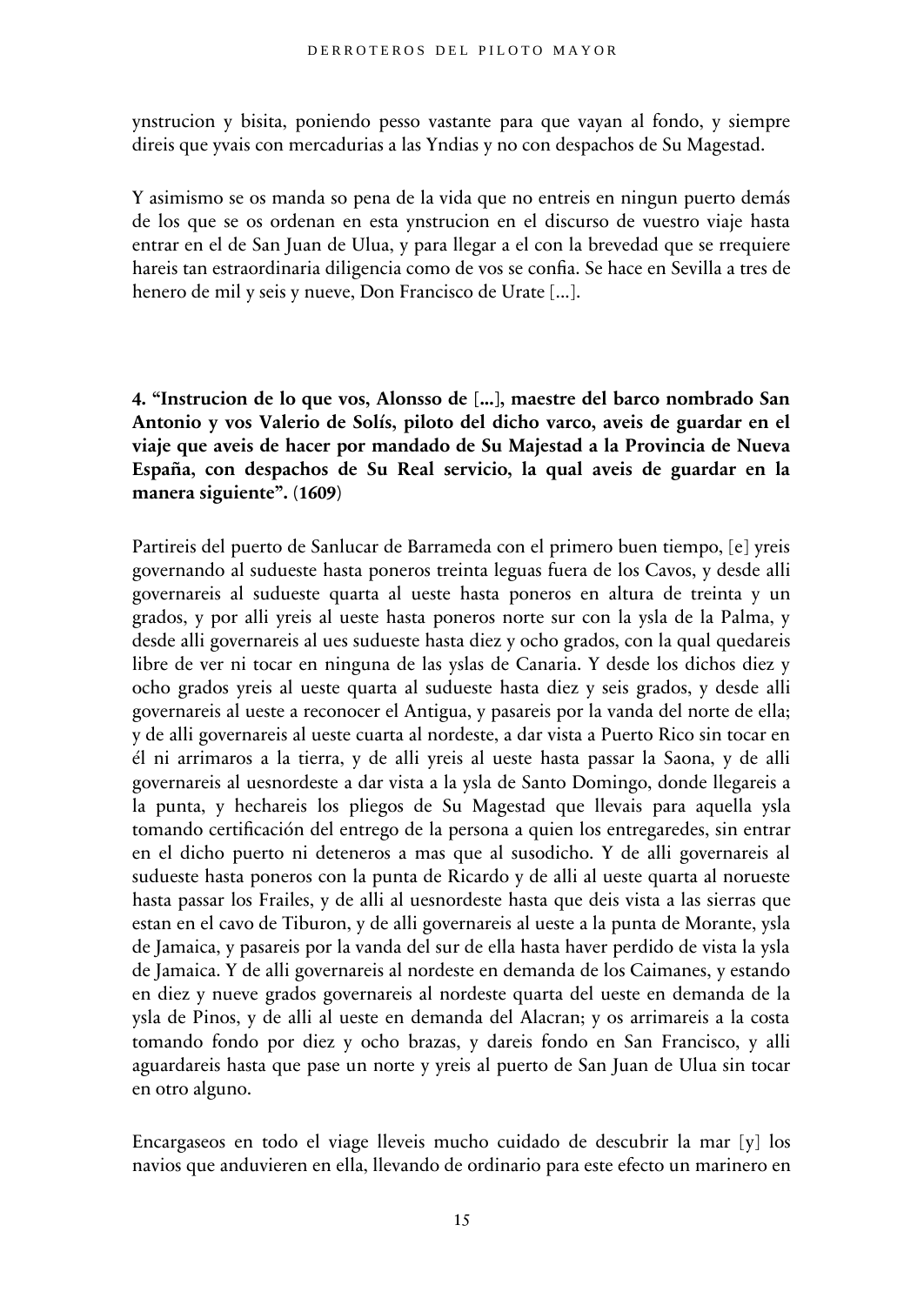el tope. Y en amaneciendo amarrareis las velas, y no aviendo navios de que recelaros seguireis vuestro viage; y aviendolos areis diligencia para apartaros de ella. La misma diligencia haveis de hazer antes de anochecer, sin dejar que os reconozca ningun navio; y si, lo que Dios no permita, cayerdes en manos de algun corsario, hechareis todos los pliegos y despachos que llevais a la mar y esta instruccion y visita y poniendo pesso vastante para que bayan al fondo. Y siempre direis que yvais con mercadurias a las Yndias y no con despachos de Su Magestad.

Y asimismo se os manda so pena de la vida que no entreis en ningun puerto en el discurso de vuestro viage hasta entrar en el de San Juan del Ulua, y para llegar a el con la brevedad que se requiere areis extraordinaria diligencia como de vos se confia.

Fecha en Sevilla a siete de septiembre de mil y seiscientos y nueve años.

Dezimos nos el cappitan Antonio Carrerio de Valdés y Valerio de Solis piloto del barco nombrado S. Antonio que va de avisso a la Nueva España que recibimos del Señor Don Francisco de Uarte del Real Quonsejo de las Yndias de Su Magestad y su presidente de la Cassa de la Qontratación de las Yndias de esta ciudad de Sevilla.

#### **5. Untitled rutter of 1612.**

Digo yo el cappitan Jhoan de Fuentes, Cabo de las nuebe naos que ban a las yslas de Canaria haciendo escolta a los dos navios que ban con bastimentos de Su Majestad a la ciudad de la Havana y el abiso que ba a las probincias de Tierra Firme de que ba por cappitan Juan Marin, el qual, biniendose a despedir para yr en seguimiento de su biaje, le di horden por traerla yo asi de su eselencia el Duque de Medina Sidonia para que no se apartase el dicho cappitan Juan Marin hasta estar serca del paraje de las dichas yslas de Canaria, hasta donde me hordeno su eselencia le hiciese escolta y buena guardia y conpañia por el rriesgo que se podia seguir de yr solo el dicho patache de abiso, por los muchos corsarios que ay nueba andan por la mar. Y asi le detube, en cunplimiento de la dicha horden que su eselencia me dio desde el juebes, que se contaron beinte y uno deste presente mes y año de la fecha desta, hasta oy, sabado beinte y tres del d[ic]ho mes y año, que me parecio estar en buen paraje para que se fuese en seguimiento de su biaje con mas siguridad de corsarios, por hallarnos como nos hallamos hasta quarenta leguas de las primeras yslas rreferidas, y parecerme que deste paraje conbiene al serbicio de Su Majestad se aparte el dicho abiso en seguimiento de su biaje. Dada en alta mar en el dicho paraje, en esta nao capitana Nuestra Señora del Rrosario, oy beinte y tres de junio de 1612 años.

Jhoan de Fuentes.

[On the left side of the sheet:] orden del gobernador Juan de Laramoran (?).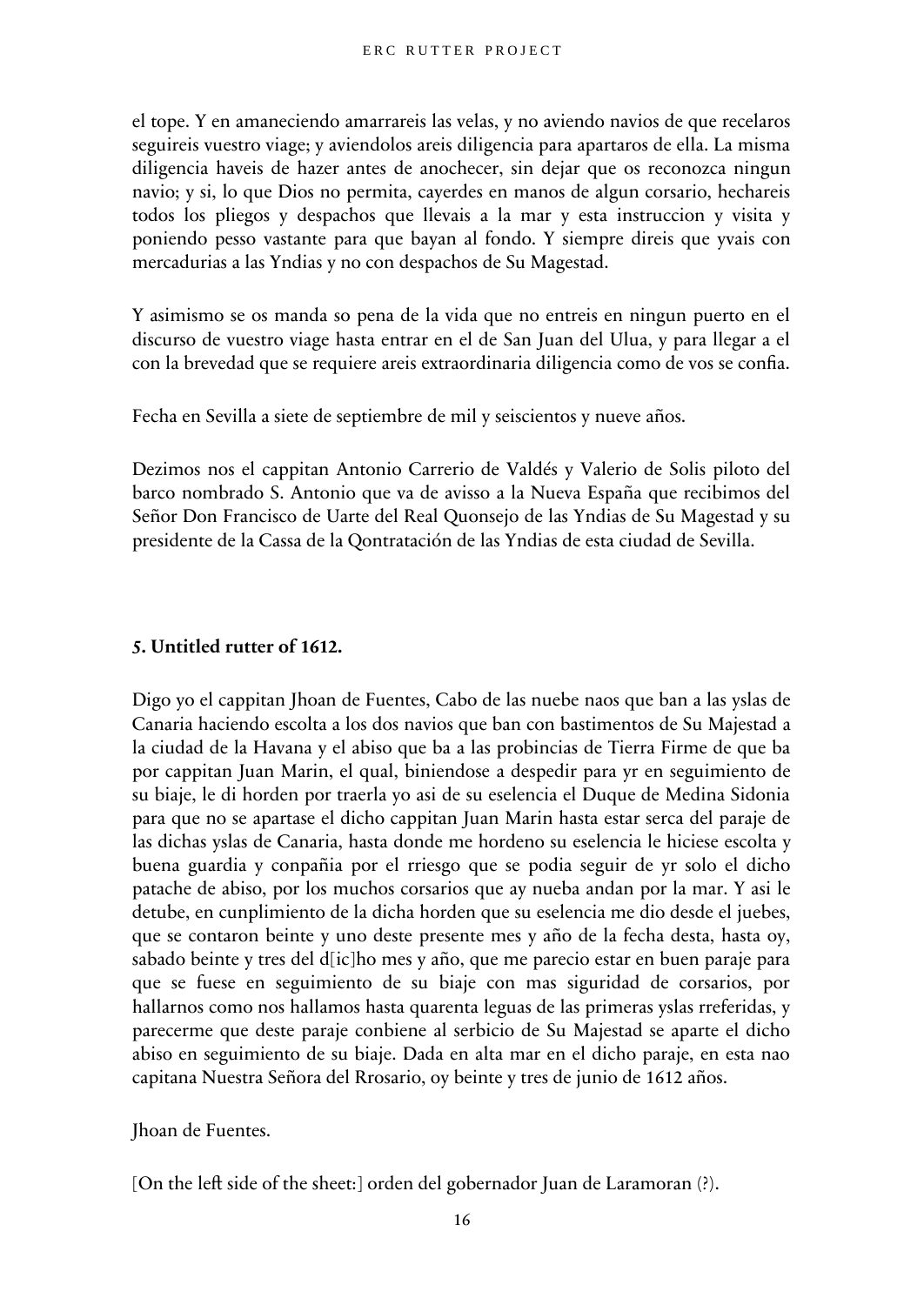Joan de Laramoran (?) cappitan de ynfanteria española, cavo y governador de las vanderas de la escuadra de Cantabria por Su Magestad, a cuyo cargo esta esta escuadra de navios que ban a hazer escolta a los que ban a la Havana.

Por quanto Su Magestad a mandado que salgan tres navios y una saena (?) a acompañar dos felipotes que van cargados de vastimentos a la Havana para los galeones de plata y flota de Tierra Firme, me a ordenado el Señor Duque de Medina Sidonia de las hordenes siguientes=.

Primeramente, que me aya de juntar con los dos bajeles que traeran a su cargo los cappitanes Pedro/Pablo de Soleguen (?) y Juan Perez de Herrera sobre Salmedina, y asumio (?) un bajel de aviso que se ynvia a Tierra Firme con ocho bajeles que ban para yslas, y con horden de Su Excelencia se an detenido para que tanto mas se asegure todo=.

Procuraran hazer buena guardia a esta cappitana de manera que nadie se derrote de ella ni pase adelante, de día ni de noche, pena que será castigado con el rigor que Su Excelencia manda, yendo todos muy juntos y rrecogidos=.

A de yr de banguardia esta capitana, y la saena (?) algo delante, y tras ellas los dos felipotes que ban para la Havana y el de aviso; a esto seguiran los que fueren para yslas y de rretaguardia la almiranta y San Lorenço, sin tratar de seguir bajeles de corsarios si no fuese estando tan cerca que no se pierda camino sino se haga via rreta, por lo que ymporta que estos bastimentos lleguen a tiempo, pues biene a ser tarde, y asi la mas ymportancia hes por esto en la Havana porque no obligue la falta de la provisión a que ynverne la Armada en aquel puerto=.

An de venir los bajeles todas las tardes a tomar el nombre porque no se derroten y tengan cuidado de yr juntos, procurando hacer buena guardia, governando la buelta del sudueste asta llegar a las setenta leguas, [y se] guarden de acompañallos, y de alli a de llevar el cuidado que [danificado] nombramiento y ynstrucion que se le a dado [damaged] que ban a yslas=.

[damaged] no diera lugar para llegar a tomar [damaged] los ynviaran y lo demas que aqui se a [damaged] recio [damaged] cuidado de los capitanes y den lugar los unos a los otros sin que se embara[damaged; gasen] en ningun caso. Todo lo contenido en la dicha orden cumplan y guarden so pena de desgracia de Su Magestad y otras penas y ser castigados con riguridad. Fecho en esta cappitana san Alverto [...] el paraje de Salmedina, en 3 de junio de [1612].

Quando la capitana hiziere de noche otro bordo tirara una pieza y pondrá otro farol a media jarcia del arvol mayor para que todos hagan lo mismo, poniendo cada uno de ellos farol en la popa asta que se ayan marcado (?) las velas y puesto en la derrota de la capp[itan]a.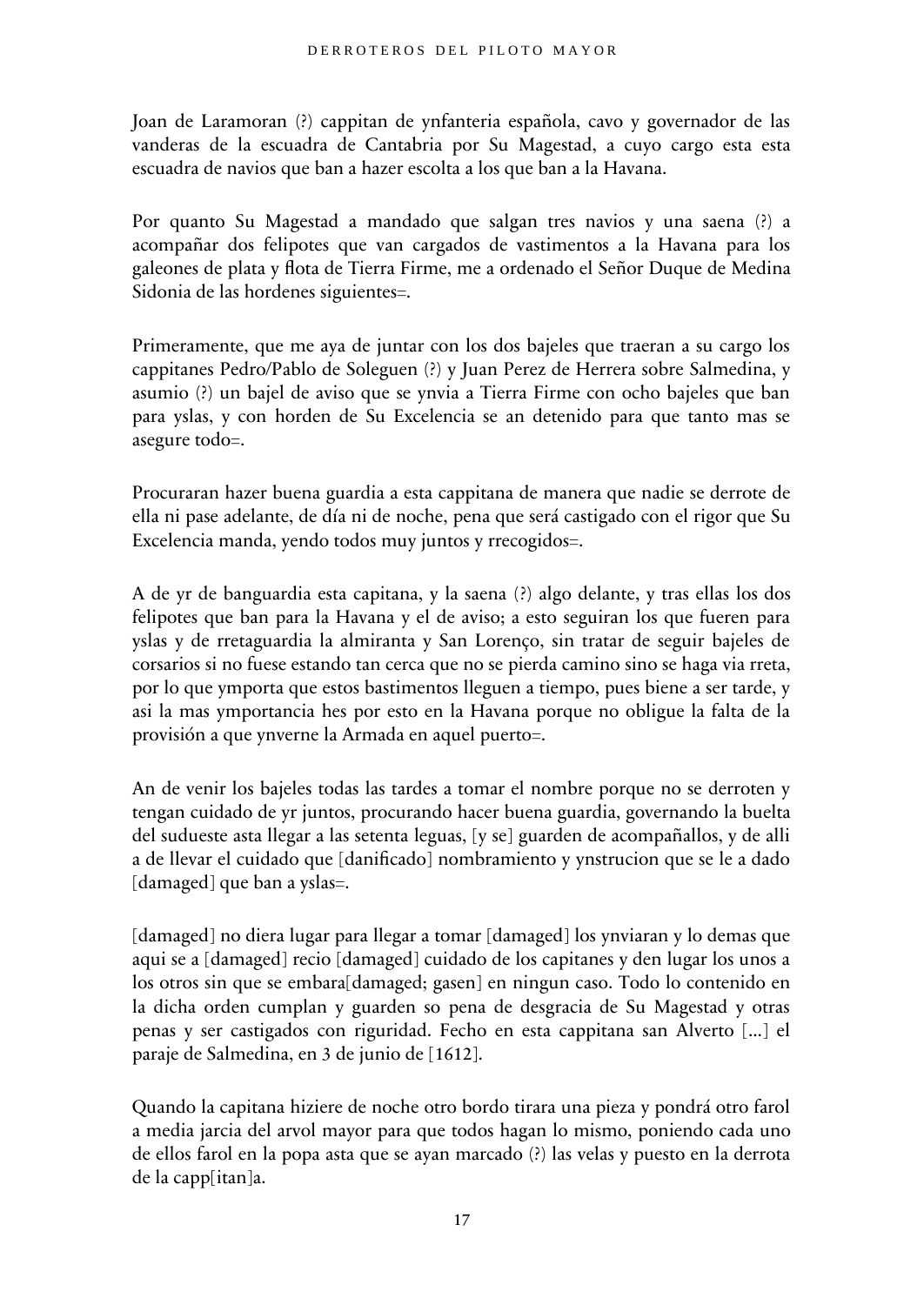En poniendose la cappitana mar en traves tirara una pieça y pondrá un farol en la gavia de mas del ordinario, y rresponderan todos los demas navios cada uno con el suyo asta que todos tomen las velas, porque en tal caso no se an de apagar, y quando la cappitana quiera dar bela tirara pieza.

Si se perdiera en derrota la cappitana de noche con alguna sarrazon o mal tiempo o obscuridad, encenderan todos farol para que se viar [sic] unos a otros y sigan la misma derrota que llebavan.

Quando la cappitana encendiere el farol en la gavia y no tirare pieça rresponderan todos los navios, cada uno con el suyo, y todo el tiempo que lo tuviere enzendido en la dicha gavia tendran lo encendido.

Joan de Laramoran (?).

Los nombres que an de guardar todas las veces que el tiempo no les de lugar a tomallos desta Cappitana: domingo la Santisima Trenidad; lunes Nuestra Señora; martes San Joan; miercoles San Luis; jueves Santiago; [viernes] San Antonio; [sabado] Nuestra Señora del Pilar.

#### **6. "Derotas del barco de aviso que se hisieron en el viage". (1612)**

A trese dias del mes de junio de mil y seyssientos y doce. El capitan Juan Marin, a cuyo cargo van los despachos y pliegos de Su Majestad para la probincia de Tierra Firme en el nabio el Buen Jesus, de que ba por maestre Gonçalo Domingues y piloto Sebastian Fernandes, me ordeno que donde oy dia de la fecha tomase la raçon de lo que susediese en el biaje y en precencia de la jente que ba dentro, maestre y piloto, y los demas marineros y grumetes que ban enbarcados dentro en el nabio para que acabado el biaje en precencia de ellos se les lea y los firmen de sus nonbres para cada y cuando que fuere menester lo juren. Miercoles por la mañana que se contaron trese del mes de junio año de 1612. Nos echó de la de la barra de Sanlucar afuera el bisitador Grabiel Maldonado, en compañia de dos nabios de biscocho que ban a la Habana y unos felipotes que ban a las yslas; y fuera de Salmedina encontramos con los nabios de gerra que salieron de Calis por orden de Su Ecelencia el Señor Duque de Medina Sidonia para que nos hicieran escolta, que ansi dijo el cabo de ellos que se decia capitan Juan de Laramoran. Y my ablo y me dio orden en nonbre de su Ecelencia para que no me apartase, que abia de acompañarme setenta leguas a la mar. Y este dia nabegamos y con poco biento la buelta del surueste, y topamos con ocho nabios ingleses en altura de treinta y seis grados y un cuarto, y dijeron que venían del estrecho y luego nos dio [damaged] juebes a catorce de junio y calmos [damaged] el biernes y sabado quiso [damaged] quince del dicho mes de [damaged]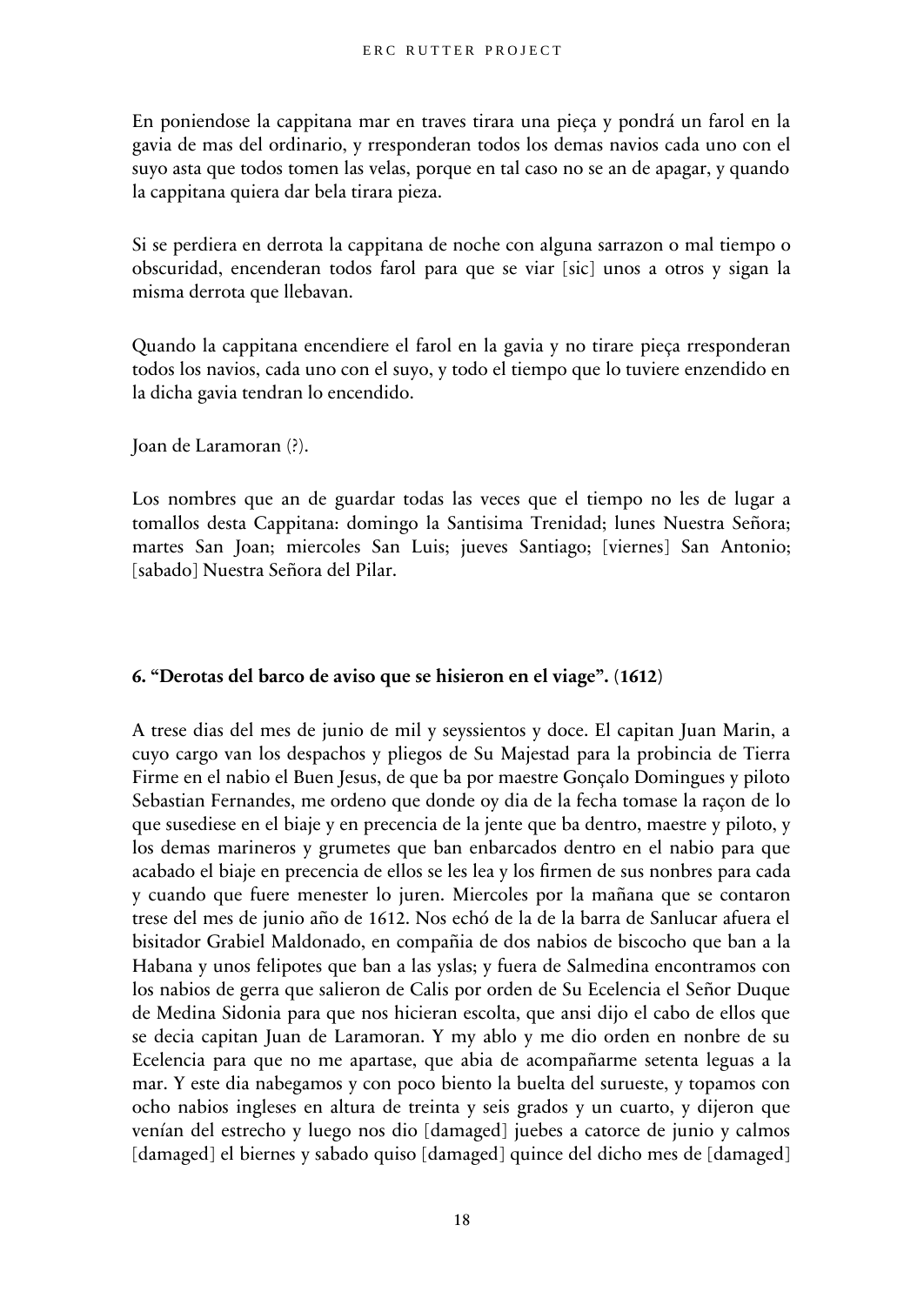que se ordenaba y el de [damaged] la noche un poco de biento velas [damaged] junio el lunes [damaged].

[Pregunta]ron de la capitana que cuanto nos hallabamos de la costa de España y dixo el piloto Sebastian Hernandes que sincuenta leguas. En martes en la tarde, que fueron dies y nuebe del mes de junio, se apartaron los nabios para bolberse a España y nos dexaron y se bolbieron, y luego bimos la tierra sobre Macagan, costa de la Berberia. Todo aquel dia y la noche tubimos calma, y el miercoles, que fueron veynte del mes, amanecimos sobre el cabo de Cantin, que fue dia del Corpus Christe, que fue veynte y un dia del mes de junio. Hecimos nuestra derota con poco viento nordeste, y llegados ha la capitana que llebaba a su cargo los nabios de los biscochos y felipotes hasta las yslas haziendoles escolta a decilles como nos ybamos nuestro biaxe, y me dixo el que ba por general, que se dize Juan de Fuentes, que tenía orden de su Ecelencia el Señor Duque de Medina Sidonia de hazernos escolta al nabio de abiso asta las yslas, que no nos fuesemos, [que] ya estabamos velexadas que fuesemos en su compañia. Sabado que se contaron veinte y tres de junio por la mañana, me pidio el general papel firmado de mi nombre como me abia aconpañado y hecho escolta cuarenta leguas de las primeras yslas, y se la di, que me despedi con el biento nordeste y fuimos la vuelta del sudueste. El domino [sic] que se contaron veyte y cuatro fuimos la buelta del ueste, que ya estabamos en el altura que nos mandaba la estruycion en veinte y sinco dias de [damaged] yendo gobernando al ueste con el viento nornor [damaged] navio en el altura de treynta grados [damaged] huyendo la vuelta del sur [damaged] y pasamos por la banda del norte [damaged] [go]bernando a lues sudueste hasta [damaged] que nos manda y luego nos dia [damaged].

 [Andu]bimos de una buelta y otra, [y] luego nos dio el biento nordeste la buelta del ues sudueste. Con buen tiempo no[s] pucimos en el altura de beyte y sinco grados y medio, y alli nos dio calma con unos aguaceros y duró dos dias la dicha calma, y bolbio a bentar el biento nordeste cuanto podiamos llebar las belas arriba con aguaceros; y a la noche no podiamos llebar mas del triquete hasta el miercoles, que se contaron cuatro de julio. A medio dia nos hallamos en el altura de diez y ocho grados y mudamos derota y gobernamos al ueste cuarta al sudueste en cumplimiento de nuestra ystruicion. Sabado por medio dia nos hallamos en el altura de dies y seis grados, y gobernamos al ueste, que fueron catorce del mes de julio. Sabado y domingo, que fueron dies y seis de julio, tubimos calma y abiamos descubierto con agua, y por no perder tiempo abiamos benido con trabaxo dando a la bonba por enpolleta, por no perder tiempo. Oy domingo tubimos calma y buscamos el agua y la toma[mo]s, que fueron dies y seis de julio, y nos dio el domingo en la noche; y el lunes todo el dia y la noche unos aguaceros que no se andubo nada. El martes y miércoles del dicho mes nos apretó el biento por el nordeste dos oras [damaged] del dia yo el capitan Juan Marin de guardia bide la tierra de la Deseada y Antigua ya mucha [damaged] buelta por pasar por la banda del norte por cumplir [damaged] [ins]truicion y mude derrota como lo dixeron el [damaged] tomar [damaged] si de las yslas de Antigua y de las [damaged] agua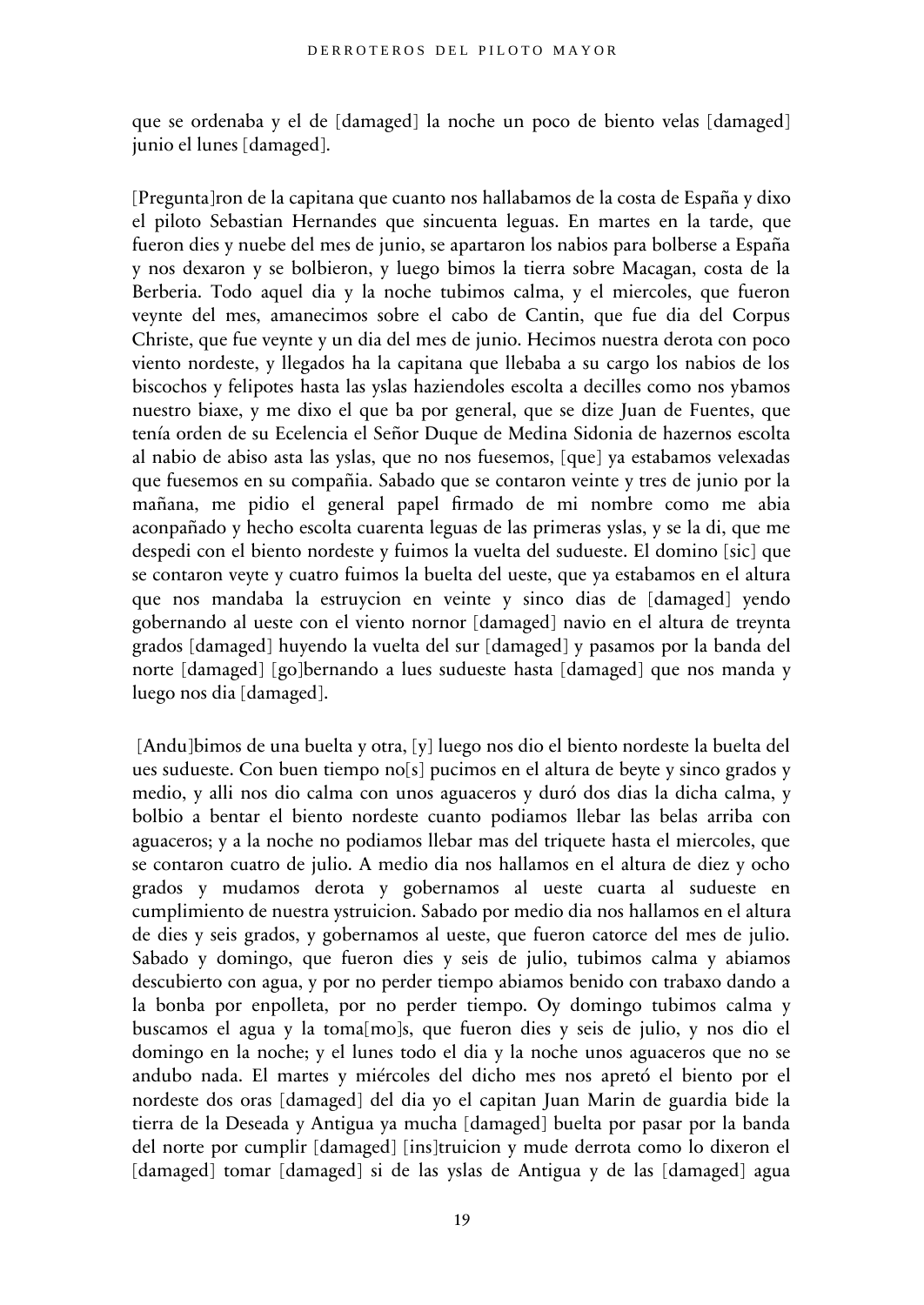dando cada enpolleta [damaged] ninguna de las yslas yendo [damaged] dabamos [damaged].

y el agua del nabio dabamos por sus cuartos a la bonba y la sustentabamos y ansina [sic], por no perder una ora de tiempo que lo llebabamos bueno, pasabamos este trabaxo. Y el sabado dimos bista a Puerto Rico y gobernamos al ueste en demanda de nuestro biaxe, y nos acoso el agua y ubo una poca de bonança con que la buscamos, y se hallo y la tomamos de mar entrabes porque tubimos calma. Sabado beynte y uno del mes de julio hasta el domingo por la mañana que bimos una bela la buelta de la mar, y fuemos [sic] huyendo de ella y moxando las belas y haziendo todas las dilixencias hasta que la perdimos de bista. El domingo en la noche, que se contaron veynte y dos dias del mes de julio, gobernamos al ues norueste, y el lunes, veinte y tres dias del mes, vimos la tierra de Santo Domingo y fuimos la buelta de fuera por no tocar en la tierra en paraxe de Alto Belo. Dimos bista a la tierra del cabo de Tiburon, que fue el martes veynte y cuatro dias del mes de julio, y aquella noche nos dio calma toda la noche. Y el juebes [que] enpeço a bentar el biento nordeste dimos bista a la Nabaja, y gobernamos al norueste en demanda de la isla de Cuba; bimos la tierra de la ysla de Cuba (?) despues de anochecer, y perlongamos la costa seis leguas (?) a la mar, y pasamos por del cabo de [...] las dies del dia poco mas o menos. Y de alli gobernamos [damaged] derota que nos ordena la ystrucion [damaged] mos calma hasta media noche [damaged] aguacero y saltó el biento [damaged] mucho fuerça de viento que nos obl[damaged] las belas y cuyo un rayo junto [damaged] el biento por el [damaged]deste (?).

en sigimiento de nuestra derota y al amanecer fue un ombre hal tope a descubrir la mar, y bido los caymanes a una bista la buelta del sudueste; y luego tubimos poco biento y fuimos con lo que abia en demanda de nuestra derota, que fue sabado beinte y ocho del mes de julio. Tubimos calma toda la tarde y la noche hasta las nuebe de la noche que nos bentó el biento por el norte, y con el fuimos en s[e]gimiento de nuestro biaxe. Domingo por la mañana, veynte y nuebe de este mes de julio, tubimos el biento por el nornordeste; fuimos gobernando a norueste y luego gobernamos a ues norueste en demanda del cabo de Corientes. El domingo a medio dia tubimos calma hasta el lunes depues de salido el sol, e luego nos dio el biento bonacible por el nordeste y fuimos procig[u]iendo nuestro biaxe. El lunes yendo gobernando al norueste con calma y corrientes de las aguas nos llebo la corriente a los Jardines, al cabo de los Jardines de la banda del leste, y de ay andubimos martes y miercoles, que fuimos pasando por ysla de Pinos. Miercoles por la mañana fuimos gobernando al ues norueste en demanda del cabo de Corrientes, que fue primero de agosto. Juebes a la una de la madrugada, yendo el capitán Juan Marin de guardia, pasamos el cabo de Corientes tan serca de el que oyamos el rugido de la mar; y de el soberramos a lueste en demanda del Alacrán, que serán [damaged] dos del mes de agosto. Vernes [sic] por la mañana [damaged] orre del dia vimos agua de fon[damaged] y tomamos [damaged] y media fuimos a la buelta de fuera [damaged] dies y ocho q[ue] me ordenan por la ystrucion [damaged] y ocho braças a las sinco de la [damaged] y desde aqui fuimos [damaged].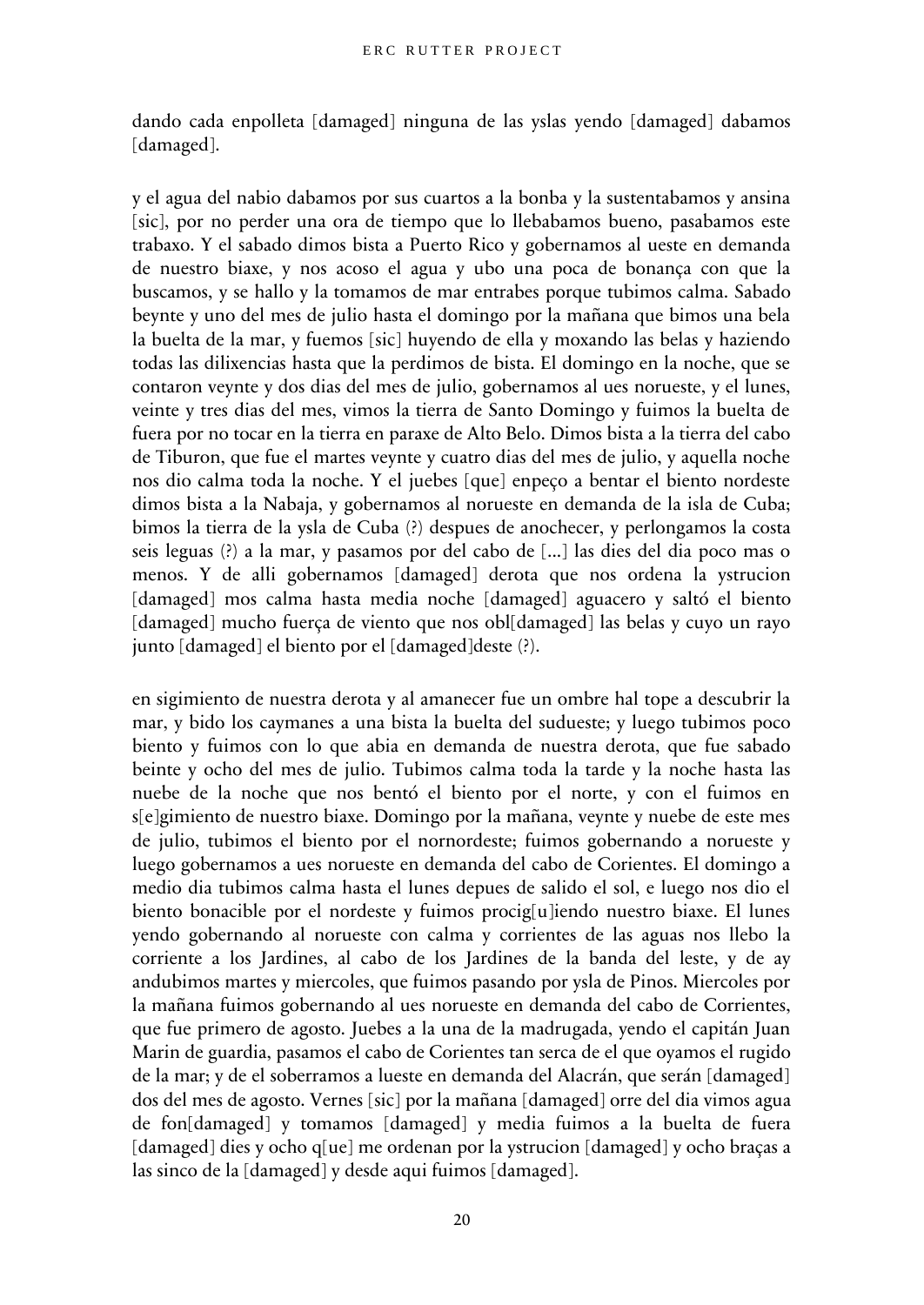viernes a media noche nos dio el biento por el norte y fuimos coriendo la buelta del ueste cuarta al norueste, que apenas podiamos sustentar bela por aber gastado la comida que llevabamos en el barco, y dando a la bonba por enpolletas de un agua que descubrimos por la proa; viernes y sabado, que se contaron cuatro dias del mes de agosto. El domingo, que fueron sinco del mes de agosto, llegamos como a las nuebe del dia, [y] tomamos sonda [en] treyta y ocho braças norte sur con la Desconocida, y fuimos la buelta de nuestro biaxe; y dentro de dos oras nos saltó el biento por el norueste, donde no pudimos sustentar bela para poner la proa a la mar, porque habiamos una grande agua por la proa y por no atrevernos nos atrabesamos ya casi perdida la sonda aguardar que el biento nos rindiece por algun cabo para hazer nuestro biaxe. Oy domingo sinco de agosto le manifeste al maestre y a la jente del barco adonde ybamos con nuestro biaxe, porque hasta aqui lo tenía oculto por si acaso topasemos enemigos y fuese nuestra desgracia tanta que tubiesemos de benir a sus manos que no ubiese quien manifestase al enemigo donde ybamos en serbicio de Su Majesta, porque en mi boca estaria oculto y entre tantos no podría. Como chriado de Su Majesta hice esta delijencia y agora porque estamos fuera de donde podria aber enemigos lo declare y le ley al maestre la ynstrucion que traya juntamente con las derotas, que la bisto que [h]emos hecho y estan escritas aqui. El domingo en la noche acabo de aber bentado dos dias el norte que truximos; por la sonda nos dio [damaged] que fue muy gran bentura hallarnos serca de la sonda [damaged] cosa de cuatro oras que la abiamos dexado y bolbimos [damaged] no podia estar de mar en trabes y hallamos incrios [sic] [damaged] nos atrabesamos q[ue] pequeno cualqui[damaged] [...] fuera bentura escapar ansi como p [damaged] bela como porque haci[a] una grande [damaged] dejaramos con la mar a [damaged] hiço dia estando [damaged].

el Triangolo que son tres yslotes raços con el agua y mucha rebentason junto a ellos. El dia que los bimos teniamos muy gran seraçon y aguaceros con mucho biento por el ues sudueste, y que nos fue forçoso largar el triquete para apartarnos de el. Martes al amanecer que fueron siete de agosto nos dio el biento les sueste y fuemos gobernando al ues sudueste, donde el Triangulo, [y] benimos todo el dia y la noche con muy buen biento; ora y media antes que se puciece la luna se rebolbio el tienpo y nos dio un pie de biento sueste con unos aguaceros que nos obligó a tomar las belas, y luego se seró todo el cielo y bentaron tres cuatro bientos, que no nos podiamos baler con cualquiera dellos, que bentaba con tanta fuerça que no se como nos pudimos sustentar con el barco con la mar mucha que abia y agua que hacia. El miercoles a medio dia aclaro un poco y quedo (?) el biento por el sueste bonancible, y fuemos la buelta de nuestro biaxe. El miercoles, que fueron ocho de agosto, nos dio unos grandes aguaceros y bento el biento ueste y sueste, que no nos biamos, y la jente muy trabaxada y rendida con las noches pasadas y los dias. Juebes que fueron 9 del mes fuimos gobernando al sudueste cuarta al ueste con muy poco biento por el sueste, y una ora antes de la noche araço (?) el tiempo [damaged] vimos la Billa Rica tierra de la probincia de Nueba España fuimos prolongando la costa en demanda del puerto [damaged] ardo en cabo ninguno ni dado fondo de q[ue] nos [damaged] de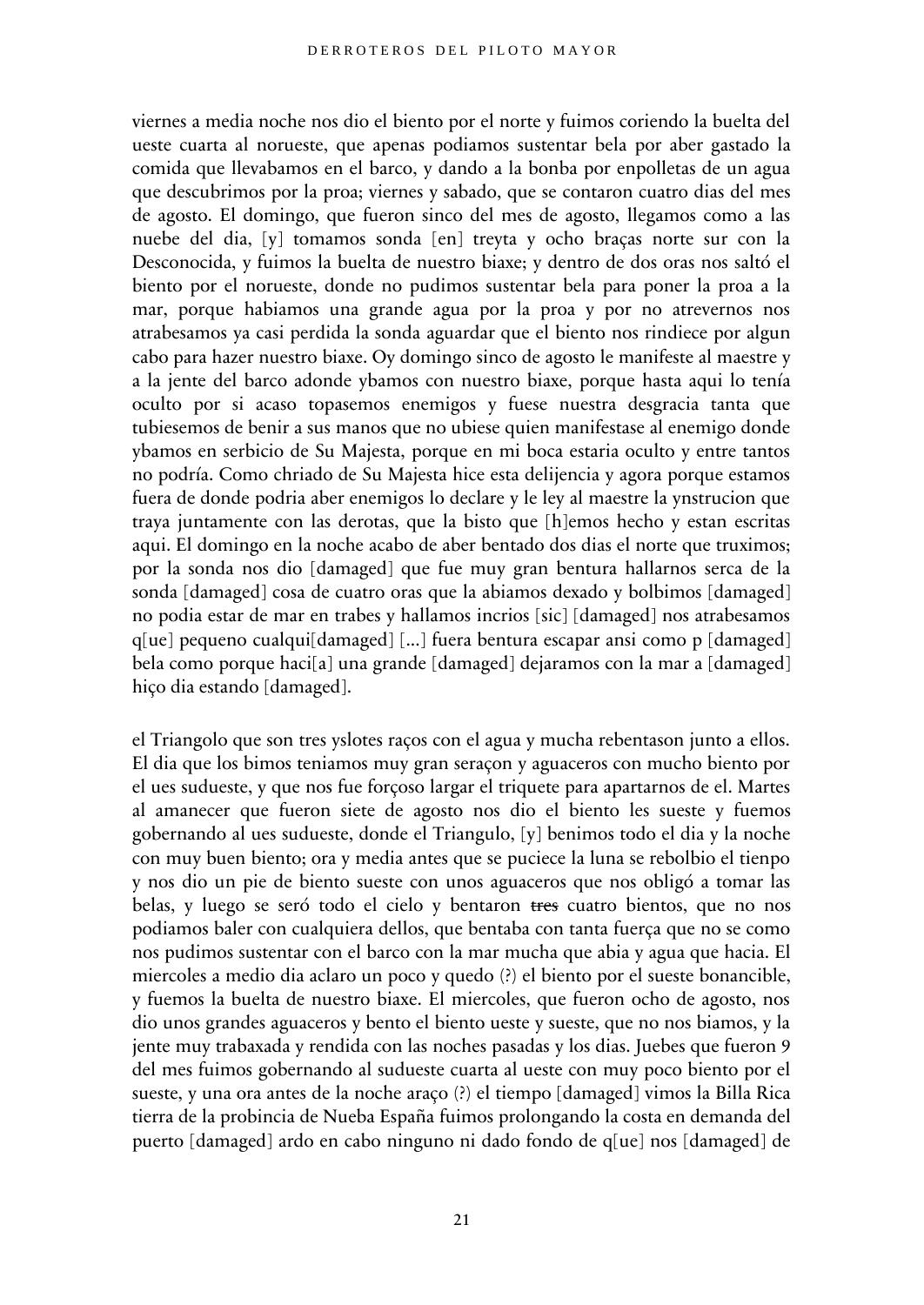la barra de Sanlucar ni tomamos agua [damaged] otras cosas q[ue] los nabios [damaged] de mucha necesidad de agua [damaged].

el capitán a cuyo cargo benian los pliegos de Su Majestad y la jente del nabio; y aunque se les dixo que parasemos a tomar agua y leña y por tomar un agua que beniamos haciendo no quice parar en cabo ni puerto ninguno sino en la mar, se atrabeso con bonança a tomar el agua del nabio. Y asimismo a benido el nabio siempre con un hombre al tope, marinero diestro por sus cuartos desde el dia que nos hecimos a la bela de Sanlucar hasta oy, dia de la fecha; y siempre el nabio muy belexado, procurando no perder ora de noche ni de dia, y llegando un botado al triquete por todo el golfo hasiendo todas las deligencias que se [h]an podido, ansi en las cosas de la mar como alistar las armas que se llebaban para defendernos si algun enemigo nos atacara. Y en precencia del maestre Gonçalo Domingues, dueño del barco, y piloto Sebastian Fernandes, y de toda la jente de mar se les lego todas las derotas y cosas que an sudedido en el biaxe, como lo an bisto que se benia escribiendo, q dixeron que es berda todo que aqui esta escrito y lo juraron y lo diran cada y cuando que les fuere preguntado, siendo testigos Gonçalo Domingues, maestre, y Sebastian Fernandes, piloto, y Francisco Rodrigues, piloto que ba en plaça de marinero, y Cristobal Ganicho (?), marinero, y dixo que no sabía firmar y rogo a un testigo que firmaçe por el; Pedro Montoya, marinero, y Juan Dias, marinero y [damaged] [Do]mingues, marinero, y Rodrigo Suares, grumete, que rogó [damaged] que firmase por el; y Simon Hernandes, grumete, [damaged] que sabian y los que no rogaron a otros [damaged] fecha a la bista de Billa Rica [damaged] de agosto en la noche año de 1612 años. Gonçalo Dominges.<sup>[11](#page-21-0)</sup>

## **7. "Derrotero desde el puerto de la Vera Cruz en la provincia de las costas de Andaluzia Galizia e Canthabria del reyno de España". (1672)**

Saliendo de el puerto de Vera Cruz con un haviso para los reynos de España, estando fuera de el dicho puerto, gobernara al nordeste hasta altura de veinte y cinco grados y por ella gobernara al leste hasta tomar sonda en las Tortugas. Y de ay gobernara al sueste para entrar en el puerto de la Abana = y saliendo deste dicho puerto de la Abana para España gobernara al nordeste y ira ha ver la Cabeza de los Martires, cabo de la Florida, y aviendo le visto gobernara a el nornordeste hasta altura de veinte y ocho grados y medio, o veite y nueve, que se hallara desenbocado de la canal de Bahama. Y aviendo de benir a Sanlucar o Cadiz gobernara a el les nordeste asta altura de treinta y quatro grados, y de ay gobernara a el leste quarta a el nordeste asta altura de treinta y siete grados, de la qual [altura] gobernara a el leste. Continuando la misma altura yra ha ver la isla de Santa Maria, y por la misma altura de treinta y siete grados bendra ha ver el cabo de San Vizente, y de ay a Sanlucar, o Cadiz, hara la derrota segun corre la costa.

<span id="page-21-0"></span> $11$  Signed by him and others.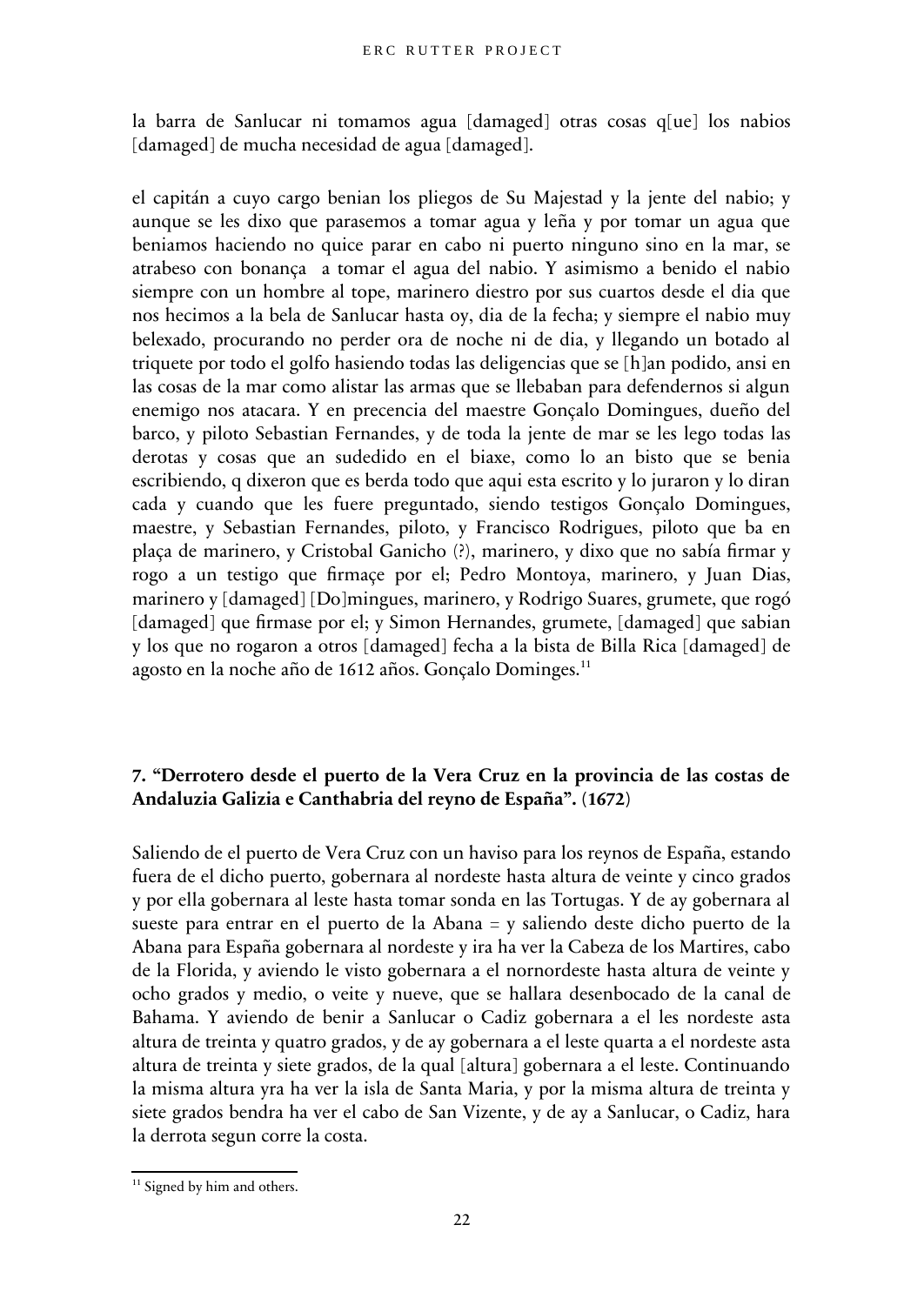Mas por los accidentes de los muchos corsarios que de ordinario suele haver sobre el cabo de San Vizente y desde el asta Sanlucar, para apartarse de el dicho cabo podra desde la isla de Santa Maria gobernar a el leste quarta de el sueste hasta altura de treinta y quatro grados y un tercio, y por esta altura gobernara a el leste asta ber la Mamora, y de ay gobernara a el norte a buscar el puerto de Cadiz o Sanlucar.

Y queriendo asegurar mas el viage uyendo los accidentes de las costas de la Andaluzia puede hazer la derrota a las de Galicia. Desenbocado de la canal de Bahama gobernara a el lesnordeste asta altura de treinta y seis grados, de la qual gobernara a el leste quarta a el nordeste asta altura de quarenta grados, y por ella continuandola a el leste ira ha ver la isla de el Cuervo, desde la qual gobernara a el leste quarta al nordeste, y por esta derrota ira ha ver el cabo de Finiesterre, donde podra tomar el puerto que mas bien le concediere el tiempo.

Y queriendo hasegurarse mas de enemigos que suele haver en el cabo de Finisterre y costas de Galicia gobernara desde la isla de el Cuervo a el les nordeste asta altura de quarenta y quatro grados, y por la dicha altura gobernando a el leste ira ha ver el cabo de Hortiguera adonde tomara el puerto que le permitiere el tiempo.

De estas derrotas podra V. S. servirse de mandar executar la que mas, o las que mas parecieren convenientes a el Real servicio de Su Magestad y a el seguro de la envarcacion fecho en Sevilla en diez dias de el mes de septiembre de seiscientos y setenta y dos años.

## **8. Untitled rutter of 1674.**

[Very difficult handwriting, transcription forthcoming.]

## **9. Untitled rutter of 1675.**

[Very difficult handwriting, transcription forthcoming.]

## **10. Untitled rutter of 1675.**

[Very difficult handwriting, transcription forthcoming.]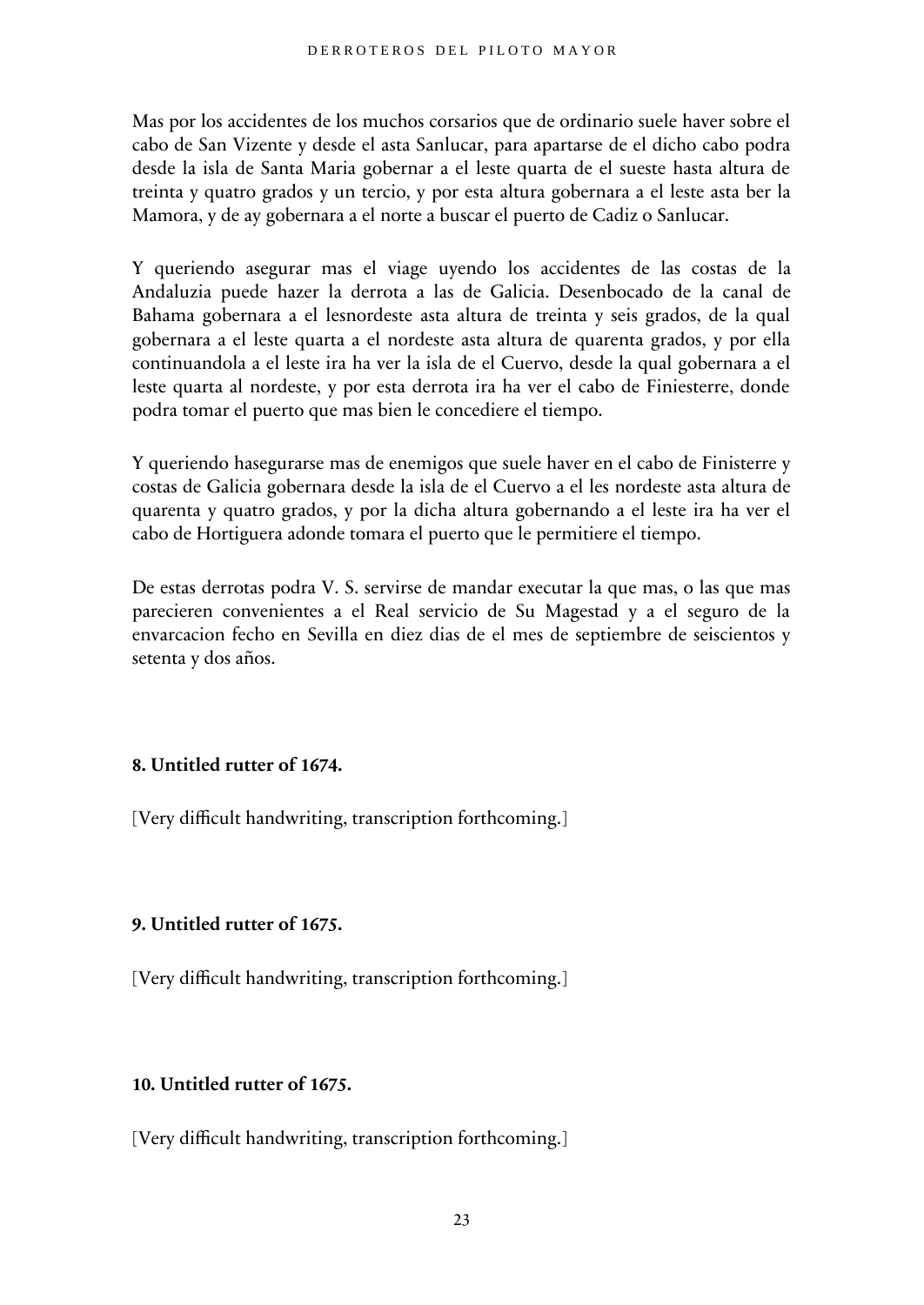# **11. "Ynstruzion de lo que el cappitan Antonio de Ysasi (?) cavo de la tartana nombrada Santa Lucia, que se despacha a la Veracruz con pliegos del servicio de Su Majestad y la persona que fuere de piloto en esta embarcazion an de guardar en el dicho viaje y el derotero que en el han de obserbar es como se sigue". (1681)**

Estando fuera de la vahia de Cadiz governareis al sudueste guinando media quarta al ueste y por esta derrota yreis a dar a la punta de Naga, que esta en la ysla del Tenerife, en altura de veinte y ocho grados y un tercio; y prolongando la costa tomareis el puerto de Santa Cruz y dejareis alli los pliegos que van para el Señor Don Felix Nieto de Silva, governador e capitan general de aquellas yslas. Y luego saldreis a la mar y embocareis por entre dicho Thenerife y Canaria, governando al sur hasta altura de veinte y siete grados, desde donde se governara al sudueste hasta altura de veinte y cinco grados, y de haí governareis al sueste quarta al sudueste hasta la altura de diez y ocho grados y cinco minutos, de cuia altura governareis al sueste hasta dar vista a la ysla de San Martin, que esta en dicha altura, de donde se puede ber la ysla de San Bartolome, que esta en diez y siete grados y trinta y quatro minutos, y la ysla de la Anguilla, que esta en diez y ocho grados y diez y siete minutos de altura. Viendo qualquiera de ellas o todas tres governareis al norueste hasta haver montado el Sombrero, que esta en altura de diez y ocho grados y quarenta minutos, y de aqui al sues norueste hasta montar la ysla de la Anegada, que esta en altura de diez y ocho grados y cinquenta y cinco minutos, y de hai al sueste quarta al sudueste hasta la punta de Loquillo, que esta en diez y ocho grados y treinta y cinco minutos por la parte del norte de la ysla de Puerto Rico, desde donde governareis al sueste guinando algo al norueste hasta la punta del Aguada, que esta en la misma ysla en altura de diez y ocho grados y treinta y ocho minutos; de aqui governareis al sudueste para pasar por entre esta ysla y la de Zacheo y os dejareis ir por esta derrota hasta montar la ysla de la Mona, y desde esta ysla, que esta en altura de diez y ocho grados y ocho minutos, governareis al sueste quarta al sudueste a dar vista a la ysla de la Saona, que esta en altura de diez y ocho grados, y poniendose al sur de ella de quatro a cinco leguas governareis al sueste en demanda de las yslas de la Beata y Alto Velo, que estan en altura de diez y siete grados y quarenta minutos. Y por la misma derrota del sueste pasareis los Frailes, y haviendo los pasado governareis algo al norueste hasta ysla Baque, que esta en altura de diez y siete grados y cinquenta minutos, y haviendo la de lado por la popa como cosa de cinco leguas governareis al ues norueste hasta cabo de Tiburon, que esta en altura de diez y ocho grados y un sesmo [sic], y de hai al norueste a pasar por entre este cabo y la Navaça, que esta en altura de diez y ocho grados y veinte y ocho minutos, [y] de aqui al norueste quarta al norte a rreconocer Santiago de Cuba, que esta en altura de veinte grados y un quarto. Aqui entrareis y entregareis los pliegos que llebais para el governador de esta plaza, y echo esto saldreis a la mar y governareis al sueste guinando al sudueste hasta Cavo de Cruz, que esta en altura de veinte grados escasos, y de aqui al sueste quarta al norueste pasareis por esta derrota por la parte del norte de los Caimanes a vista del grande, que esta en altura de diez y nuebe grados y treinta y cinco minutos, y yreis a tomar sonda a veinte y un grados y tres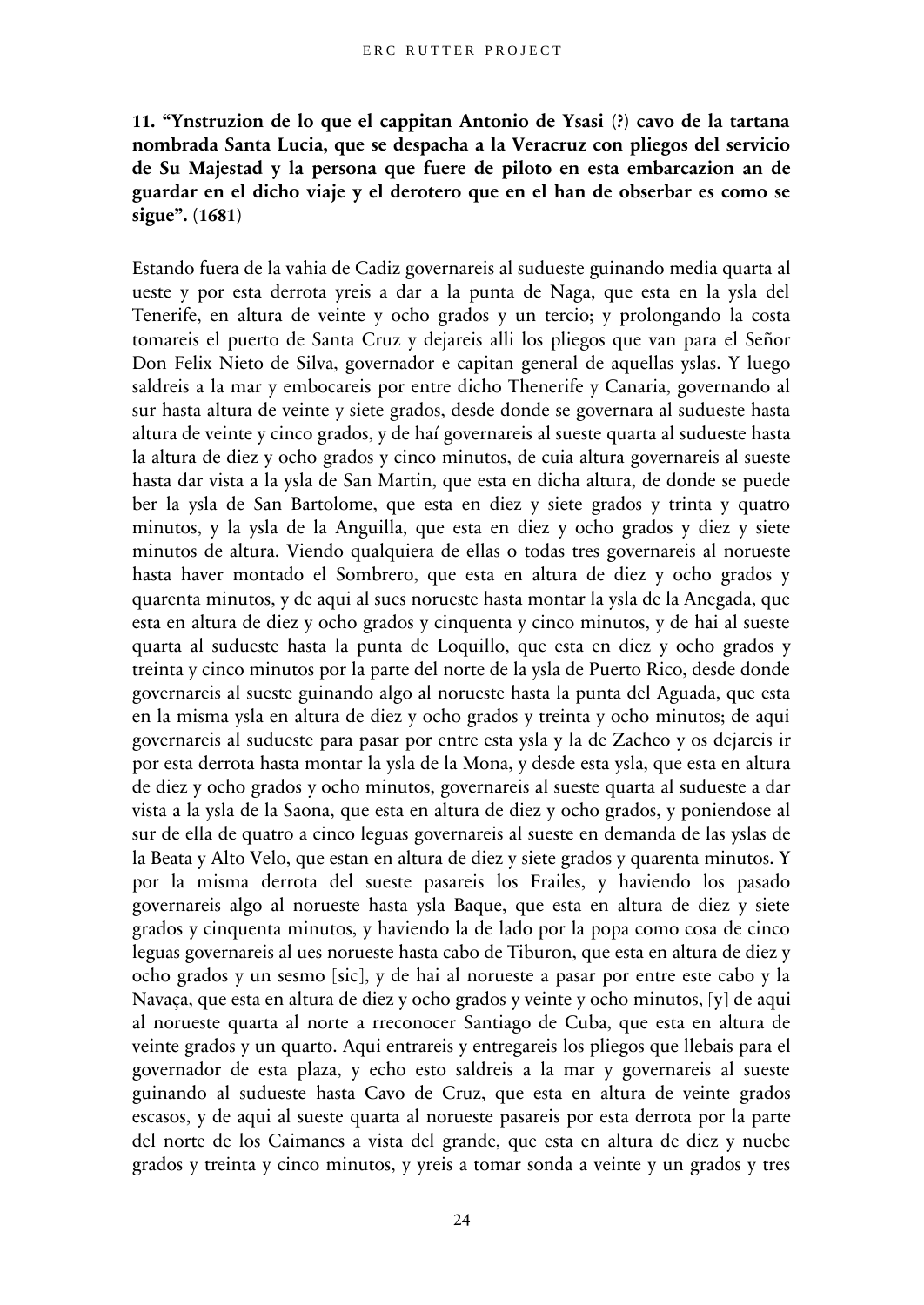quartos largos que se estara ya dentro por esta altura del Cavo de Cotoche y sera de cerca de los Alacranes; y si la sonda fuere demas de quarenta y cinco brazas governareis al sueste, hasta las de quarenta y cinco, de donde se governara al ues sudueste, hasta ponerse en veinte brazas, y por este fondo yres governando al ueste, conservandolo e yendo por esta derrota; quando se llegue a treinta brazas y por la altura de veinte y un grados y dos tercios se estara entre el Triangulo, e ysla de Arenas, que son los ultimos vajos de la ensenada yendo hacia alla, y si el fondo es lama se estara en media canal. Y haviendo perdido fondo governareis al ues sudueste, en demanda de Villa Rica o Punta Delgada, que esta en la costa de Nueva España en altura de veinte grados; y llegandose a la costa hasta fondo de treinta brazas se governara al sussueste por ellas hasta dar vista al Castillo de San Juan de Lua, y entrareis para dentro por entre el Castillo y la tierra firme, abrigandose con el. Y dareis fondo y entregareis los pliegos que llevais a los oficiales reales de la ciudad de Vera Cruz = o el cavo de dicha Tharatana pasara a Mexico a entregar los que llevare al señor Virey; y no estando en la Vera Cruz el Señor D. Gaspar de Velasco, General de la flota de Nueva España, por haver salido ya dicha flota, entregara a dicho Señor Virey los pliegos que lleva para dicho Señor General.

Todo lo qual hareis y cumplireis con cuidado y deligencia como de buestra persona se fia, porque asi combiene al servicio de su Magestad y cumplimiento de sus reales ordenes. Fecha (?) en Sevilla en veinte y cinco de Abril de mil seiscientos y ochenta y un.

## **12. "Derrotero que hiço el piloto mayor para el navio de aviso que fue a la provincia (?) de Tierra Firme [...] a cargo de Juan Antonio Basaue (?)". (1684)**

Saliendo del Puerto de Cadiz ô de Sanlucar con la primera hora de buen tiempo en demanda de las Islas de Canarias, governareis al sudueste guiñando media quarta al hueste en demanda de la Punta de Naga, que esta en la isla de Tenerife en altura de veinte y ocho grados y un tercio, y embocareis por entre Tenerife y Canaria, governando al sur hasta altura de veinte y siette grados, desde donde governareis al sudueste hasta altura de veinte y cinco; y desde ay al hueste quarta al sudueste hasta dar vista de la boca de entre Matalino y la Dominica, que està en altura de catorze grados y cinquenta minutos, de cuya boca governareis al hueste quarta al sudueste guiñando media quarta mas para la media partida. Y por esta derrota yreis a reconocer el cabo de la Vela, que esta en altura de doze grados y quinze minutos, y deste cabo governareis al hues sudueste a dar vista del cabo de la Abuxa, que està en altura de onze grados y veinte minutos, y de este cabo governareis al hues sudueste hasta la punta de la Canoa, que esta en altura de diez grados y quarenta y dos minutos; y de aquy al sudueste hasta el baxo de Salmedina, y llegandosse a el entrareis por entre el y Tierra Bomba, dexandolo por la parte de estribor. Y aviendolo passado governareis al sur hasta ponersse norueste sueste con el puerto de Boca Chica, y al sueste entrareis para dentro, y aviendo entregado los pliegos que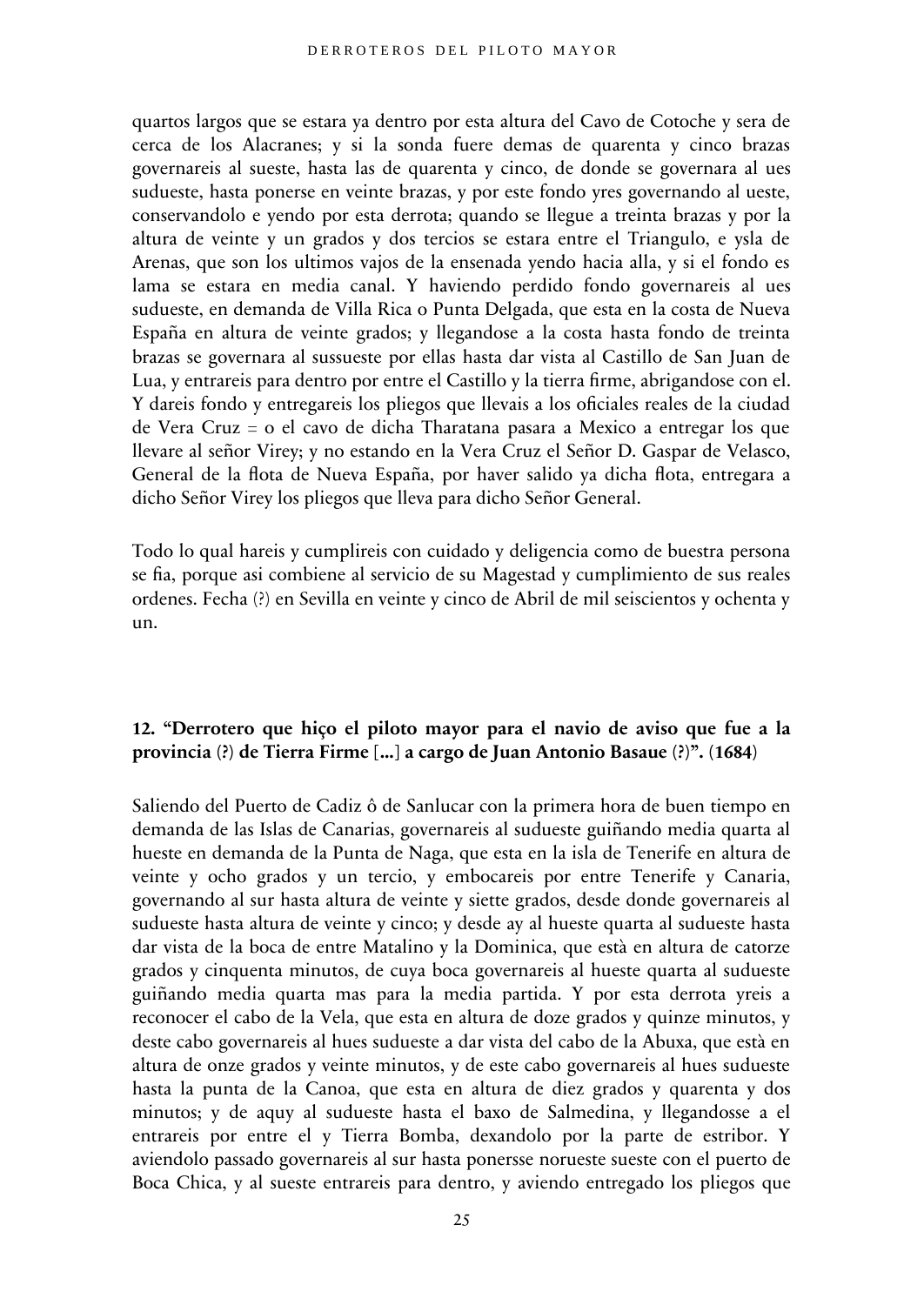llevais para el governador desta plaça saldreis a la mar, procurando yr para barlovento hasta la punta de la Canoa; y desde ella governareis al norte hasta altura de catorze grados y medio, y de alli al norte quarta al norueste hasta altura de diez y seis grados, y desde ally al norueste quarta al norte hasta dar vista de ysla de Pinos, que està en altura de veinte y un grados y un tercio, y desde alli al huesnorueste hasta el cabo de Corrientes, que està en altura de veinte y un grados y quarenta y ocho minutos. De este cabo de Corrientes (porque jusgo llegareis a este paraxe en tiempo de invierno en el qual reinan las brissas, que son desde settiembre hasta mayo) passareis por de fuera de los Alacranes, governando al ues norueste hasta altura de veinte y quatro grados y medio (y passareis por los Alacranes por quarenta brassas, y desta sonda no desminuireis, antes multiplicareis), y estando en dicha altura de veinte y quatro grados y medio hareis una singladura de veinte y cinco ô treinta leguas, la buelta del hueste, y el demas camino al sudueste quarta al hueste. Y por esta derrota a reconocer la ysla de Lobos, tierra de Nueba España, que està en veinte y dos grados y medio, ô otra tierra de la costa, como los llanos de Almeria, Torreblanca, y prolongareis la costa para Villa Rica y la Vera Cruz, donde entregareis los pliegos a los oficiales Reales.

Don Juan Cruzado de la Cruz y Messa.

#### **13. "Derrotero para avisos a Tierra Firme". (1684)**

Saliendo del puerto de Bonanza de la ciudad de Sanlúcar de Barrameda con el primer buen tiempo que hiciere, hireis governando al sudueste quarta al ueste asta poneros en altura de treinta y un grados, y por alli yreis al ueste asta poneros nortte sur con la ysla de la Palma, y desde alli governareis al sudueste asta altura de diez y ocho grados, con lo qual aveis de quedar libre de ver y tocar en ninguna de las yslas de Canaria como expresamente se os ordena y manda= Y de los diez y ocho grados seguireis buestra derrota ueste cuarta al sudueste asta altura de catorze grados, y pasareis por entre Matalinos y Santa Lucia haciendo vuestro viaje ordinario derechamente a vista del puerto de Cartajena; y sin entrar en el ni tocar en otro alguno por ningún caso pasareis al puerto de Puertovelo, y dexeis los cajones y pliegos que lleveis para los oficiales reales de Panamá y demás para el Perú, para que los inbien luego tomando recivo= Y porque combiene llegueis con toda brevedad al dicho Puertovelo se os manda que pena de la vida no entréis en otro alguno desde que saliereis de Sanlúcar asta llegar al de Puertovelo, y se os encarga que en el discurso del viage lleveis mucho cuidado en descubrir la mar y navios que andubieren en ella, llevando de ordinario para este efecto un marinero en el tope; y en amaneciendo inclinareis la vela, y no aviendo navios de que recelaros seguireis vuestro viaje, y aviendolos hareis diligencia para apartaros de ellos, y la misma areis antes de anochecer sin dexar que os reconosca ningún navio= Y si, lo que Dios no permita, caiereis en manos de algun corsario, echareis todos los pliegos y despachos que llevais al agua, poniendo peso vastante a los cajones en que ban para que se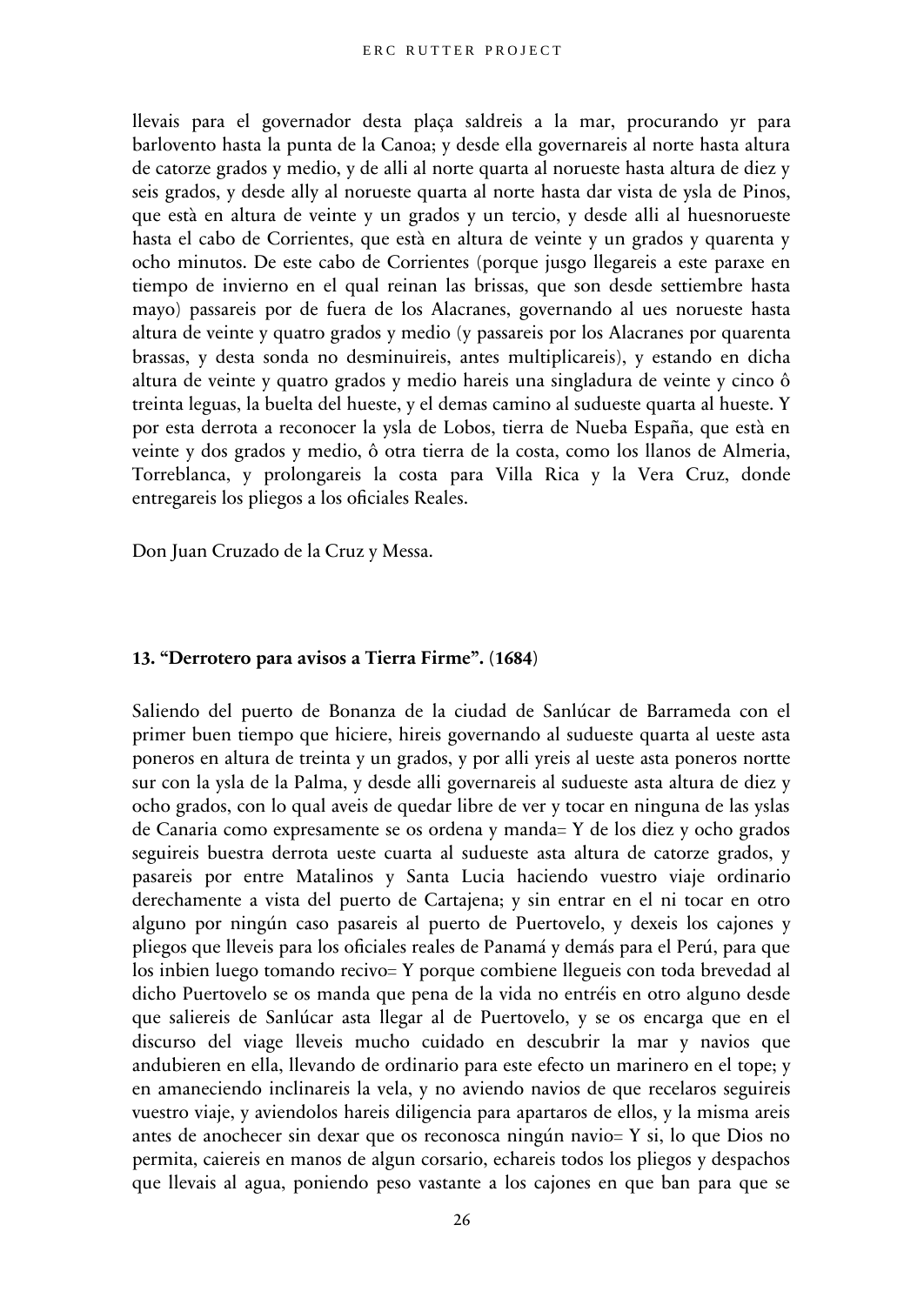baian a fondo, y siempre direis que vais con mercadurias a las Yndias y no con despachos de Su Magestad.

Todo lo qual hareis y cunplireis con el cuidado y diligencia que de buestra persona se fía, por lo mucho que inporta al servicio de su Majestad. Fecha en Sevilla.

#### **14. "Derrotero que hiço el piloto mayor para el navio de aviso que se despacha a diferentes puertos de las Yndias. Henero de 85 a cargo de Pedro de Sagarraga". (1685)**

Saliendo del puerto de Bonanza y barra de la ciudad de Sanlucar de Barrameda con la primera hora de buen tiempo en demanda de las yslas de Canarias governareis al sudueste guinando media quarta al hueste, y por esta derrota yreis a dar vista de la punta de Naga, que esta en la ysla de Tenerife en altura de 28 grados y un tercio, y embocareis por entre Tenerife y Canaria governando al sur hasta altura de 27 grados, desde donde governareis al sudueste hasta altura de 25 grados; y de aqui governareis al hueste quarta al sudueste hasta la de 18 grados y 5 minutos, de cuya altura governareis al hueste hasta dar vista a la ysla de San Martin, que esta en dicha altura, de donde se puede ver la ysla de San Bartolome, que esta en altura de 17 grados e 54 = minuto, y la ysla de la Angilla, que esta en 18 grados y 17 minutos. Y viendo qualquiera de ellas, o todas tres, governareis al norueste hasta aver montado el sombrero, que esta en altura de 18 grados y 40 minutos, y de aqui al hues norueste hasta montar la ysla de la Anegada, que esta en altura de 18 grados y 55 minutos, y de ay al hueste quarta al sudueste, que esta la punta de Loquillo en 18 grados y 35 minutos para la parte del norte de la ysla de Puerto Rico, desde donde se governara al hueste hasta reconocer a Puerto Rico, atendiendo a no propassarsse. Y entrareis en dicho Puerto Rico, y de alli dexareis los pliegos para aquel governador, y saliendo deste puerto para Santo Domingo governareis al hueste guinando algo al norueste hasta la punta de la Aguada, que esta en la misma ysla en altura de 18 grados y 38 minutos. De aqui governareis al sudueste a passar por entre esta ysla y la de Secheo y os dexareis yr por esta derrota a montar la ysla de la Mona, que esta en altura de 18 grados y 8 minutos, y desta governareis al hueste quarta al sudueste a dar vista de la ysla de la Zaona, que esta en altura de 18 grados; y os pondreis al sur de ella quatro o cinco leguas, y de aquy governareis al norueste quarta del hueste y assy prolongando la costa hasta dar vista a Santo Domingo, donde entrareis y entregareis los pliegos para aquella ysla. Y despues saldreis de Santo Domingo para Cartaxena, y estando fuera del puerto governareis al susudueste para el cabo de la Abuxa, que esta en altura de 10 grados y 20 mynutos, y deste cabo governareis al huessudueste hasta la punta de la Canoa, que esta en altura de 10 grados y 42 minutos, y de aquy al sudueste hasta el baxo de Salmedina; y llegandosse a el entrareis por entre el y tierra Bomba, dexando por la parte de estribor, y aviendolo passado governareis al sur hasta poneros norueste sueste con el puerto de Bocachica, y al sueste entrareis para dentro y entregareis al governador de dicha Cartaxena los pliegos que fueren para el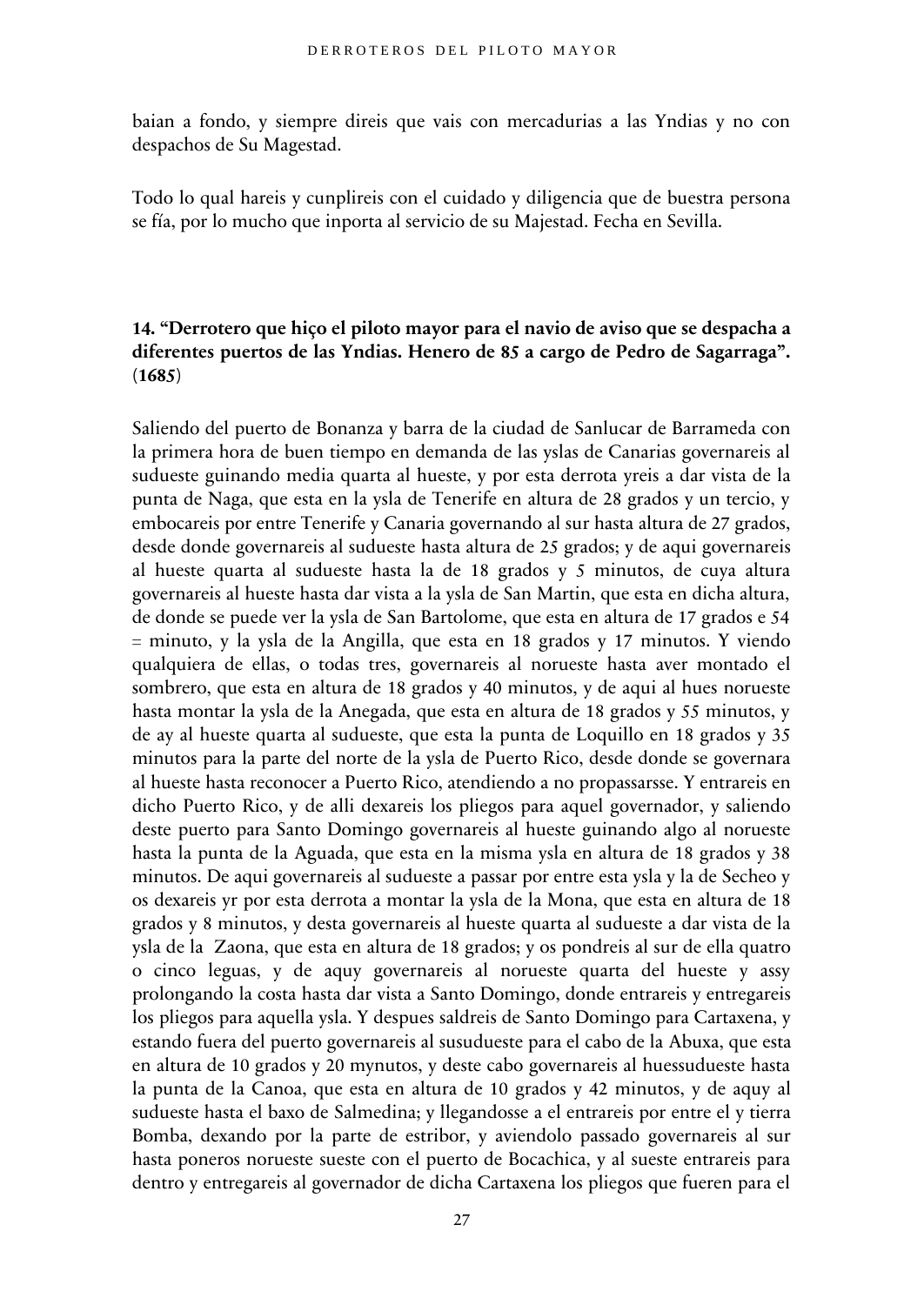y para el de Caracas y demas partes de aquella costa. Y concluydo esto saldreis fuera para la Havana, procurando yr para barlovento hasta la punta de la Canoa, y desde ella governareis al norte hasta altura de 14 grados y medio, y de alli governareis al norte quarta al norueste hasta altura de 16 grados, y de aqui al norueste quarta al norte hasta dar vista de ysla de Pinos, que esta en altura de 21 grados y un tercio, y de alli al huesnorueste hasta cabo de Corrientes, desde donde yreis prolongando la costa al hueste quarta al norueste hasta el cabo de San Anton, y dando resguardo a los vaxos governareis al nordeste hasta poneros norte y sur con Rio de Puercos; y de aquy al leste prolongando la costa hasta poneros norueste sueste con el puerto de la Havana, y al sueste entrareis para dentro donde entregareis los pliegos para el governador de la Havana y todos los demas que fueren para Nueba España, Guatemala y demas partes de la Nueba España.

Nota: Advirtereis estando en Santo Domingo que si ay embarcacion prompta para Cuba, en tal casso, entregareis al governador de dicho Santo Domingo los pliegos que llebais para Cuba, la Havana, y Nueba España, para que los encamine, y con vuestro navio passareis a Cartaxena como va arriba referido; y no necessitareis yr de Cartaxena a la Havana, syno parar en Cartaxena. Pero sy en dicho Santo Domingo no ubiere embarcacion prompta para Cuba, en este casso, llebareis los pliegos en vuestra custodia à Cartaxena, y deste puerto navegareis al de la Havana como va referido en la derrota de aquy arriba, llevando los pliegos que fueren para la Nueva España al governador de la Havana para que los encamine. Fecho en Sevilla en diez y siete de henero de mill y seiscientos y ochenta y cinco años.

Juan Cruzado de la Cruz y Messa.

## **15. "En 24 de junio de 1685 se dio este derrotero a Don Joseph de Mesa, dueño del navio nombrado Iesu Nazareno, que fue de aviso a Tierra Firme con pliegos y despachos del servicio de Su Majestad". (1685)**

Saldreis de sobre Cadiz, en compañia del navio de guerra llamado La Theresa, que va a llevar los azogues à la Nueba España, y conservareis su compañia con todo cuydado, hasta dar vista à Puerto Rico, la Aguada, Sacheo y la ysla la Mona, la qual està en 18 grados 8 minutos; y de aquy governareis al sudueste en demanda del cabo de la Abuja, que està en altura de onze grados y 20 minutos, y de este cabo governareis al hues sudueste hasta la punta de la Canoa, que està en altura de 10 grados y 42 minutos, y de aquy al sudueste, hasta el baxo de Salmedina, y llegandosse à el entrareis por entre el y Tierra Bomba, dexandolo por la parte de Estibor. Y aviendolo passado governareis al sur, hasta poneros norueste sueste con el puerto de Bocachica, y al sueste entrareis para dentro y entregareis al Governador de dicha Cartaxena los pliegos que llebais, y assy lo cumplireis.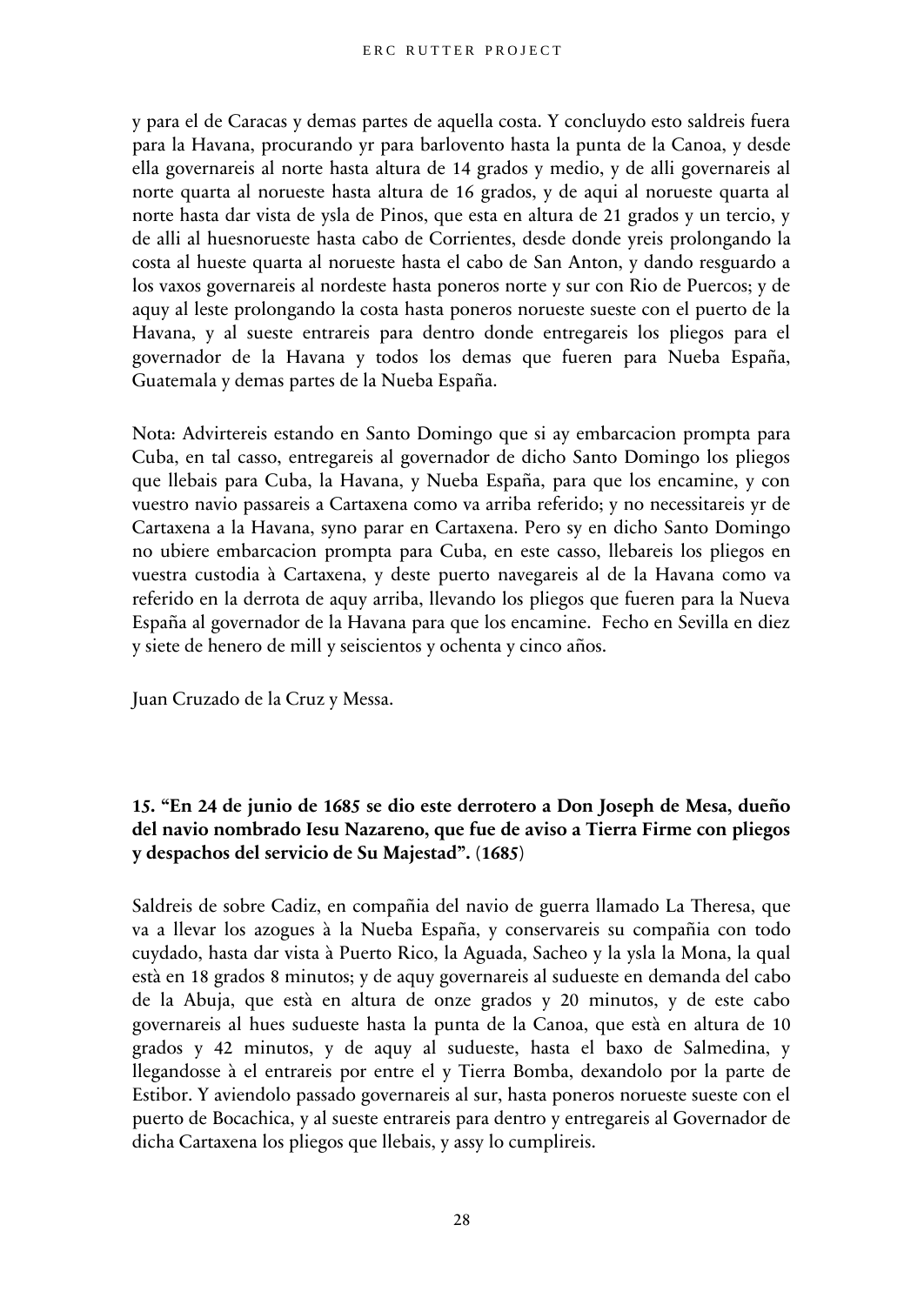Fecho en Sevilla en 23 de Junio de 1685 años.

Juº Cruzado de la Cruz Y Messa.

## **16. "Derota que a de llevar el aviso que proximamente se despacha a la provincia de Nueva España, a cargo del capitan Diego Sanchez, haviendo de tocar en Cuba (hecha por D. Francisco Antonio de Orbe, piloto maior por Su Majestad de la Carrera de las Yndias). Este año de 1696".**

Derrota que a de llevar el aviso que proximamente se despacha a la provincia de Nueva España a cargo del capitan Diego Sanchez haviendo de tocar en Cuba. Hecho por Don Francisco Antoio de Orbe, Piloto Mayor por S. M. de la Carrera de las Yndias, este año de mil seiscientos y noventa y seis.

Saliendo de la barra de Sanlucar de Barrameda para la Veracruz governareis al sudueste guinando media quarta al ueste a medio fredo de entre la ysla de la Madera y los Salvajes, que estan en treinta grados, y os dejareis ir por este rumbo hasta altura de veinte y nueve grados. Despues governareis al ueste quarta al sudueste hasta altura de veinte y seis grados y un tercio, y de alli governareis al mismo rumbo hasta altura de veinte y tres grados y medio; despues governareis al veste quarta al sudueste, que es el mismo rumbo que llevais, hasta altura de diez y nueve grados y un tercio, [y] despues governareis al ueste hasta dar vista a la Anegada, que está en diez y ocho grados y medio, de donde governareis al uesnordeste hasta el Cavo de San Bernave, que se halla en altura de diez y nueve grados y dos tercios. Despues governareis al norueste hasta descubrir a Manuo (?) que esta en altura de veinte grados y treinta minutos, de donde governareis al ueste quarta al sudueste hasta descubrir la Tortuga, que esta en altura de veinte grados y diez minutos, despues governareis al ueste hasta descubrir a Puerto Mains (?), que esta en altura de veinte grados y veinte y cinco minutos; de alli governareis al ueste quarta al sudueste hasta descubrir a Santiago de Cuba, que se halla en altura de diez y nueve grados y dos tercios, despues governareis dejandoos ir por el mismo rumbo hasta altura de diez y nueve grados y diez minutos, despues governareis al ueste quarta al norueste hasta descubrir el Caiman grande, que se halla en altura de diez y nueve grados y un tercio, despues governareis al uesnorueste hasta descubrir cavo de Cotoche, que se halla en altura de veinte y un grados, despues governareis al norueste hasta altura de veinte y un grados y dos tercios de donde governareis al uessudueste hasta descubrir el Triangulo, que se halla en altura de veinte grados y tres quartos. De ai governareis al lueste guinando al sudueste hasta descubrir Villa Rica, y marcandoos por la tierra entrareis y dareis fondo en San Juan de Ulua. Saliendo de San Juan de Ulua para España governareis al norueste hasta altura de diez y nueve grados y quarenta minutos, de alli governareis al nor nordeste hasta altura de veinte y tres grados y medio, de donde governareis al leste quarta al sueste hasta descubrir la ysla de la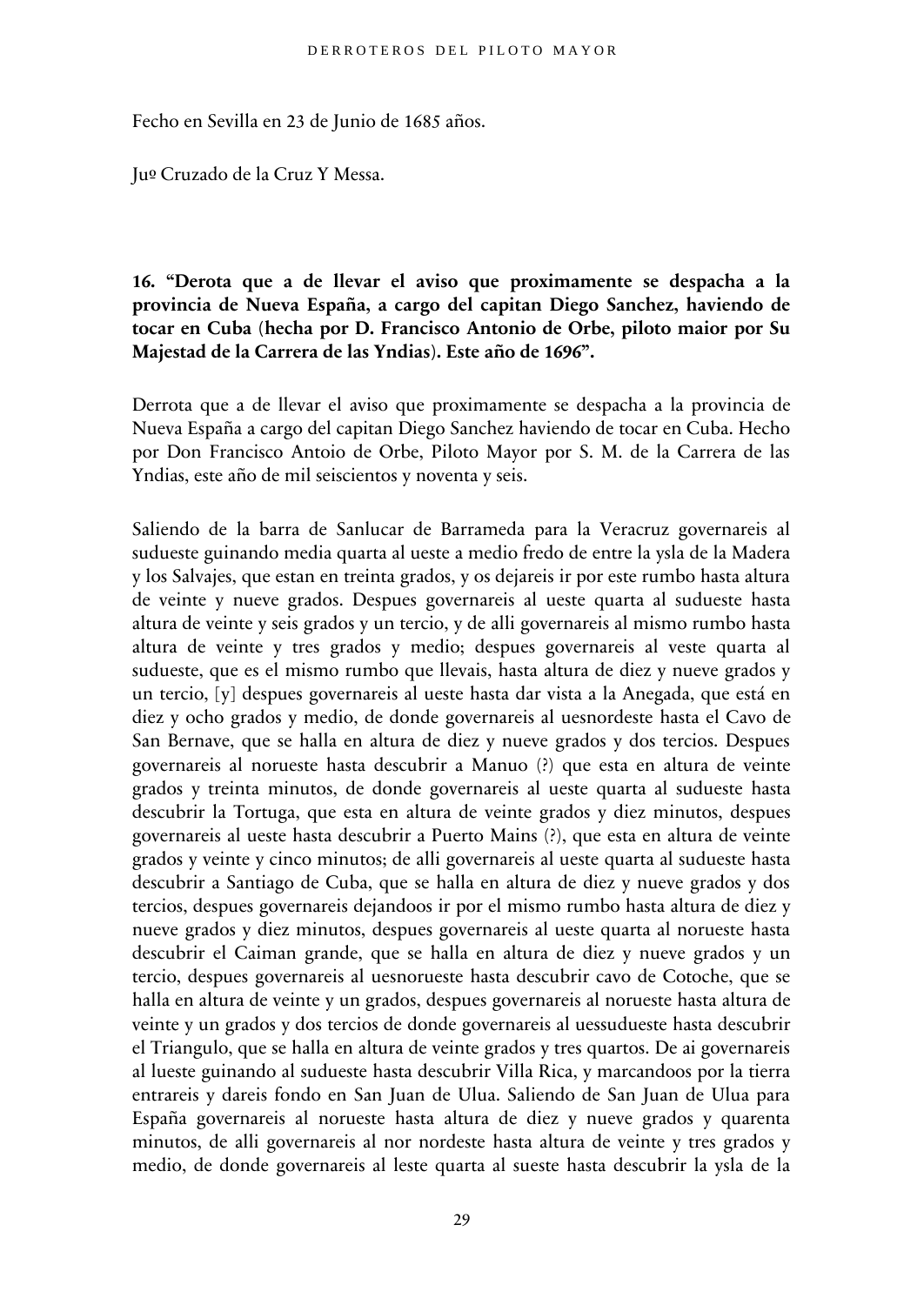Havana, y de alli governareis al nordeste quarta al norte hasta descubrir el cavo de la Florida, que esta en altura de veinte y cinco grados, de donde governareis al nor nordeste hasta altura de veinte y nueve grados, y de alli governando al leste quarta al nordeste guinando al leste para pasar por la vanda del sur de la Bermuda, y os dejareis ir hasta altura de treinta y siete grados y medio, y de ai governareis al leste quarta al sueste hasta altura de treinta y seis grados y medio [...] [12](#page-29-0) altura de diez y siete grados y treinta minutos, de donde governareis al norte por entre la Mona y cavo Rojo guiñando al nor norueste para zafarse de la Sahona, dejandola a la banda de leste, y ireis hasta altura de diez y ocho grados y cinquenta minutos, y de ai governareis al leste guiñando para tierra, que os demorara de la vanda del sur hasta entrar en San Juan de Puerto Rico, que se halla en diez y seis grados y quarenta minutos. Saliendo de Puerto Rico para el de Santiago de Cuba saldreis governando al ues norueste hasta altura de veinte grados y veinte minutos, adonde os cautelareis de Amanuo (?), que se halla en altura de veinte grados y treinta minutos, y de alli governareis al lueste con las guinadas al ues norueste, hasta descubrir â Punta Mais, que esta en altura de veinte grados y veinte y cinco minutos; de ai governareis al lueste quarta al ues sudueste hasta altura de diez y nueve grados y treinta minutos, de donde governareis al norueste hasta entrar en Santiago de Cuba, que esta en altura de diez y nueve grados y quarenta minutos. Saliendo de Santiago de Cuba para el Puerto de la Veracruz governareis dejandoos ir por el mismo rumbo del ueste quarta al ues sudueste hasta altura de diez y nueve grados y diez minutos, y despues governareis al ueste quarta al ues norueste hasta descubrir el Caiman Grande, que se halla en altura de diez y nueve grados y veinte minutos; despues governareis al ues norueste hasta descubrir cavo de Cotoche, que se halla en altura de veinte y un grados, despues governareis a norueste hasta altura de veinte y un grados y quarenta minutos, de donde governareis al ues sudueste hasta descubrir el Triangulo, que se halla en altura de veinte grados y quarenta y cinco minutos, [y] de ai governareis al lueste guiñando al ues sudueste hasta descubrir Villa Rica, y marcandoos por la tierra entrareis y dareis fondo en San Juan de Ulua.

Saliendo de San Juan de Ulua para España governareis al norueste hasta altura de diez y nueve grados y quarenta minutos, y de ai governareis al nornordeste hasta altura de veinte y tres grados y treinta minutos, de donde governareis al leste quarta al les sueste hasta descubrir la ysla de la Havana, y de alli governareis al nordeste quarta al nor nordeste, hasta descubrir el cavo de la Florida, que esta en altura de veinte y cinco grados, de donde governareis al nor nordeste hasta altura de veinte y nueve grados; y de ai governando al leste quarta al lesnordeste guiñando al leste para pasar por la vanda del sur de la Bermuda, y os dejareis ir hasta altura de treinta y siete grados y treinta minutos, y de ai governareis al leste quarta al les sueste hasta altura de treinta y seis grados y treinta minutos de donde  $[\dots]^{13}$  $[\dots]^{13}$  $[\dots]^{13}$  muchas las corrientes, y en viendo el puerto entrareis marcandoos por la tierra = Saliendo de Puerto Velo para Cartaxena, y estando fuera, governareis al lesnordeste hasta altura de diez grados y treinta minutos, y de esta altura governareis â leste hasta descubrir â

<span id="page-29-0"></span><sup>&</sup>lt;sup>12</sup> One folio is missing.

<span id="page-29-1"></span><sup>13</sup> *Ibid.*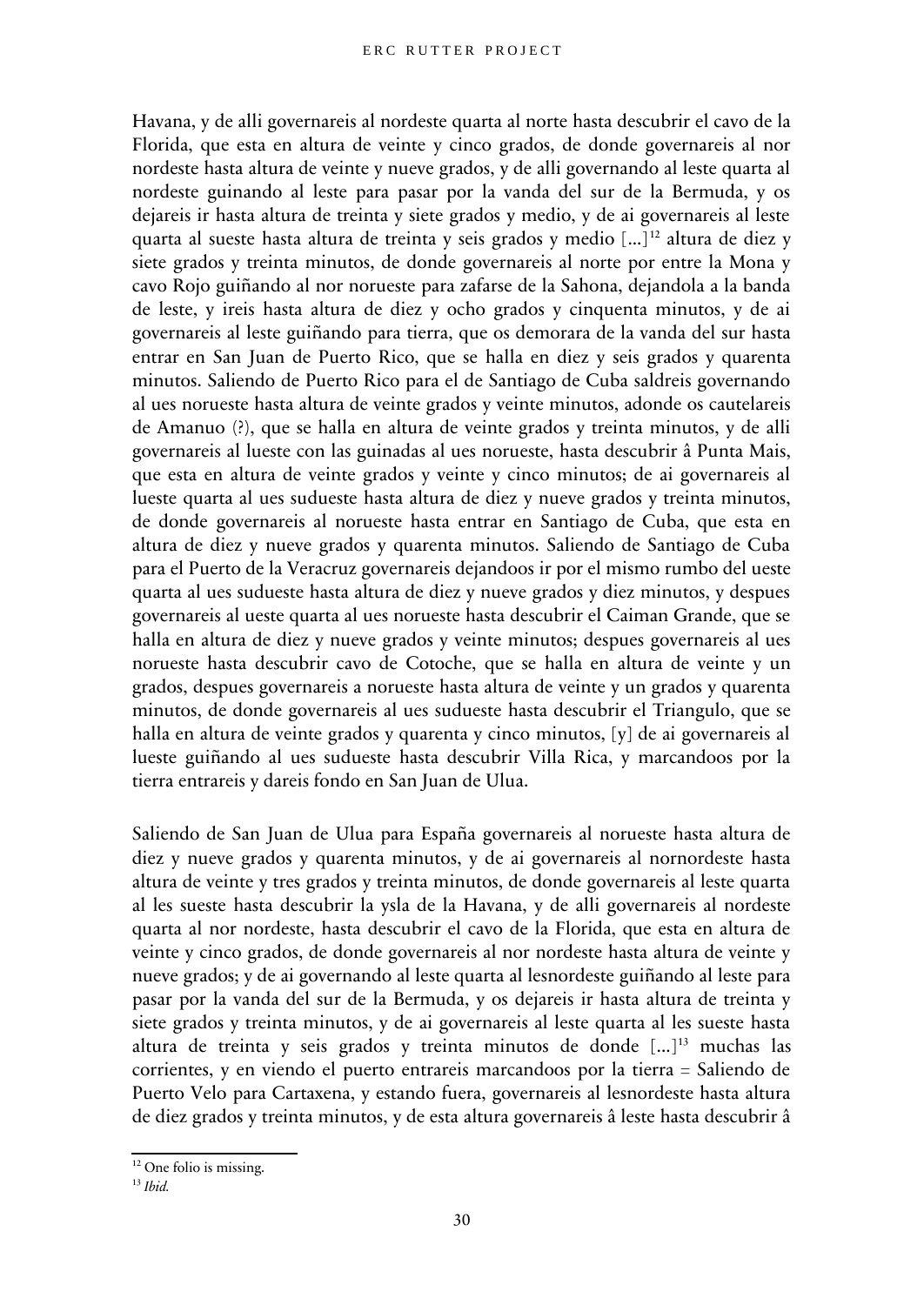Cartaxena, Yslas de Baxu, y haviendo visto el puerto entrareis en el marcandoos por la tierra= Saliendo de Cartaxena para el Puerto de la Havana, y haviendo montado la Punta de Canoa, governareis al nornorueste hasta altura de quince grados y treinta minutos, de donde governareis al ueste como treinta leguas, de donde governareis al norueste quarta al norte hasta altura de diez y ocho grados y quarenta minutos, de donde governareis al norueste quarta al ueste hasta altura de veinte y dos grados y seis minutos, de donde governareis âl les nordeste hasta altura de veinte y tres grados y treinta minutos, de donde governareis al sueste quarta al sur hasta descubrir la Havana, y marcandoos por la tierra entrareis en ella, que se halla en altura de veinte y tres grados y seis minutos; = Saliendo de la Havana para España governareis al nordeste en busca de la Canal de Bahama, que esta su principio de la boca en veinte y cinco grados, y no viendo tierra por dicha altura governareis la buelta del norte (que es señal que estais embocado) hasta altura de veinte y siete grados, y de dicha altura governareis al nor nordeste hasta altura de veinte y ocho grados y treinta minutos, en donde os hallareis desembocado; y de ay governareis al lesnordeste hasta altura de treinta y dos grados, y de dicha altura governareis âl leste quarta al nordeste hasta altura de treinta y siete grados escasos, que es la altura de Santa Maria por la vanda del sur, y por dicha altura governareis al leste, hasta ver la tierra, y haviendola visto y montado governareis al leste quarta al nordeste hasta altura de treinta y ocho grados, y ai governareis al lessueste hasta altura de treinta y cinco grados y veinte minutos, y de ai governareis al lesnordeste pasando a medio fredo de los dos cavos de San Vicente y Cantin, hasta reconocer â Arenas Gordas ô Sanlucar de Barrameda, donde entrareis marcandoos por la tierra.

Fecho en Sevilla en diez y siete dias del mes de Mayo de mil seiscientos y noventa y seis años.

D. Francisco Manuel de Orbe.

## **17. "Derrota que a de llevar el avisso que proximamente se despacha para la provincia de Nueba España, a cargo del capitan Diego Sanchez, esse año de mill seiscintos y nobenta y siete. Hecha por D. Francisco Antonio de Orbe, piloto mayor por Su Majestad de la Carrera de las Indias". (1697)**

Saliendo de la Barra de S. Lucar de Barrameda para la Veracruz governareis al sudoeste (?) guiñando media cuarta al oeste para passar a medio fredo de entre la isla de la Madera y los Salvages, que estan en treinta grados. Os dejareis ir por este rumbo hasta altura de veinte y nuebe grados, [y] despues governareis al oeste quarta al sudoeste hasta altura de veinte y seis grados y un tercio, y de halli governareis al mismo rumbo hasta altura de veinte y tres grados y treinta minutos; despues governareis al oeste quarta al sudoeste, que es el mismo rumbo que llebais, hasta altura de diez y nuebe grados y un tercio. Despues governareis al oeste hasta dar vista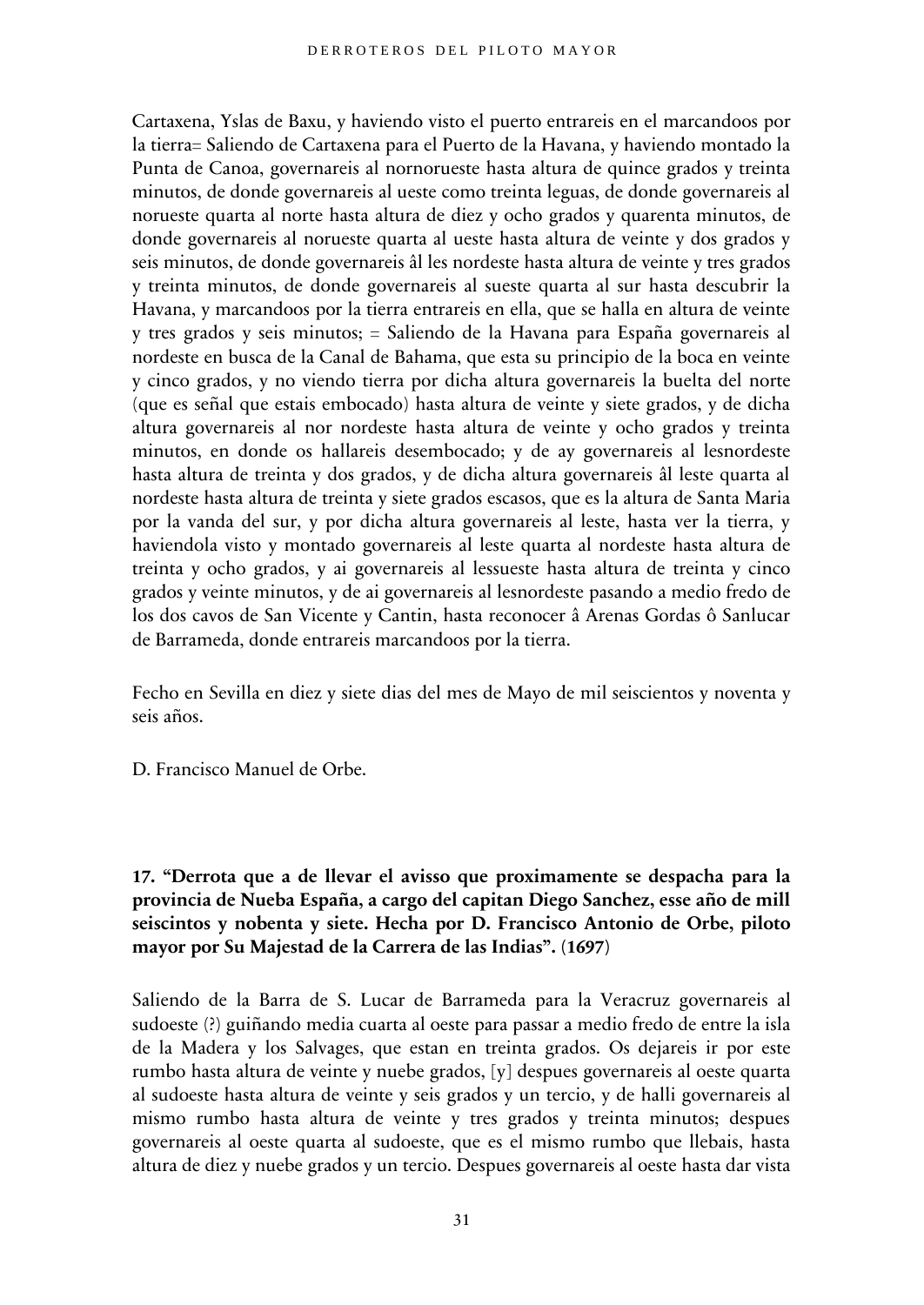a la Anegada, que esta en diez y ocho grados y medio, de donde governareis al oestnoroeste hasta el cavo de S. Bernave, que se halla en altura de diez y nuebe grados y dos tercios, [y] despues governareis al noroeste hasta descubrir a Manuo, que esta en altura de veinte grados y treinta minutos, de donde governareis al oeste quarta al sudoeste, hasta descubrir la Tortuga, que esta en altura de veinte grados y diez minutos. Despues governareis al oeste cuarta al sudoeste hasta altura de diez y nuebe grados y diez minutos, y despues governareis al oeste quarta al noroeste hasta descubrir el Caiman Grande, que se halla en altura de diez y nuebe grados y un tercio; despues governareis al oesnoroeste, hasta descubrir cabo de Cotoche, que se halla en altura de veinte y un grados. Despues governareis al noroeste hasta altura de veinte y un grados y dos tercios, de donde governareis al oestsudoeste hasta descubrir el Triangulo, que se halla en altura de veinte grados y tres quartos, de ai governareis al oeste guiñando al sudoeste hasta...

Saliendo del puerto de la Beracruz, que está en 19 grados y 15 minutos de latitude, en demanda del puerto de la Abana, por fuera de la sonda governareis al Nordeste asta que os pongais en 25 (?) [damaged] grados, y de halli hireis governando al leste, asta que tomeis sonda de la Tortuga; y de halli governareis al sur quarta del sueste en busca de la Abana (haciendo cuenta de las corrientes), y haviendola visto governareis camino del sur dando resguardo a la Laxa. Saliendo del puerto de la Abana para España governareis al nordeste em busca de la Cabeza de los Martíres, para embocar en la canal de Baxama, y en dicha canal governareis al nornordeste, asta que os pongais en 28 grados. Y de halli governareis al leste, quarta del nordeste, asta altura de 31 grados, y de halli governareis al leste em busca de la isla de Santa Maria, y de halli governareis al leste, guiñando para el sueste asta altura de 36 grados y 20 minutos, a reconozer a nuestra Señora de Regla, y por dicha altura viendo à Cadíz entrareis en su puerto.

Fecha en Sevilla en qq dias del mes de Julio de 1711.

D. Francisco Antonio de Orbe.

Este derrotero lo firmo para este ano por haver mandado Su Majestad hiciese el biaje yendo primero a Cartagena.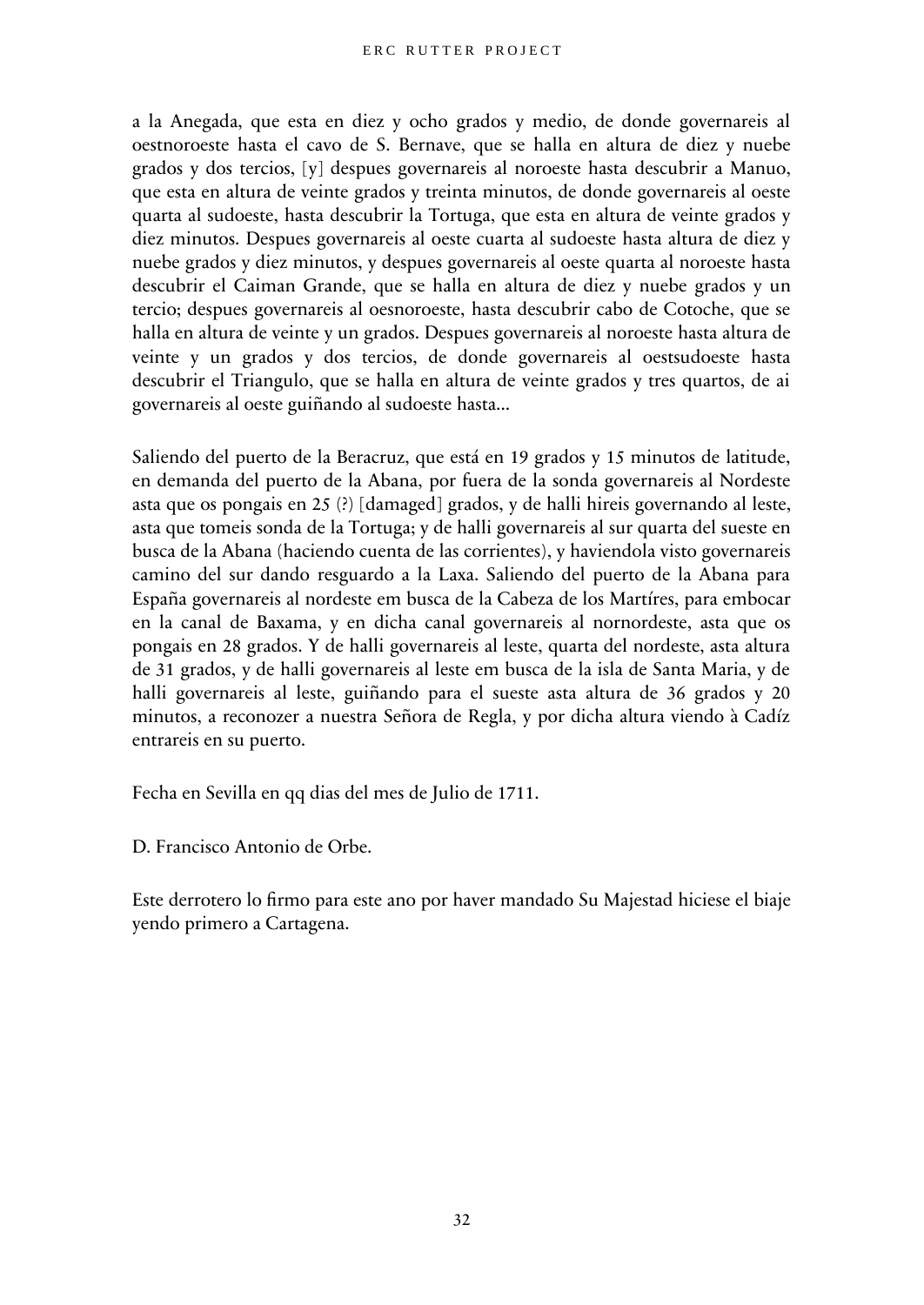**18. "Derrota que a de llebar el aviso que proximamente se esta aprontando de orden de Su Majestad para la provincia de Nueba España a cargo del capitan D. Joseph Coito de Mello hecha por D. Francisco Antonio de Orbe piloto mayor por Su Majestad de la Carrera de las Yndias en la Real Cassa de la Contratación".** 

Saliendo de la bahia de Cadiz, que esta en 36 grados y 36 minutos, en demanda del puerto de la Beracruz, mandareis governar al sudueste quarta al veste, a passar entre la isla de la Madera y las Canarias, asta que os pongais norte sur con la isla de la Palma, y por dicha derrota caminareis 15 leguas, de donde governareis al oes sudoeste asta que os pongais en 15 grados de latitud, que esta la Domenica, y de halli hireis governando camino del oeste a reconozer la Domenica y passareis por medio de dicha isla y la Martinica, y de halli governareis al veste, quarta del norueste, a pasar entre la Vibora y Xamaica, y de alli governareis al uesnorueste a passar entre el cabo de S. Anton y el Cabo de Cotoche, y tomareis sonda por 21 grados y 20 minutos, y os deajareis ir por esta altura por 20 y 25 brazas de fondo y hireis a passar entre el Triangulo y el Bajo Nuebo, y de halli governareis al sudueste a reconozer las sierras de S. Martin, que estan a sotabento de la Beracruz, y marcandoos por la tierra entrareis en dicho Puerto.

#### **19. "Derota que ha de llevar el aviso que proximamente se despacha a la provincia de Tierra Firme, al puerto de Cartagena, a cargo del capitan D. Bartolome Garrote, echa por D. Francisco Antonio de Orbe, piloto mayor por Su Majestad de la Carrera de las Yndias". (1699)**

Saliendo de la Barra de S. Lucar de Barrameda hasta ponerse fuera de Salmedina governareis al sudueste y las guiñadas (?) para el sur, y por esta derrota verás la Alegranza, que esta en altura de 29 grados, y viendola passareis por la banda del sur de ella para huir de Punta de Naga y de las ysletas de Canarias, por no dar con inimigos, que es mejor passage para navios solos por ser dicha vocaina la mas segura. Y estando fuera de dichas yslas governareis al ues sudueste hasta altura de 18 grados, y de haí governareis al ueste cuarta al sudueste hasta altura de 12 grados y 20 minutos, que estareis de Matalinon [sic] 15 leguas, y de ai governareis al ueste en demanda de dicha ysla, y haviendola visto si la pudiereis montar por la banda del sur será mejor, porque no os vean por la banda del norte del puerto, donde puede haver algun corsario; y estando al ueste de dicha ysla governareis al ueste hasta haver andado 170 leguas que estareis norte sur con el cabo de la Vela, y de ai governareis al sudueste cuarta al ueste. Y por dicha derrota yreis a cojer al bugio [sic] del Gato ô Punta de la Canoa, y de ai governareis al sudueste y bereis la popa, y entrareis por entre Salmedina y Tierra Bonba hasta entrar en Boca Chica, que todo esto es huir de los corsarios que puede haver, y es la derota mas breve que se puede hacer y en todo importa la buena guardia, para que se logre el fin en servicio de S. M.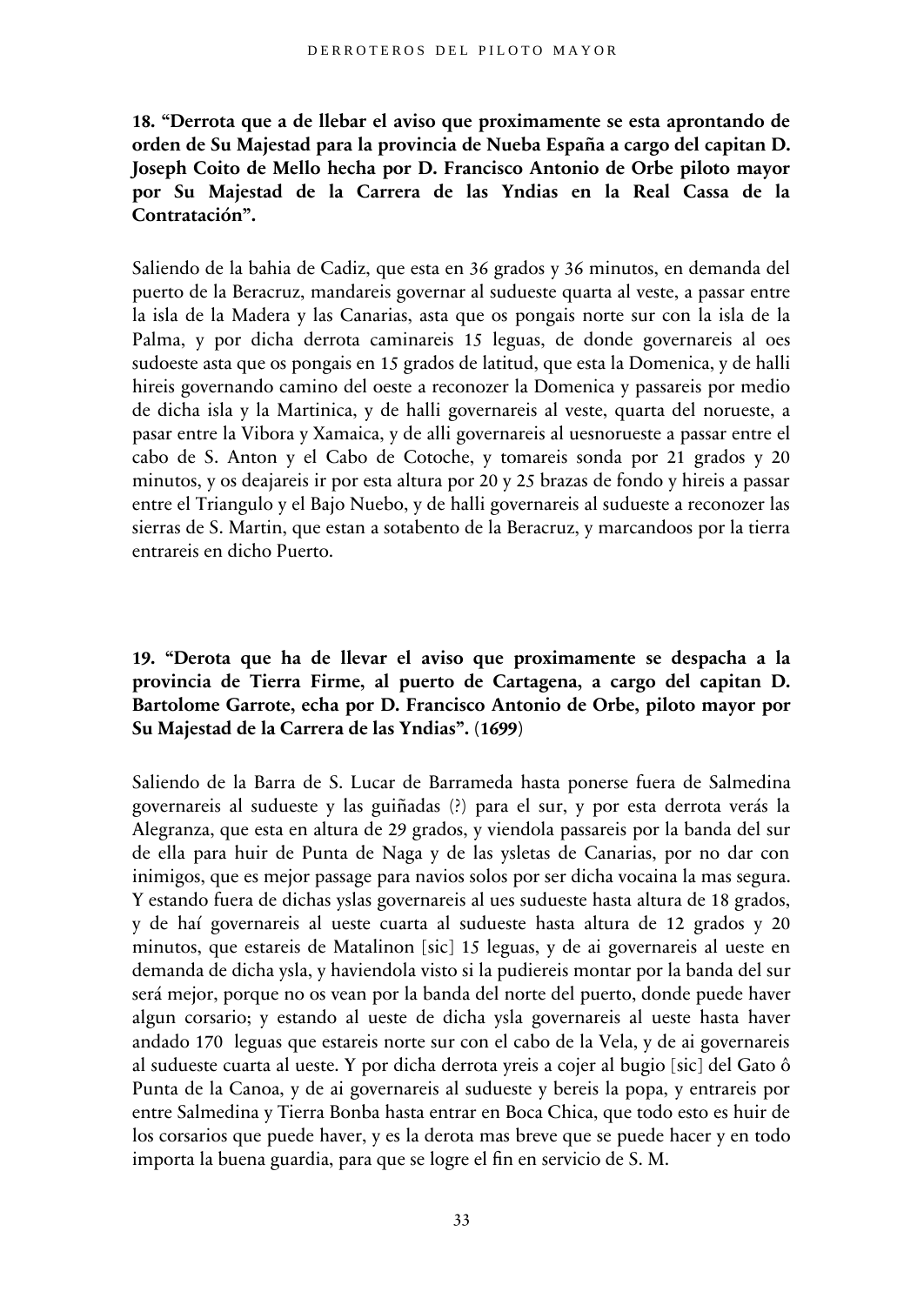Saliendo de Cartagena para el puerto de la Havana y haviendo montado la Punta de Canoa governareis al nor norueste en demanda de la Vibora, que esta en altura de 17 grados, y en safandoos de ella governareis al norueste cuarta del veste hasta que os paresca haver montado el Caiman Grande por la banda del sur y haviendole montado governareis al norueste hasta ver el cabo de Corrientes; y haviendolo visto yreis al ueste cuarta al norueste hasta estar safo del norte sur del cabo de San Anton, y de ai governareis al nordeste en busca de las Tortugas, que estan en 25 grados, y haviendo cojido sonda birareis la buelta del sudueste en busca del puerto de la Havana, y haviendolo visto entrareis camino del sur dando resguardo a la Laja.

Saliendo del puerto de la Havana para la barra de Sanlucar governareis la buelta del nordeste en busca de la canal de Bahama, que esta su principio de la boca en 25 grados, y no biendo tierra por dicha altura yreis la buelta del norte, que es señal que haveis embocado, hasta altura de 27 grados; y de dicha altura governareis al nordeste hasta altura de 28 grados y medio, que habreis desembocado, y de ai governareis al les nordeste hasta altura de 32 grados. Y de dicha altura governareis al leste cuarta al nordeste hasta 37 grados escasos, que es altura de Santa Maria por la banda del sur, y por dicha altura governareis al leste hasta ber la tierra; y haviendola visto y montado governareis al leste cuarta al hueste a reconocer Arenas Gordas ô San Lucar, en donde entrareis.

Fecho en Sevilla en 13 de mayo de 1699.

D. Francisco Antonio de Orbe.

**20. "Derrota que ha de llevar el avisso que proximamente se esta despachando de orden de Su Majestad a la provincia de Tierra Firme, yente y viniente a el puerto de Cartaxena, a cargo del capitan Francisco [...] del Castillo, hecha por D. Francisco Antonio de Orbe, piloto mayor por Su Majestad de la Carrera de las Yndias". (1701)**

Saliendo de la Barra de S. Lucar de Barrameda, que esta en 37 grados, en demanda del puerto de la ciudad de Cartaxena governareis al sudueste hasta ver a Punta de Naga, ysla de Tenerife, que esta en 18 grados y medio; y de ay governareis a medio fredo por entre la Canaria y dicha ysla de Tenerife, governando al sur hasta 25 grados por caussa de las calmas de las yslas, de donde governareis al ues sudueste hasta altura de 18 grados. Y de dicha altura governareis al ueste quarta del sudueste hasta altura de 14 grados e medio, que es la altura de la bocayna de Matalinon [sic] y la Dominica, y de ay governareis al ueste hasta embocar por entre dichas dos yslas. Despues governareis al ueste quarta al sudueste teniendo cuydado que guiñen mas para el sudueste que para el ueste, en busca del cabo de la Vela, que esta en altura de 12 grados y seis minutos; y aviendolo visto governareis al ues sudueste en busca de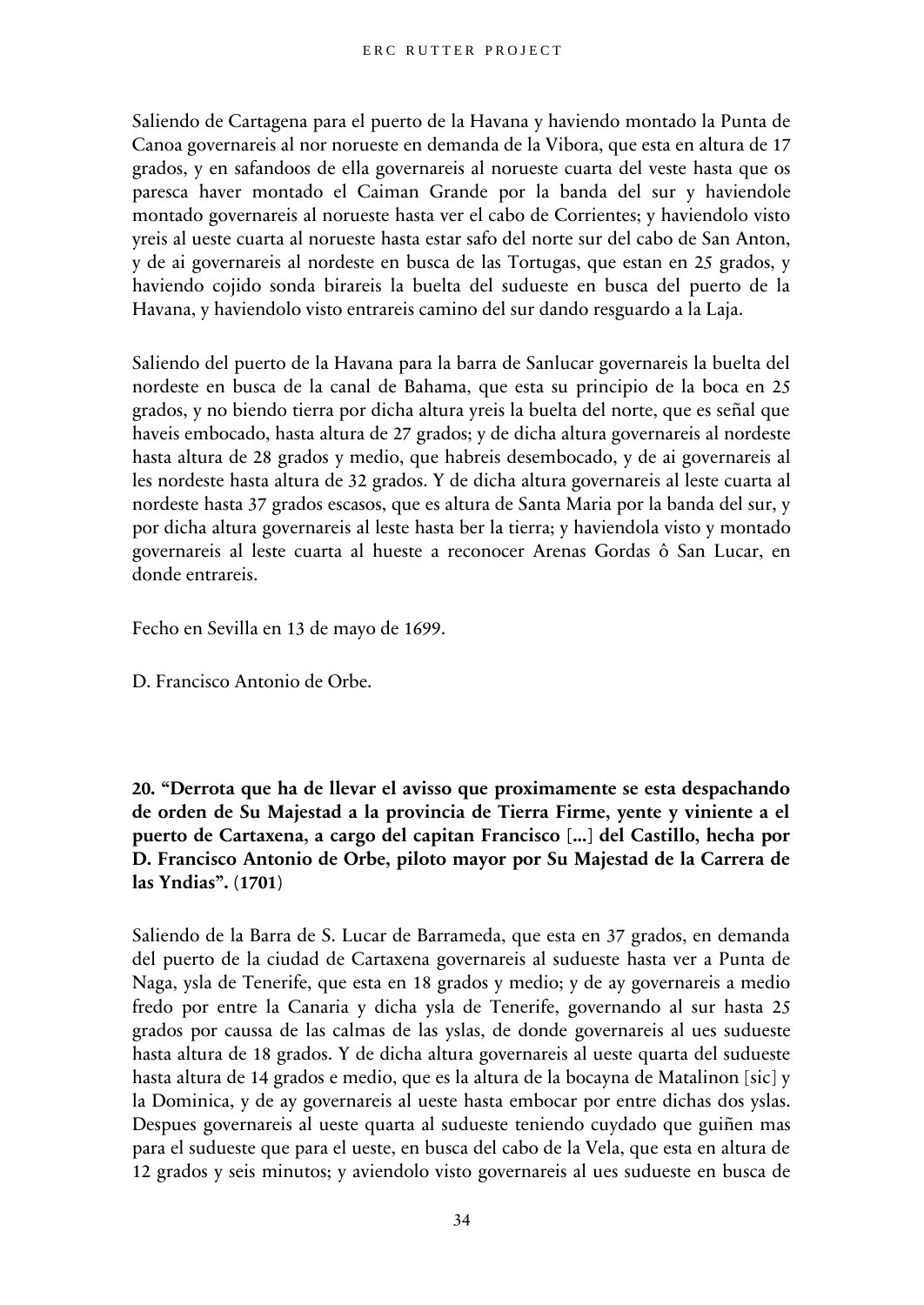punta de Canoa, y de ay yreis costeando hasta Bocachica, y entrareis en el puerto de Cartaxena camino del sueste.

Saliendo de Cartaxena para el puerto de la Havana y aviendo montado la punta de Canoa governareis al nor norueste en demanda de la Vibora, que esta en altura de 17 grados, y en safandoos de ella governareis al norueste quarta del ueste hasta aver montado el Cayman Grande por la vanda del sur; y despues governareis al norueste hasta ver el cabo de Corrientes, y aviendolo visto governareis al ueste quarta al norueste hasta estar çafo del norte sur del cabo de S. Anton. Y de ay governareis al nordeste en busca de las Tortugas, que estan en 25 grados, y aviendo cogido sonda virareis la buelta del su sueste en busca del puerto de la Havana, y aviendolo visto entrareis camino del sur dando resguardo a la Laxa.

Saliendo del Puerto de la Havana en demanda de la barra de S. Lucar de Barrameda governareis la buelta del nordeste en busca de la canal de Baxama, que esta su principio de la boca en 25 grados; y no viendo tierra por dicha altura yreis la buelta del norte (que es señal que aveis embocado) hasta altura de 27 grados, y de dicha altura governareis al nor nordeste hasta altura de 28 grados y medio, que abreis desembocado. Y de ay governareis al les nordeste hasta altura de 32 grados, y de dicha altura governareis al leste quarta del nordeste hasta 37 grados escasos, que es la altura de Santa Maria por la banda del sur; y por dicha altura governareis al leste hasta ver la tierra, y aviendola visto y montado governareis al leste quarta al sueste hasta altura de 36 grados y quarenta minutos, y por dicha altura ireis governando al leste hasta ver y reconoçer ã Arenas gordas ô S. Lucar de Barrameda, en donde entrareis y dareis fondo.

Fecha en Sevilla en 3 dias del mes de enero de 1701.

D. Francisco Antonio de Orbe.

#### **21. Untitled rutter of 1703.**

Saliendo del puerto de Bonanza de la ciudad de Sanlucar de Barrameda con la primera hora de buen tiempo hareis vuestra navegacion por los rumbos necesarios a pasar por la vanda del norte del Salbaje, y de alli a ponerse en altura de diez y ocho grados y un quarto, y por ella en camino del oeste ireis a ver a San Martin y la Anguilla; y de alli seguireis vuestra derota apartandose del Sombrero y la Anegada, y ireis a ver la tierra de Puerto Rico, costeandola hasta llegar a la Aguada, donde entregareis los pliegos que llebais para el Governador y oficiales reales. Y de alli saldreis governando al sudueste a montar la Mona, y de aqui al oeste hasta estar tanto abante con la Saona, de donde governareis al norueste a avistar la tierra de Santo Domingo; y haviendola visto buscareis el puerto, y entrando en el entregareis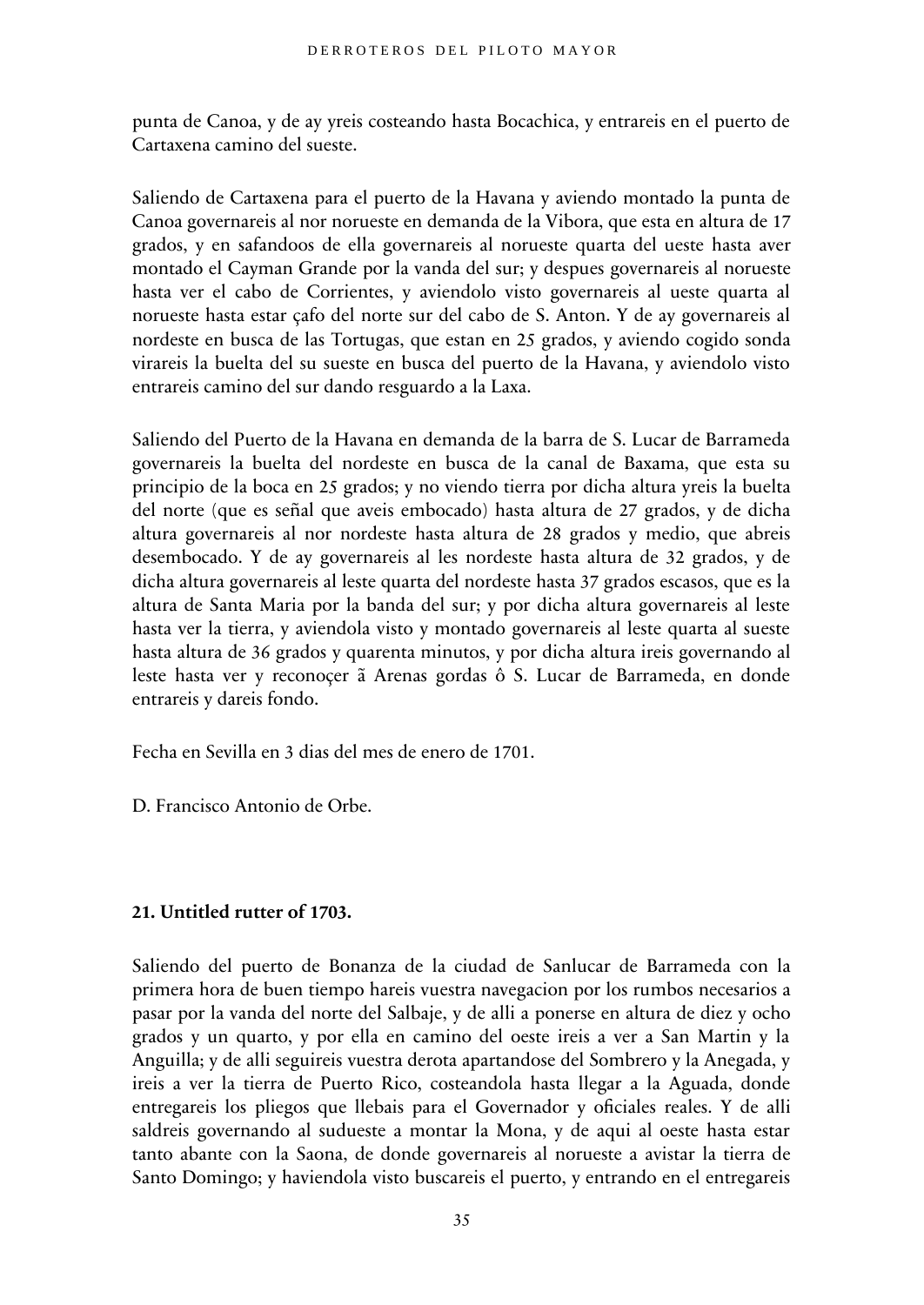assimismo los pliegos que llebais para los ofiziales reales y Presidente de aquella audiencia. Y haviendolo executado saldreis navegando en demanda del cabo de Tiburon, y estando en el ireis al norte o nor norueste a avistar la tierra de Cuba, y buscando el puerto entrareis en el y entregaréis los Pliegos que llebais, asi para aquel Governador como para el de la Havana y ofiziales reales; y sin perder hora de tiempo saldreis en demanda del cabo de Cruz pasando por la banda del norte de los Caimanes, [y] buscareis en veinte y dos grados la sonda de Campeche. Y por la sonda y altura de veinte y un grados y medio yreis hasta embocar por el Triangulo e ysla de Arenas, y de alli por el rumbo del oeste ireis a ver las sierras de Villa Rica, y arrimandoos a tierra buscareis el puerto de la Nueva Veracruz, donde entraréis abrigandoos con aquella fuerza, y entregareis todos los pliegos que para Mexico y aquel puerto llebais.

Y de buelta de viaxe saliendo del puerto de la Veracruz para la Havana hareis vuestra derrota al Nordeste hasta altura de veinte y cinco grados, y de aqui al leste a tomar sonda de treinta o quarenta brazas; y hallando arena blanca estareis leste y este con las Tortugas, y governareis al lesueste y al sueste para la Havana conforme el paraje donde os hallareis. Y de dicha Havana saldreis para España varloventeando todo el dia hasta Matanzas o Arcos de Canasi, y de qualquiera de las dos partes governareis al nordeste hasta altura de veinte y un grados y un quarto; y si en esta altura no viereis tierra de parte alguna estareis embocado en la canal, y de aqui governareis al norte guinando algo al nordeste hasta altura de veinte y ocho grados, donde estareis desembocado. Y de aqui governareis al lesnordeste hasta altura de treinta y cinco grados, y desde ella al leste quarta al nordeste hasta altura de treinta y siete grados menos un sesmo, y de esta altura governareis al leste a dar vista a la ysla de Santa María, que está en altura de treinta y siete grados; y desde ella governareis al nordeste quarta al sueste hasta altura de treinta y cinco grados, y desde ella governareis al nordeste a dar vista a Arenas Gordas o barra de Sanlúcar, donde entraréis.

Y por lo que combiene llegueis con toda brevedad a los dichos puertos y bolvais con la misma se os manda (pena de la vida) no entréis en otro alguno desde que saliereis del de Sanlúcar y buelta a el, y se os encarga que en el discurso del viaxe lleveis mucho cuidado en descubrir la mar y navíos que andubieren en ella, llebando de ordinario para este efecto un marinero en el tope; y en amaneciendo amainareis las velas, y no haviendo navio de que rezelaros seguireis vuestro viage, y haviendolos hareis diligencia para apartaros de ellos y la misma aveis de hazer antes de anochecer sin dejar que os reconozcan. Y si (lo que Dios no permita) caieredes en manos de algun corsario, echareis todos los pliegos y despachos que llebais al agua poniendoles peso bastante para que se baian a fondo, y con ellos esta instruzion, y siempre diréis que bais con mercaderias a las Yndias, y no con despachos de Su Majestad.

Y por quanto por carta orden del supremo Consejo de las Yndias su fecha en Madrid a dos de este mes scripta por el scriptorio (?) de. D. Manuel de Aperregui se previene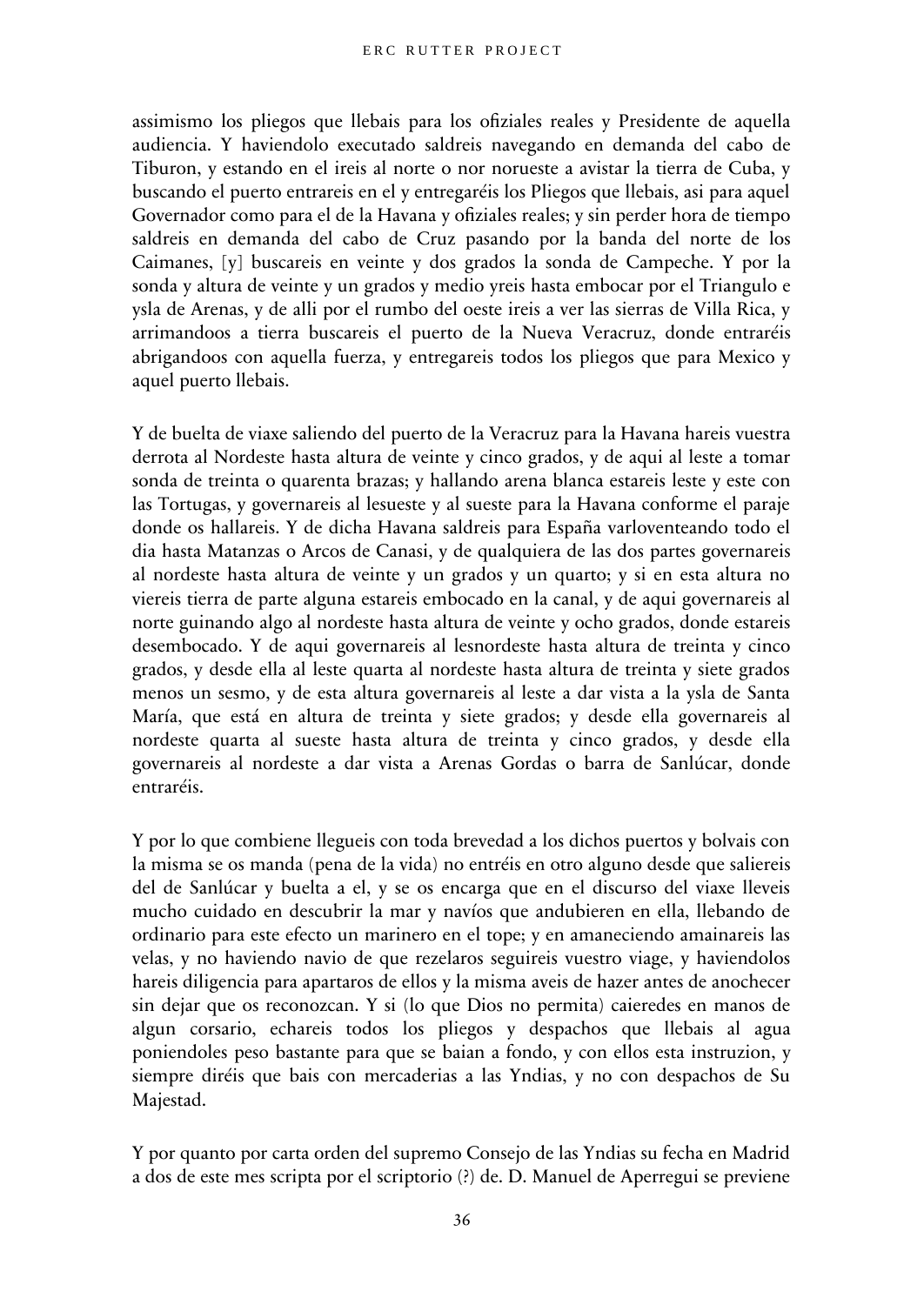que esta embarcazion salga a navegar en conserva y comboi del navio nombrado Nuestra Señora de Vegoña, que con azogues ba a dicha Provincia a cargo del Almirante Don Francisco Garrote, haziendo el viage con el hasta montar las Canarias, a fin de preserbarse de peligros de enemigos; y que desde aquel pasage se adelante con la mayor celeridad y ligereza posible para llegar a la VeraCruz antes que los azogues. Quanto cupiere en la humana diligencia se os manda en todo y por todo executeis el contenido de este capítulo por combenir así al Real Servicio.

Todo lo qual haréis y cumplireis con el cuidado y diligencia que de vuestras personas se fia, por lo mucho que combiene al servicio de Su Majestad llegueis con toda brebedad y volvais con la misma. Fecha en Sevilla.

# **22. "Derrota que ha de llebar el aviso que proximamente se despacha para la provincia de Tierra Firme (yente y viniente a el puerto de Cartagena), a cargo del capitan D. Francisco de Varcaiztegui (?), echa por D. Francisco Antonio de Orbe, piloto mayor por Su Majestad de la Carrera de las Yndias". (1706)**

Saliendo de la Barra de Sanlucar asta ponerse fuera de Salmedina governareis al sudoeste y las guinadas para el sur, y por dicha derrota vereis la Alegranza, que está en altura de 29 grados, y viendola pasareis por la banda del sur de ella por huir de Punta de Naga y de las isletas de Canaria, por no dar con enemigos que es mejor pasage para navios solos, que essa bocaina es la más segura. Y estando fuera de dichas islas governareis al oesudoeste asta altura de 18 grados, y de ay governareis al oeste quarta al sudoeste asta altura de 19 grados y 20 minutos, que estareis de Matalinos 75 leguas, y de ay governareis al oeste en demanda de dicha isla; y haviendola visto, si la pudiereis montar por la banda del sur será mejor, porque no os bean por la banda del norte del puerto, donde puede haver algun corsario. Y estando al oeste de dicha isla governareis al oeste asta aver andado 170 leguas, que estareis norte sur con el cabo de la Bela, y de ay governareis al sudoeste quarta al oeste, que por esta derrota yreis a coger al bugio del Gato o punta de Canoa, y de ay al sudoeste; y vereis la popa y entrareis por entre Salmedina y Tierra Bomba asta entrar en bocachica, que todo esto es huir de los corsarios que puede aver, y es la derrota mas brebe que se puede hacer. Y en todo importa la vuena guardia para que se logre el buen suceso del biage y seguridad de los pliegos de Su Majestad.

Saliendo de Cartagena para el puerto de la Habana y haviendo montado la Punta de Canoa governareis al nor nor eeste en demanda de la Vibora, que está en altura de 17 grados, y en zafandoos de ella governareis al noroeste quarta del oeste asta que ayais montado el Caiman Grande por la banda del sur; y aviendolo montado governareis al noroeste asta ver el cabo de Corrientes, y aviendolo visto yreis al oeste quarta al noroeste asta estar zafo del norte sur del cabo de S. Anton, y de ay governareis al nordeste en busca de las Tortugas, que están en 25 grados. Y aviendo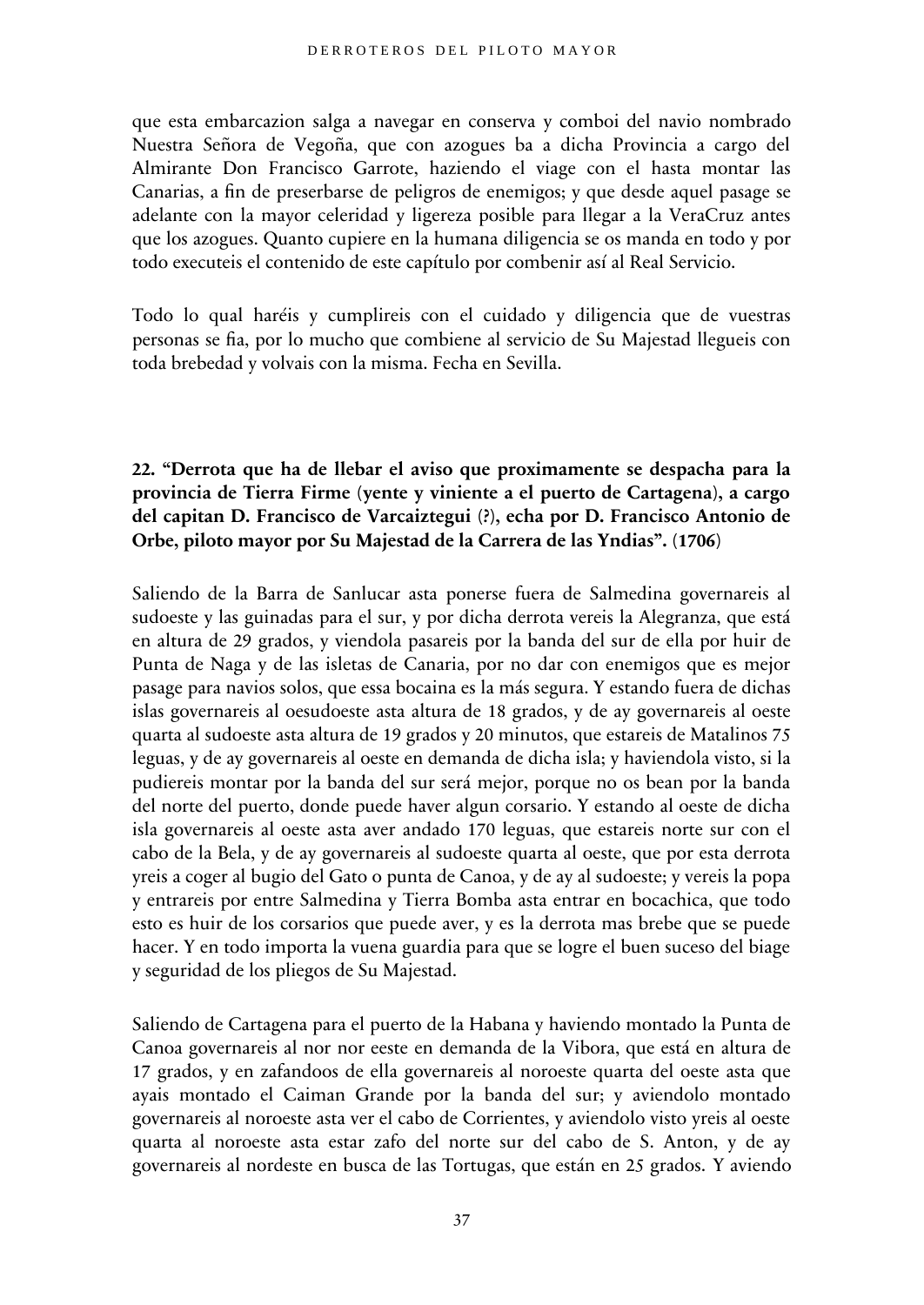cogido sonda virareis la buelta del sudueste en busca del puerto de la Habana, y aviendola visto entrareis camino del sur dando resguardo a la Laoga [sic].

Saliendo del puerto de la Habana para la barra de Sanlucar governareis la buelta del nordeste, en busca de la canal de Bahama, que está su principio de la boca en 25 grados, y no viendo tierra por dicha altura yreis la buelta del norte, que es señal que haveis enbocado asta altura de 27 grados; y de dicha altura governareis al nordeste asta altura de veinte y ocho grados y medio, que abreis desembocado, y de ay governareis al lesnordeste asta altura de 32 grados. Y de dicha altura governareis al leste quarta al nordeste asta 37 grados escasos, que es la altura de Santa María por la banda del Sur, y por dicha altura governareis al leste asta ver la tierra, y aviendola visto y montado governareis al leste quarta del sueste a reconocer Arenas Gordas o Sanlucar de Barrameda. Fecho en Sevilla en catorze días del mes de octubre de 1706.

Francisco Antonio del Orbe.

Este derrotero sirvio para el navio nombrado Nuestra Señora del Rosario, capitán Alonso Salvador de la Palma, que estando despachandose para yr de aviso a Santa Fe se perdio su derota (?), y de acuerdo de Francisco Antonio de Orbe, Pilotto maior, sirvio también para el navío nombrado San Estevan, capitan y adm [...], Eugenio Joseph Pelay Aranguren, que en lugar del ante [...] se aprestó para yr de aviso urgente [...] a Santa Fe.<sup>[14](#page-37-0)</sup>

**23. "Derrota de ha de llevar el aviso que proximamente se despacha para la provincia de Nueva España, con pliegos de Su Majestad, a cargo del capitan D. Agustin Montesa este año de 1707, hecha por D. Francisco Antonio de Orbe piloto maior por Su Majestad de la Carrera de las Yndias en la Real Cassa de la Contratacion de la ciudad de Sevilla".**

Saliendo de la bahía de la Ciudad de Cádiz mandareis governar al sudueste quarta al sueste 30 leguas, y el demás camino al sueste en demanda de Alegranza y Lanzarote; y en reconociendolo lo yreis prolongando al ueste quarta al sudeste hasta estar norte sur con la voca de Alegranza y Lanzarote, [e] yreis prolongando a Fuertebentura por esta derrota. Embocareis por entre dicha ysla y Canaria, y os dejareis yr por este camino hasta estar norte sur con el Hierro, y de ay governareis al ues sudueste hasta altura de 18 grados escasos, y al ueste la yreis conservando en demanda de San Bartholome o S. Martin, y haviendolo reconocido governareis al ues noroeste para montar la Anguilla, Sombrero y Anegada; y haviendola propasado governareis al sudueste a dar vista a la costa de Puerto Rico, y al oeste la yreis prolongando hasta dar fondo en la Aguada= Saldreis de la Aguada al sudueste hasta haver propasado la Mona, y de ay governareis al oeste quarta al sudueste hasta dar vista a Santo

<span id="page-37-0"></span> $14$  This last paragraph is written in a different handwritting.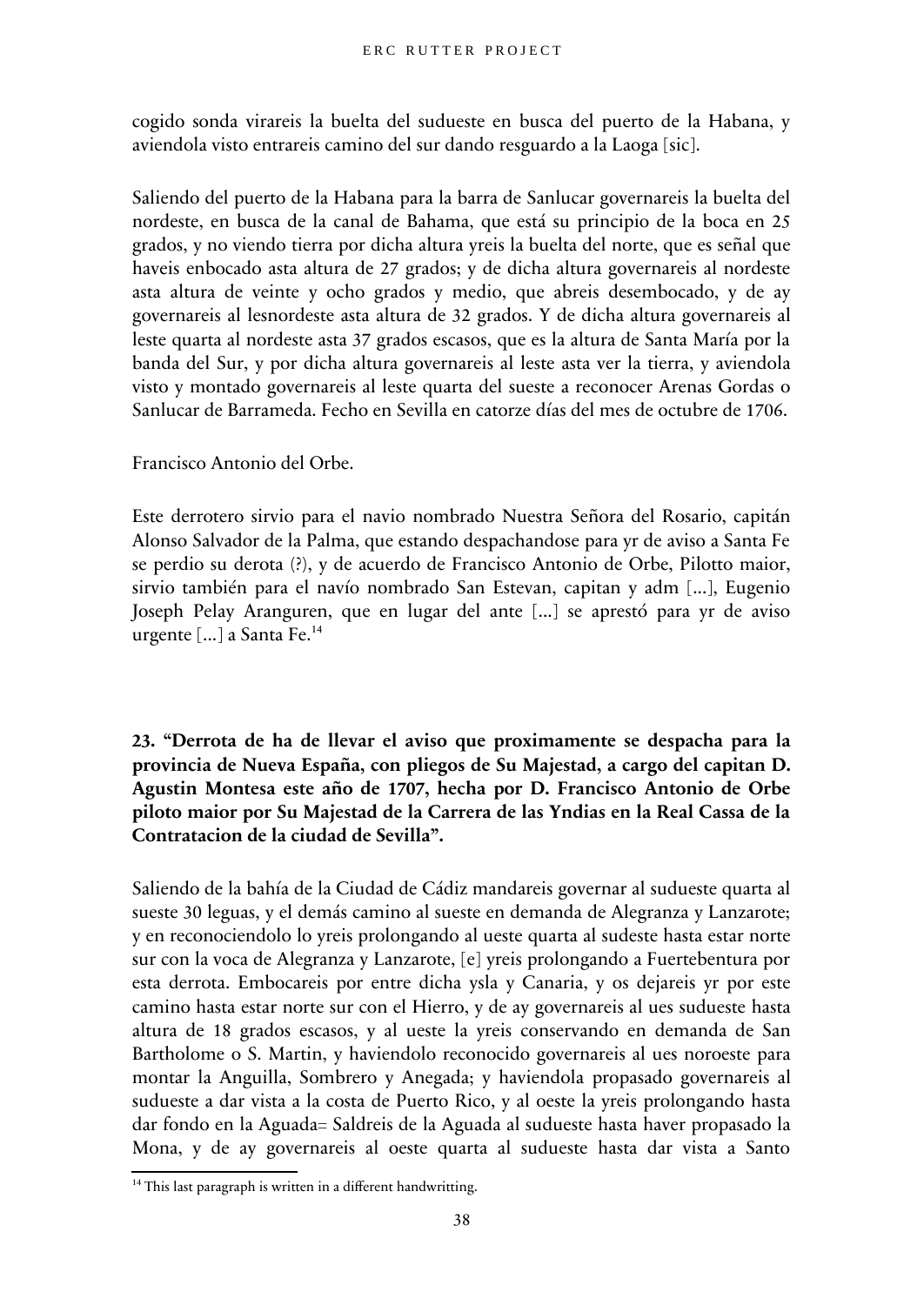Domingo, Beata y Alto Velo; y estando norte sur con el governareis al oeste quarta al noroeste en demanda de ysla Baque, y de ay ireis al noroeste prolongando la costa hasta cabo de Tiburon, y haviendolo propasado governareis al norte en demanda de los Altares o puerto de Cuba, y haviendolo reconocido governareis al oeste quarta al sudueste hasta dar vista a cabo de Cruz y Cayman Chico. Y de alli governareis al oeste a ver el Cayman Grande, e de este paraje governareis al noroeste a embocar por entre cabo de Cotoche e cabo de San Antón, y estando de estos cabo para dentro governareis al oes sudueste a tomar sonda de la costa de Campeche e ponerse en 18 o 20 brazas y altura de 21 grados y ⅔, e por este fondo governareis al oeste.

**24. "Derota que a de llevar el aviso que proximamente se despacha para la provinzia de Tierra Firme, a cargo del capitan Miguel de Reina este año de mill setezientos y siete, echa por D. Francisco Antonio de Orbe piloto maior por Su Majestad de la Carrera de las Yndias en la real Casa de la Contratazion de esta ciudad de Sevilla". (1707)**

Saliendo de la barra de Sanlucar de Barrameda en demanda del porto de Cartagena de las Yndias mandareis governar al su sueste hasta dar vista â punta de Naga, ysla de Tenerife, que esta en veinte y ocho grados y medio; y de ai enbocareis por entre la Gran Canaria y dicha ysla de Tenerife, governando al sur hasta veinte y siete grados por causa de las calmas de las yslas. Y de dicho paraje mandareis governar al ues sudueste asta altura de diez y ocho grados, y de dicha altura mandareis governar al ueste quarta del sudueste asta altura de catorze grados y medio, que es la altura de la bocaina de Mataliron y la Dominica, y de ai mandareis governar al ueste hasta enbocar por entre dichas dos islas; y aviendo enbocado mandareis governar al ueste quarta al sudueste teniendo cuidado que las guiñadas sean mas para el sudueste que no para el ueste, en busca del cavo de la Bela, que esta en altura de doze grados y un dezimo, y aviendolo visto mandareis governar al ues sudueste en busca de punta de Canoa, y de ai ireis costeando asta Boca Chica y entrareis en el Puerto de Cartagena camino del sueste.

Saliendo de Cartagena en demanda de España la buelta de la Havana despues de aver montado la punta de Canoa mandareis governar al nor norueste en demanda de la Vívora, que esta en altura de diez y siete grados; y en zafandoos de ella mandareis governar al norueste quarta del ueste hasta que os parezca aver montado el Caiman Grande por la banda del sur, desde âdonde mandareis governar al norueste hasta ber el cavo de Corrientes. Y aviendolo visto mandareis governar al ueste quarta al norueste asta estar zafo del norte sur del cavo de San Anton, de donde mandareis governar al nordeste en busca de las Tortugas, que estan en veinte y cinco grados, y aviendo cogido sonda birareis la buelta del su sueste en busca del puerto de la Habana, y aviendolo visto entrareis camino del sur dando resguardo â la Laja.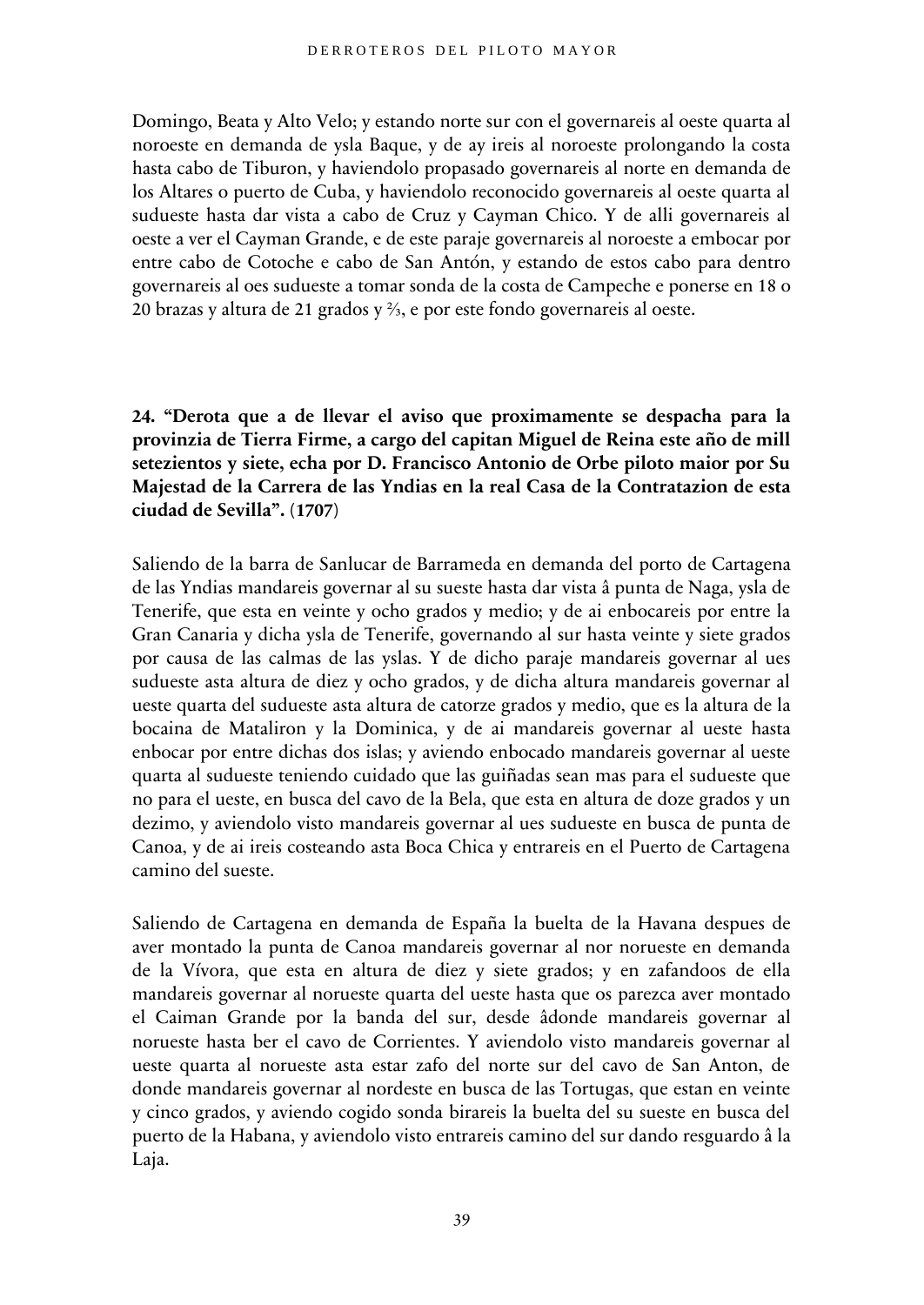Saliendo del puerto de la Havana para la baia de Cadiz, ô baia de Sanlucar mandareis governar la buelta del nordeste en busca de la canal de Bahama, que esta su principio de la boca en veinte y cinco grados, y no viendo tierra por dicha altura governareis la buelta del norte (que es señal que aveis enbocado) hasta altura de veinte y siete grados, y de dicha altura mandareis governar al nor noroeste asta altura de veinte y ocho grados y medio, que avreis desenbocado; y de ai governareis al les nordeste hasta altura de treinta y dos grados, y de dicha altura governareis al leste quarta al nordeste hasta treinta y siete grados escasos, que es la altura de Santa Maria por la banda del sur. Y de dicha altura governareis al leste hasta ver la tierra, y aviendola visto y montado mandareis governar al leste quarta al sueste hasta altura de treinta y seis grados y dos terzios, y por dicha altura governareis al leste en demanda de Santa Maria, cavo de S. Vicente, ô Sanlucar, en donde entrareis y dareis fondo. Fecha en Sevilla en quinze dias del mes de Septiembre de 1707 años.

D. Francisco Antonio de Orbe.

**25. "Derrota (que a de llevar el barco longo que de quenta de Su Majestad se fabrico en el rio de esta ciudad de Sevilla, el qual va a cargo de D. Francisco Joseph de â Ponte en derechura al puerto de la Vera Cruz, de donde â de salir para Puerto Rico en donde lo â de entregar segun el asiento de su obligazion), hecha por D. Francisco Antonio de Orbe piloto mayor por Su Majestad de la Carrera de las Yndias en la real casa de la Contratazion de la ciudad de Sevilla". (1707)**

Saliendo de la Barra de Sanlucar governareis al ôes sudoeste una singladura para que os zafeis de la boca del estrecho, de donde governareis al sudoeste asta altura de 31 grados, de donde governareis al ôeste hasta montar la ysla de la Palma, y por esta derrota pasareis la banda del norte de todas la yslas, y aviendo rebassado La Palma governareis al sudoeste, hasta altura de 25 grados, y de ai al ôes sudueste asta altura de 20 grados, de donde governareis al ôeste, quarta al sudueste hasta altura de 18 grados y 10 minutos. Y por esta altura ireis en demanda de la ysla de San Martin, y aviendola visto y conozido governareis al norueste hasta montar la Ânegada, de donde governareis al ôes sudueste en demanda de las Virgines, y aviendolas visto os arrimareis a ellas, y costeandolas vereis la ysla de Puerto Rico, y la costeareis hasta la punta de la Aguada, de donde governareis por entre la tierra y el deshecheo [sic]; y de ai governareis al sur sudueste hasta montar la Mona, y de ai governareis al ôes sudueste a rrebasar La Saona, y de ai al ôeste quarta del norueste, y por esta derrota yreis â ver ysla Baca y cavo de Tiburon en el remate de la ysla de Santo Domingo. Y aviendolo visto pasareis por entre dicho cavo de Tiburon y la Nabassa, y de ai governareis âl ôes norueste â âvistar la ysla de Cuba, y deste parage governareis al ôeste quarta del norueste, y ireis â ver cavo de Cruz, y de ai al ôeste, a pasar por la vanda del norte de los Caimanes; y aviendolos montado governareis al ôes norueste en demanda de la sonda, que la hallareis en 21 grados y dos tercios, y aviendola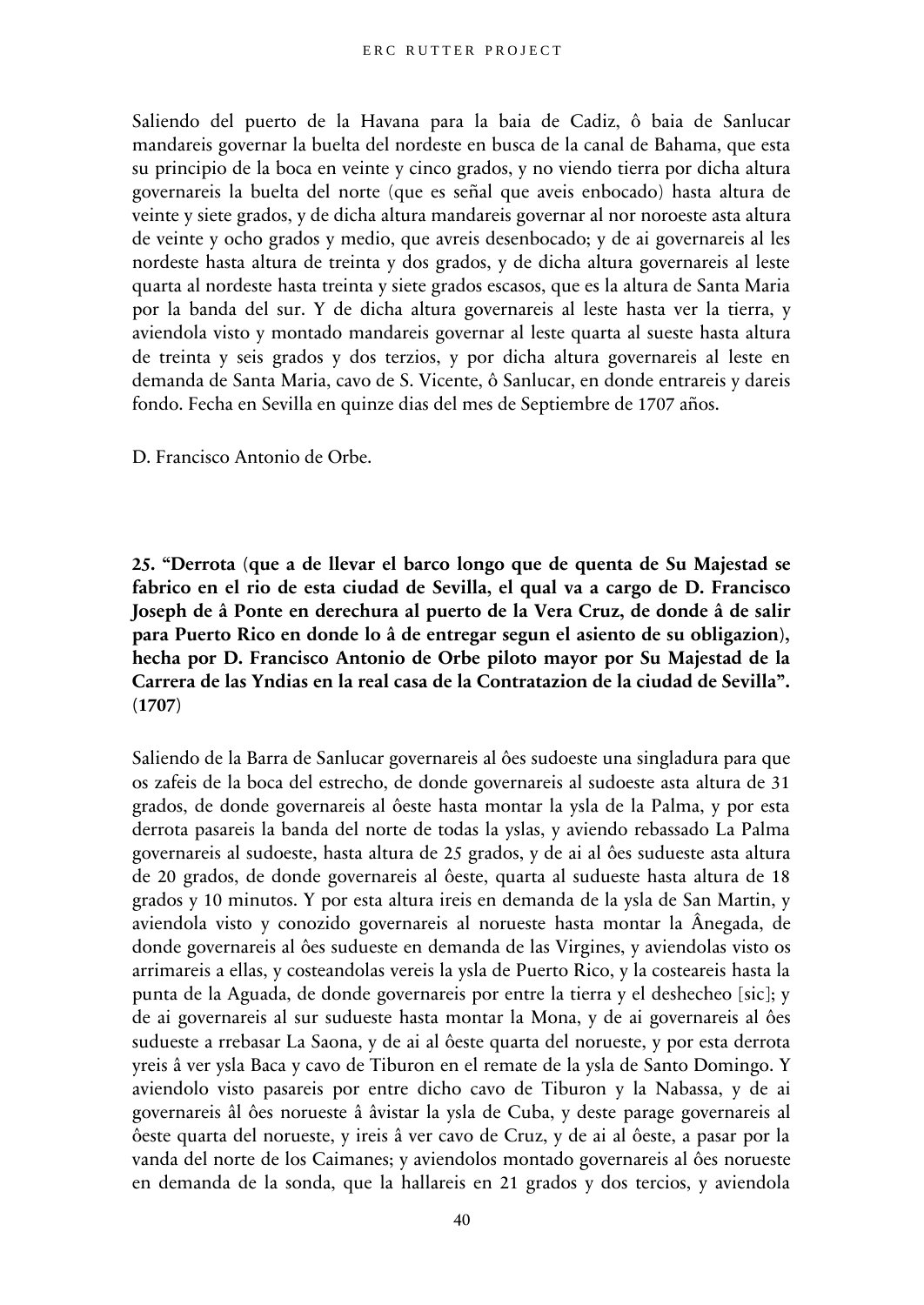tomado procurareis poneros de 20 â 22 brazas. Y por esta sonda y altura de 21 grados y medio yreis â embocar por entre el Triangulo y la ysla de Arenas, y aviendo perdido la sonda governareis al ôes sudueste en demanda de la costa de Villa Rica, y aviendola visto yreis guiñando para el sur buscando el puerto de la Bera Cruz, donde entrareis y dareis fondo.

Saliendo de la Vera Cruz en demanda de Puerto Rico governareis al nordeste hasta altura de 25 grados, y de ai al leste hasta tomar sonda; y aviendola tomado governareis al sur sueste en demanda del puerto de la Habana, y aviendola visto governareis al leste asta estar con Matanzas, de donde governareis en demanda de la Caveza de los Martires, y aviendola visto enbocareis por la Canal de Bahama la buelta del nor nordeste hasta altura de 29 grados, que os hallareis desenbocado[s], y de alli al les nordeste asta altura de 30 grados. Y por esta altura caminareis 150 leguas, de donde mandareis governar al les sueste hasta estar cerca del norte-sur de la Bermuda, de donde governareis al sueste y sur sueste, procurando coger por barlovento de Puerto Rico; si en esta derrota os hallareis por 18 grados y no hubiereis visto la tierra es señal que esta por Barlovento de San Martin, y aviendolo visto areis la derrota que queda dicha hasta âvistar la ysla de Puerto Rico, arrimandoos â la Caveza del leste la ireis costeando, que a mui pocas leguas dareis con el puerto, y en viendolo entrareis y dareis fondo. Fecha en Sevilla en 27 dias del mes de septiembre deste pressente ano de 1707.

D. Francisco Antonio de Orbe.

# **26. "Derrotta que â de llevar el avisso que de proximo se despacha a cargo del capitan D. Francisco Chaves, en derechura â Cartagena, de Cartagena â la Bera Cruz, e de dicho puerto â España". (1708)**

Saliendo de la bahia de Cadiz mandareis governar al sudoeste asta âvistar a punta de Naga, ysla de Thenerife, que esta en 28 grados y medio, y de ây êmbocareis por entre la Gran Canaria y dicha ysla de Thenerife, governando al sur asta 27 grados por causa de las calmas de las yslas; y de dicho parage governareis al oes sudoeste asta altura de 18 grados, y de dicha altura governareis al oeste quarta del sud oeste asta altura de 19 grados y medio, que es la de Mataliron y la Dominica, y de ai governareis al oeste asta enbocar por entre dichas dos yslas, y aviendo enbocado governareis al ôeste quarta al sud oeste teniendo cuidado que las guiñadas sean mas para el sud oeste que no para êl oeste, en busca del cabo de la Bela, que esta ên altura de 12 grados. Y aviendolo visto governareis al oes sud ôeste ên busca de Punta de Canoa, y de ai ireis costeando âsta Boca Chica, y entrareis ên el Puerto de Cartagena camino del sud oeste.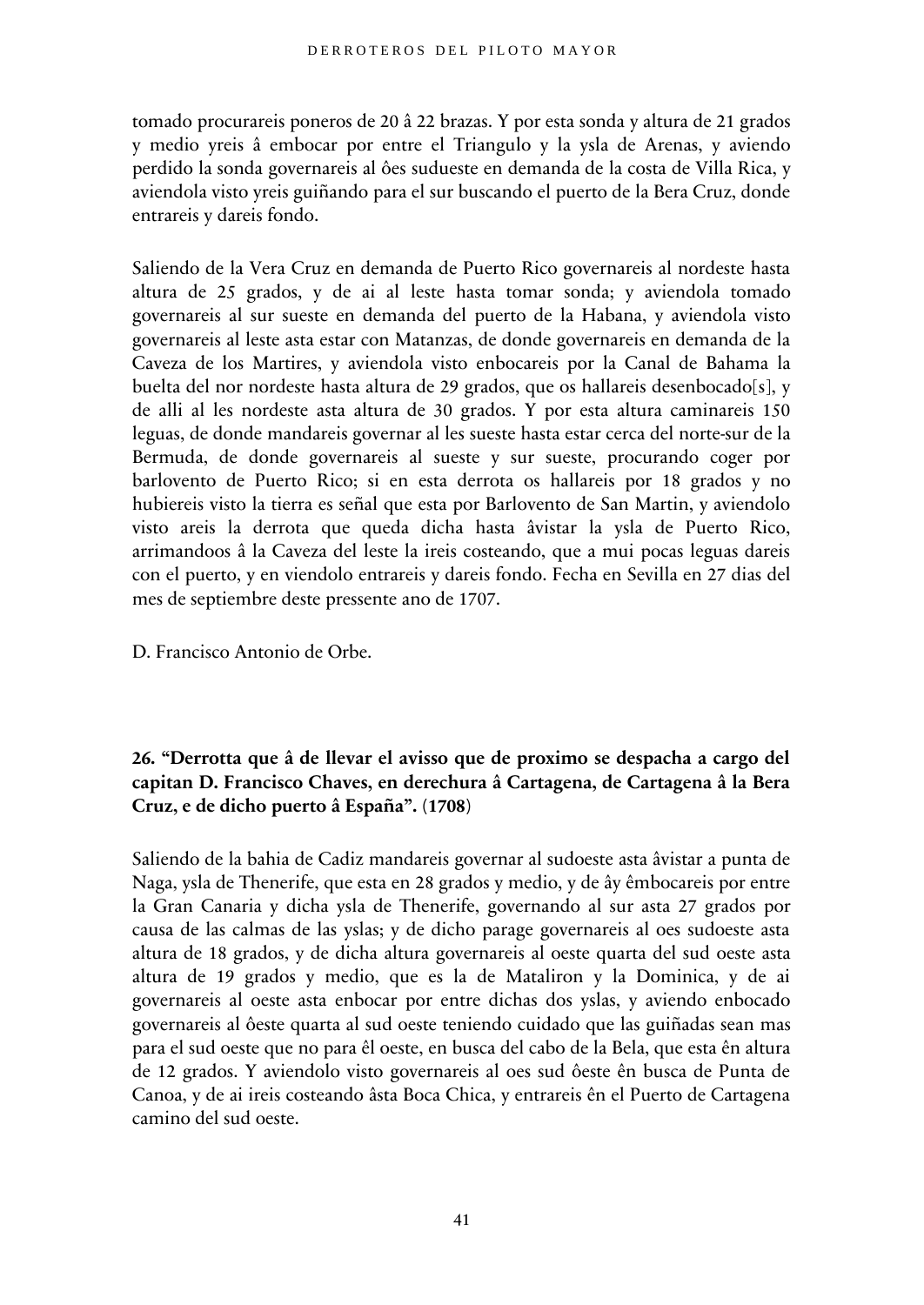Saliendo de Cartagena ên demanda del puerto de la Vera Cruz governareis al noroeste (?) asta dar vista al bajo de Roncador, que se âlla en 13 grados y ½ , y siguiendo êl mismo rumbo del nor oeste con las guiñadas al oeste asta descubrir la Serranilla, que su principio esta en 15 grados y 2/3 y de dicho parage governareis al mismo rumbo asta altura de 25 grados, y de dicha altura governareis al sud oeste asta descubrir los Negrillos, que estan en 23 grados y 1/3, y de dicho parage governareis al mismo rumbo asta descubrir la Bermeja, que se alla ên 23 grados, y continuando êl mismo rumbo con las guiñadas âl ôeste asta el puerto de la Bera Cruz.

Saliendo de la Bera Cruz para San Christobal de la Habana, governareis al nordeste ô al nor nordeste donde el viento os diere lugar, i hireis â tomar la sonda de la costa de la Florida, que por esta de Rota la tomareis en veinte y siete grados y medio sobre la bahia del Espiritu Santo; y tomando sonda virareis la otra buelta de sueste ô su sueste, donde la briza ôs diere lugar, y os dejareis ir hasta perder la sonda. Y en perdiendola virareis la buelta de tierra, y ôs dejareis ir hasta veinte brazas, y bolvereis a birar hasta que os rinda êl biento; y desta manera, boltegeando, os dejareis ir prolongando la costa hasta veinte y ocho grados y medio, ên donde hallareis quinze brazas de fondo. Y si os llegareis hasta ôcho ô diez brazas vereis la tierra a rraiz del âgua, mui baja con unos arboles, que pareze que estan plantados en la mar; y en esta altura si tomareis cinquenta brazas de sonda estareis veinte y cinco leguas del cabo de Apalache para el ueste, y desde esta altura y sonda seguireis vuestra derota ên demanda de la sonda de la Tortuga, que esta en 25 grados y si tomareis fondo de 30 = ô 40 brazas gobernareis al sur, hechando la sonda de rato en rato, y si disminuireis fondo hireis la buelta del sudueste para barlovento â multiplicar, y en perdiendo fondo bolvereis al sur hasta perderlo, desde donde governareis al sueste quarta del sur ên demanda de la Habana, en donde vereis el Morro, que es negro y redondo, y tiene encima una fortaleza que de la mar â fuera pareçe un navio a la vela, y entrareis arrimandoos al Morro, huiendo de la Laja, y dareis fondo abante de la fortaleza nueva.

Saliendo del puerto de San Christobal de la Habana la buelta de España desenbocareis con viento largo, [y] governareis al nordeste en demanda de la Cabeza de los Martires, y siendo êl viento escaso barlobentareis en la costa, que con poca diligencia hireis para barlovento hasta êstar norte sur con Pan de Matanzas; y de âqui al nor nordeste ên demanda de la Cabeza de los Martires, que es el remate de la costa de nordeste sudueste, que es para dentro de canal, y aviendola reconocido governareis al nordeste quarta al norte hasta altura de 28 grados y 1/3 ô 29. Y de âqui al nordeste quarta al leste asta altura de 37 grados ô 40 grados, y por los 40 hireis â ver el Cuerbo, y os dejareis ir al leste hasta poneros nor ôeste sueste con el cabo de San Bicente; y lo buscareis por dicho rumbo, y si estando en su altura no lo viereis ireis al leste hasta verlo, y êl Cabo de Santa Maria, y para Cadiz ireis al leste hasta quarta al sueste. Y si estando en los 37 grados no quisiereis ir â mas altura governareis al leste en demanda de Santa Maria, Cabo de San Bicente ô Sanlucar, en donde êntrareis y dareis fondo.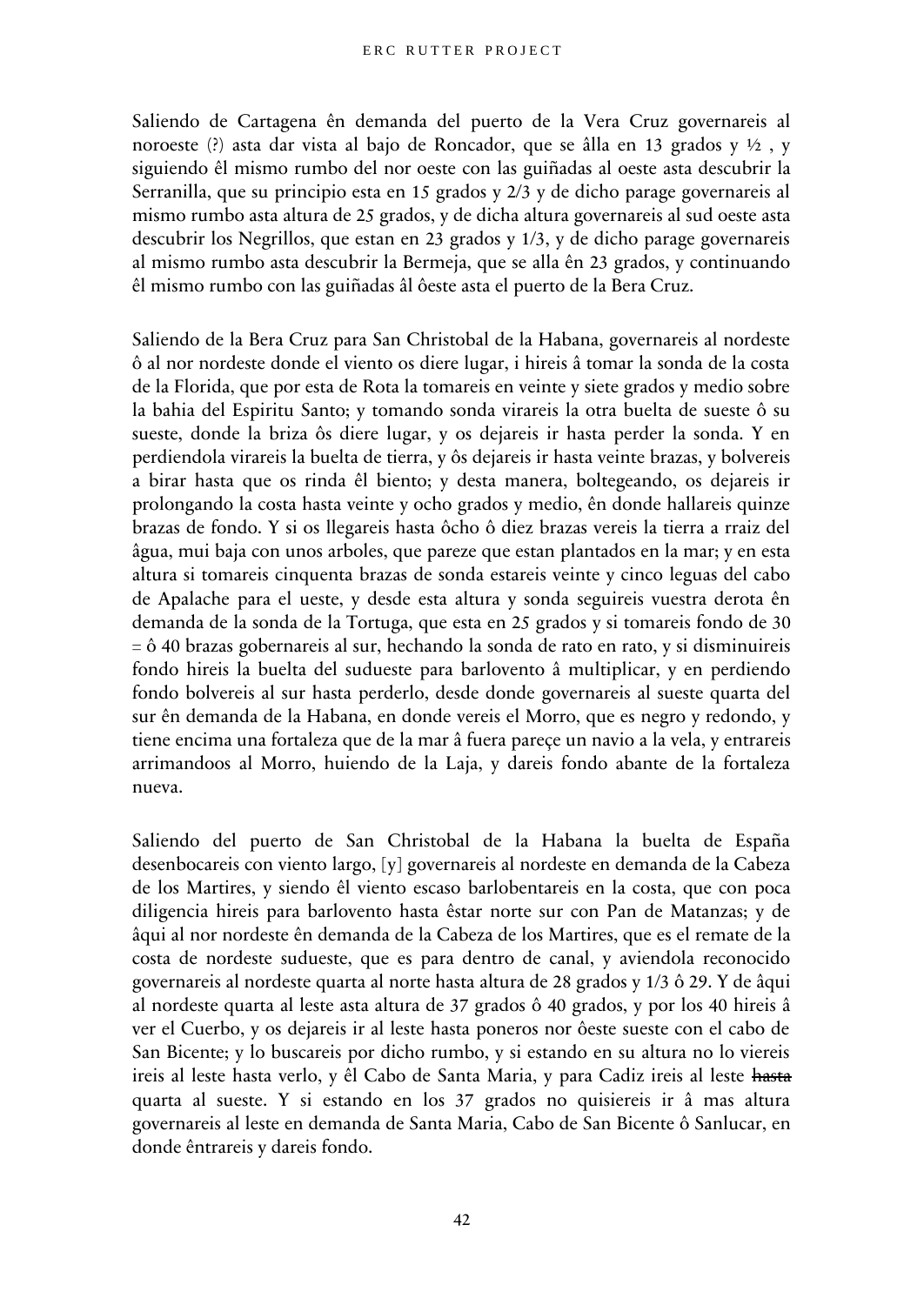Fecho ên Sevilla ên tres dias del mes de jullio de este âno de mill setecientos y ôcho.

D. Francisco Antonio de Orbe.

**27. "Derrota que â de llevar el avisso que proximamente se despacha para la provincia de Nueva España, a cargo del capitan Manuel Bicioso este año de mil setezientos y ocho, êcha por D. Francisco Antonio de Orbe, piloto mayor por Su Majestad de la Carrera de las Yndias en la real Cassa de la Contratazion de esta ciudad de Sevilla". (1708)**

Saliendo de la Varra de San Lucar de Barrameda mandareis governar al sudueste quarta al sueste 30 leguas, y el demas camino al sueste en demanda de Alegranza y Lanzarote; y en reconociendolo lo hireis prolongando al ueste quarta al sudueste asta estar norte sur con la boca de Alegranza y Lanzarote, y hireis prolongando a Fuerte Ventura. Por esta deRota enbocareis por entre dicha ysla y Canaria, y os dejareis ir por este camino âsta estar norte sur con el Yerro; y de ai governareis al ues sudueste, âsta altura de 18 grados escasos, y al ueste la hireis conservando en demanda de San Bartolome ô San Martin. Y aviendolo reconocido governareis al ues noroeste para montar la Anguilla, Sombrero y Anegada, y aviendola propassado governareis al sudueste a dar vista de la costa de Porto Rico, al ueste la hireis prolongando asta dar fondo en la Aguada.

Saldréis de la Aguada al sudueste asta aver propassado la Mona, y de ai governareis al ueste quarta al sudueste asta dar vista de Santo Domingo, Beata y Alto Velo, y estando norte sur con el governareis al ueste quarta al noroeste en demanda de ysla Baque, y de ay hireis al noroeste prolongando la costa hasta cabo de Tiburon; y aviendola passado governareis al norte en demanda de los Altares ô Puerto de Cuba, y aviendolo reconocido governareis al ueste quarta al sudueste a dar vista a cabo de Cruz y Caiman Chico, y de alli governareis al ueste a ver el Caiman Grande. Y deste parage governareis al noroeste a embocar por entre cabo de Cotoche y cabo de San Anton, y estando de estos Cabos para dentro governareis al ues sudueste a tomar sonda de la costa de Campeche, y ponerse en 18 ô 20 brazas y altura de 21 grados y dos tercios, y por este fondo governareis al ueste; y si multiplicareis fondo a la quarta del sudueste a embocar por entre el Triangulo y la ysla de Arenas, y en estando desenbocado y perdido el fondo governareis al ues sudueste en demanda de Punta Delgada y tierras de la Villa Rica, y os atracareis a ella, y de ai al sur bendreis al Puerto de S. Juan de Lua, donde marcandoos por la tierra entrareis y dareis fondo.

Saliendo de San Joan de Lua para San Chrisptobal de la Havana governareis al nordeste ô al nor nordeste donde el viento os diere lugar, y hireis a tomar la sonda de la costa de la Florida, que por esta derrota la tomareis en 27 grados y medio sobre la bahia del Espiritu Santo; y tomando sonda virareis la buelta de tierra, y os dejareis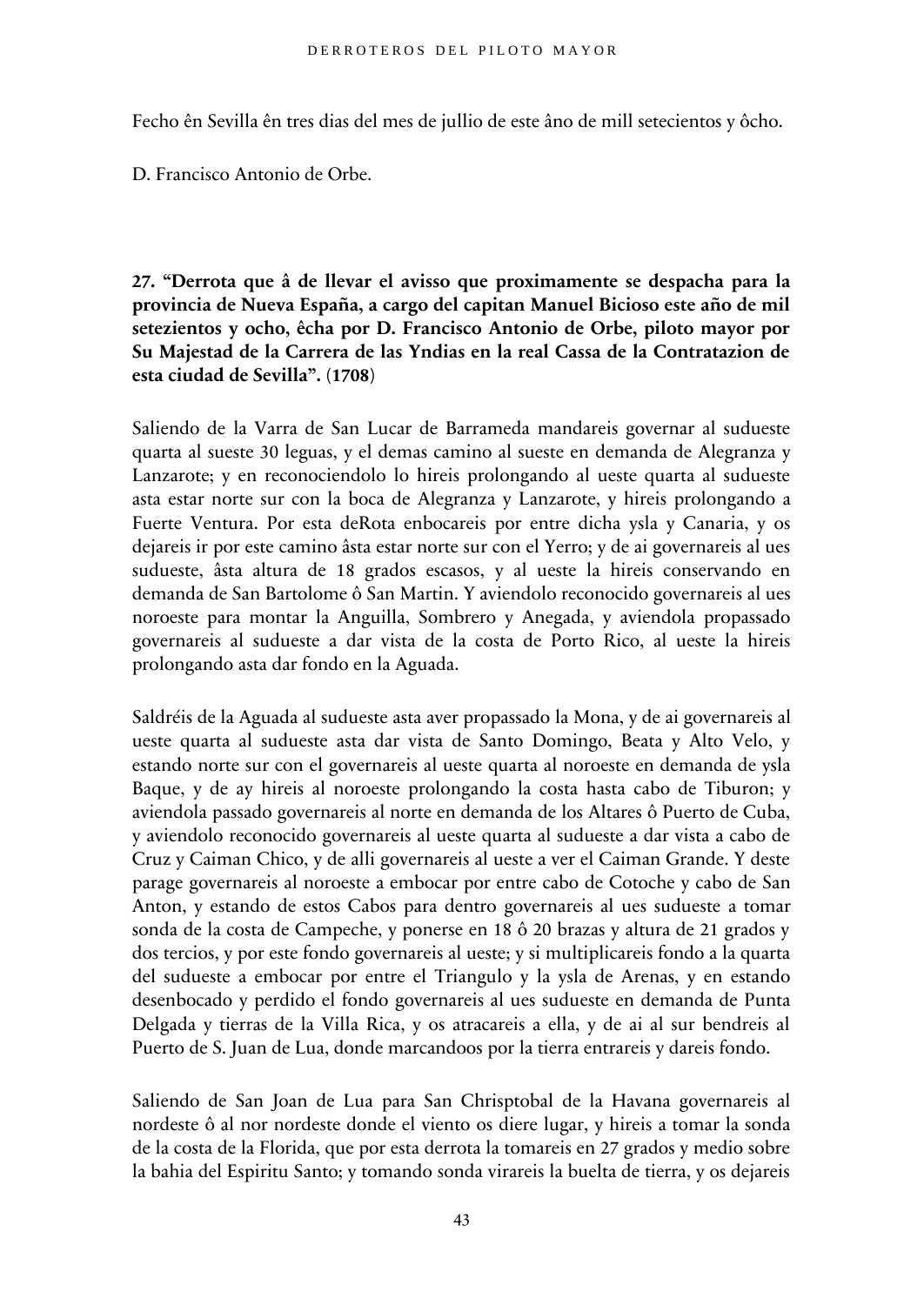ir asta 20 brazas, y volvereis a virar asta que os rinda el viento. Y desta manera boltegeando os dejareis ir prolongando la costa hasta 28 grados y medio, en donde hallareis 15 brazas de fondo, y si os llegareis asta 8 ô 10 brazas vereis la tierra a raiz del agua, mui baja con unos arboles que parece que estan plantados en la mar, y en esta altura si tomareis 50 brazas de sonda estareis 25 leguas del cabo de Apalache para el ueste; y desde esta altura y sonda seguireis vuestra derrota en demanda de la sonda de la Tortuga, que esta en 25 grados, y si tomareis fondo de 30 ô 40 brazas governareis al sur êchando la sonda de rato en rato. Y si disminuireis fondo hireis la buelta del sudueste para volverlo a multiplicar, y en perdiendo fondo bolvereis al sur âsta perderlo, desde donde governareis al sueste quarta al sur en demanda de la Habana, en donde vereis el Morro, que es negro y redondo, que tiene encima una fortaleza que de la mar afuera parece un navio a la vela, y entrareis arrimandoos al Morro huiendo de la Laja, y dareis fondo abante de la fortaleza nueba.

Saliendo del puerto de San Chrisptobal de la Havana la buelta de España desenbocareis con viento largo, y governareis al nordeste en demanda de la Caveza de los Martires, y siendo el viento escaso varloventareis en la costa, que con poca diligencia hireis para varlovento hasta estar norte sur con Pan de Matanzas, y de aqui al nor nordeste en demanda de la Caveza de los Martires, que es el remate de la costa de nordeste sudueste que es para dentro de canal, y aviendola reconocido governareis al nordeste quarta al norte hasta altura de 28 grados y medio ô 29, y de aqui al nordeste quarta al leste asta altura de 37 grados ô 40 grados, y por los 40 hireis a ver el Cuerbo, y dejareis ir al leste asta ponerse nor ôeste sueste con el cabo de San Bicentte; y lo buscareis por dicho rumbo, y si estando en su altura no lo viereis ireis al leste asta verlo, y el cabo de Santa Maria, y para Cadiz hireis al leste quarta al sueste. Y si estando en los 37 grados no quisiereis ir a mas altura governareis al leste en demanda de Santa Maria, cabo de San Bicente ô Sanlucar, en donde entrareis y dareis fondo. Fecho en Sevilla en treze dias del mes de agosto de mill setezientos y ôcho ânos

D. Francisco Antonio de Orbe.

**28. "Derrota que a de llevar el avisso que proximamente se esta despachando de orden de Su Majestad yente y viniente a la provincia de nueva España habiendo de tocar a la ida en el puerto de San Chrisptobal de la Habana con en navio nombrado San Esteban el qual va a cargo del capitan D. Francisco Arcayos de Leon". (1709)**

Saliendo de la Barra de Sanlucar ô baya de Cadiz para las yslas de Canaria mandareis governar al sudueste, las guiñadas para el oeste asta poneros norte sur con cavo de Cantil, y estando en dicho norte sur governareis al sudueste quarta del oeste asta poneros nordeste sudueste con punta de Naga, y al sudueste la ireis a buscar, y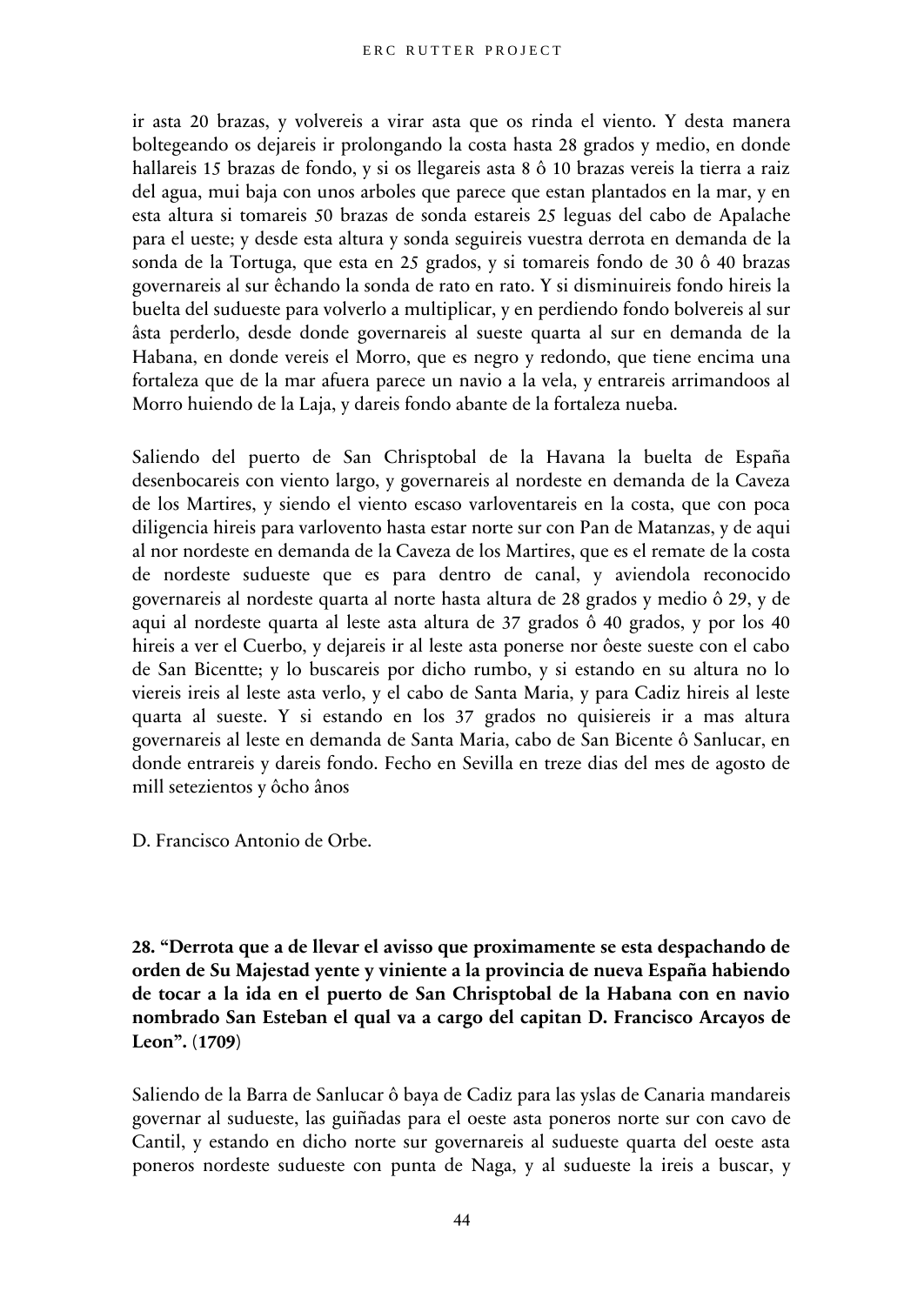aviendola visto enbocareis por entre Tenerife y la gran Canaria; y aviendolas montado os dexareis ir al sudueste asta andar 30 leguas por huir de las calmas de dichas yslas, y aviendolas andado governareis al oes sudueste asta altura de 25 grados. Y de dicha altura mandareis governar al oeste quarta al sudueste asta altura de 18 grados [y] 10 minutos, y de dicha altura al oeste en demanda de San Bartolome y San Martin, y aviendolos visto si fuere de noche governareis al noroeste asta andar 15 leguas, i aviendolas andado governareis al oeste asta andar 20 leguas por zafar del Sombrero y la Anegada, y aviendolas andado governareis al oes sudueste en demanda de la Cabeza de San Juan; y aviendola reconocido yreis prolongando la costa asta la punta de la Aguada, que ireis para tierra a dar fondo entre los dos Rios chico y grande en  $14 = o$  16 = brazas =.

Saliendo de la Aguada governareis al sudueste quarta del oeste asta zafar la punta de San Francisco, y de ai governareis al sudueste asta dar vista a la Mona y el Monito, y aviendolos montado y estando en altura de 17 grados i 40 minutos governareis al oeste en demanda de Alto Belo; y aviendolo visto governareis al oeste quarta al nor oeste en demanda de ysla Baca, y aviendola montado yreis prolongando la costa asta cavo de Tiburon. Y estando con dicho cavo governareis al nor oeste en demanda de las Sierras de Tarquino, en la ysla de Cuba, y aviendola visto os ireis prolongando la costa asta cavo de Cruz, y estando con dicho cavo de 4 a 5 leguas a la mar governareis al oeste en demanda de los Caimanes Chicos, que estan en altura de 19 grados y 22 minutos. Y aviendolos montado governareis al oes noroeste en demanda de cavo de Corrientes, y aviendolo visto ireis prolongando la costa asta cavo de San Anton, y aviendolo montado governareis al norte, o nor nordeste, ô adonde êl viento diere lugar asta altura de 25 grados escassos; y de ai al leste en demanda de la sonda de las Tortugas, y aviendola tomado de 50 brazas arriba governareis al sur sueste en demanda del puerto de la Habana, y aviendolo visto procurareis entrar dentro.

Saliendo de la Habana para la Bera Cruz os desviareis como 10 a 12 leguas de la costa, y hireis al oeste asta estar norte sur con cavo de San Anton, y de dicho norte sur governareis al oeste quarta del sudueste en demanda de la sonda del Macran, y aviendola tomado procurareis poneros en 18 o 20 brazas, y altura de 21 ½ grados; y por esta altura y fondo ireis â desembocar por entre el Triangulo y ysla de Arenas, y aviendo desembocado governareis al oes sudueste en demanda de Punta Delgada y Sierras de Villa Rica, y aviendolo reconocido governareis al sur sueste en demanda de San Juan de Lua, donde entrareis y dareis fondo.

Saliendo de la Vera Cruz para la Havana, si fuere en tiempo de nortes, governareis al nordeste asta altura de 25 grados, i de ai al les sueste en demanda de la sonda de las Tortugas; y si fuere en tiempo de berano, luego que llegueis a los 24 grados [y] 40 minutos, governareis al leste en demanda de dicha sonda, y aviendola tomado virareis la buelta del sur sueste en busca del puerto de la Havana; y aviendolo visto entrareis camino del sur dando resguardo a la Laja.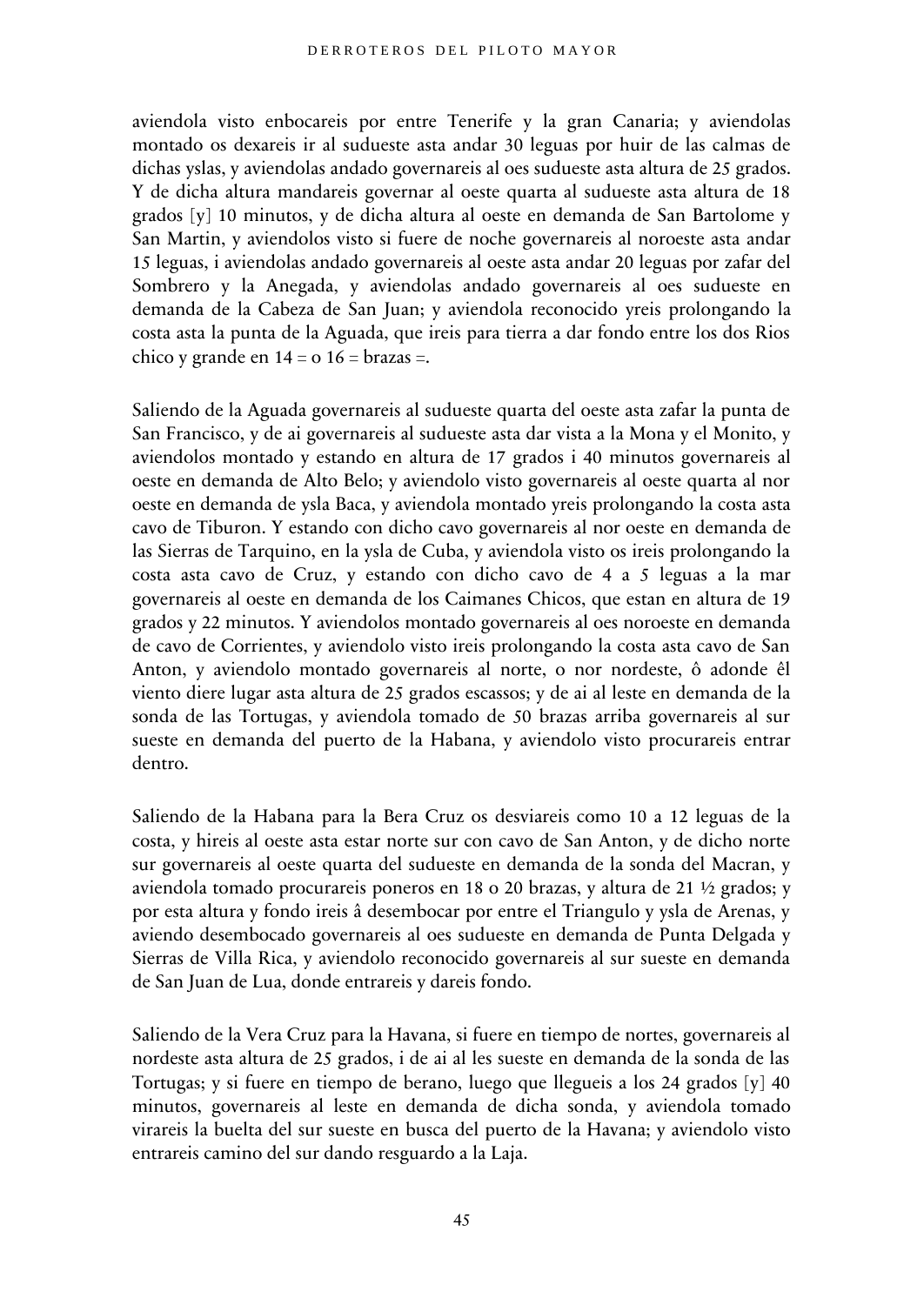Saliendo de la Habana para la Boca de Canal vendreis boltejando con la brisa asta poneros norte sur con el Puerto de Matanzas, i de ai al norte ô nordeste asta poneros leste ueste con la Cabeza de los Martires, que esta en altura de 25 grados, y de ai mantrendreis dicha derrota en altura de 29 grados, que avreis desenbocado, y de ai governareis al nordeste asta altura de 31 grados; y de dicha altura governareis al les nordeste asta altura de 33 grados, y de dicha altura governareis al leste quarta al nordeste asta altura de 37 grados, y de dicha altura governareis al leste en demanda de la ysla de Santa Maria, y aviendola montado governareis al leste en demanda del cavo de San Bicente. Y aviendolo visto governareis al les sueste en demanda de la baya de Cadiz, y aviendola reconocido entrareis para dentro dando resguardo a las Puercas y Diamantes. Fecho en Sevilla en 9 de Febrero (?) de 1709 años.

D. Francisco Antonio de Orbe.

#### **29. Untitled rutter of 1710.**

Saliendo de la vahia de la ciudad de Cadiz la vuelta de sudueste hasta avistar â Punta de Naga, ysla de Tenerife, que esta en veinte y ocho grados y medio, y de ay envocareis por entre la Gran Canaria y dicha ysla de Tenerife, governando al sur hasta veinte y siete grados, por causa de las calmas de las yslas; y de dicha altura governareis al ues sudueste, hasta altura de diez y ocho grados, y de dicha altura governareis al ueste, quarta del sudueste, hasta altura de catorce grados y medio, que es la altura de la vocaina de Matalinon y la Dominica, y de ay governareis al ueste, hasta envocar por entre dichas dos yslas, y haviendo envocado governareis al ueste, quarta al sudueste, teniendo cuidado que guiñen mas para el sudueste, en busca del cavo de la Vela, que esta en altura de doce grados y seis minutos. Y aviendolo visto governareis al ues sudueste en busca de Punta de Canoa, y de ay yreis costeando hasta Voca Chica, y entrareis en el puerto de Cartagena, camino del sueste, en donde entregareis los pliegos de Su Magestad a quien fueren dirigidos conforme el registro.

Saliendo de Cartaxena en demanda del puerto de la Havana y haviendo montado la Punta de Canoa governareis al nor norueste en demanda de la Vibora, que esta en altura de diez y siete grados, y en zafandoos de ella governareis al norueste, quarta del ueste, hasta montar el Caiman grande por la vanda del sur, de donde governareis al Norueste hasta ver el cabo de Corrientes; y haviendolo visto governareis al ueste, quarta al norueste, hasta estar zafo del norte sur del cabo de San Anton, y de ay governareis al nordeste en busca de las Tortugas, que estan en veinte y cinco grados, y haviendo cogido sonda virareis la vuelta del su – sueste en busca del puerto de la Havana, y haviendolo visto entrareis camino del sur, dando resguardo a la Laja.

Haviendo salido del puerto de la Havana la vuelta à España governareis la de nordeste, en busca de la canal de Vahama, que esta su principio de la voca en veinte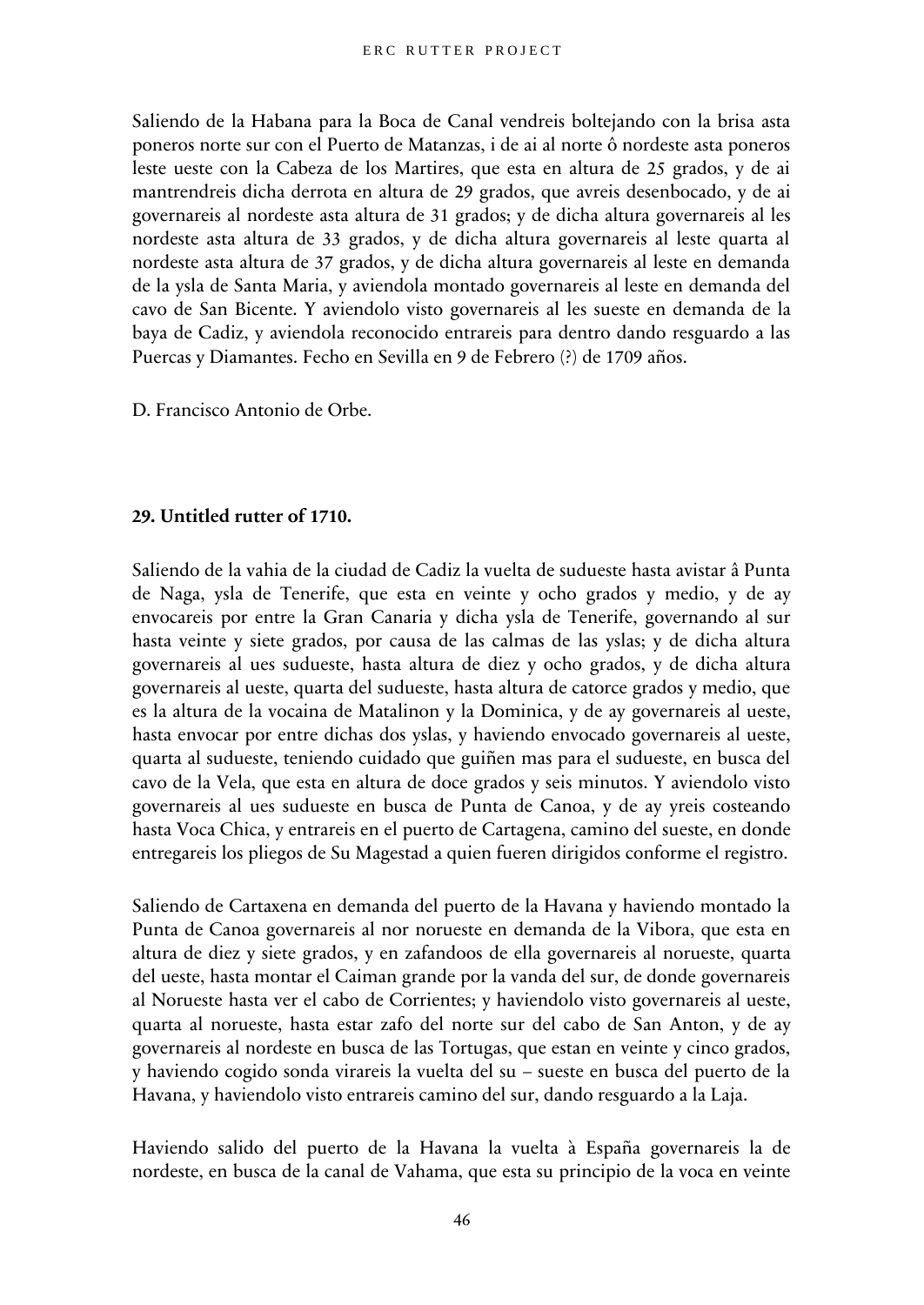y cinco grados, y no viendo tierra por dicha altura yreis la vuelta del Norte (que es señal que haveis envocado) hasta altura de veinte y siete grados, y de dicha altura governareis al nor norueste hasta altura de veinte y ocho grados y medio, que estareis desenvocado, y de ay governareis al les nordeste hasta altura de treinta y dos grados; y desde dicha altura governareis al leste, quarta al nordeste, hasta treinta y siete grados escasos que es la altura de Santa Maria por la vanda del sur. Y por dicha altura governareis al leste, hasta ver la tierra, y haviendola visto y montado governareis al leste, quarta al sueste, hasta altura de treinta y seis grados y dos tercios; y por dicha altura governareis al leste en demanda de Santa Maria, cabo de San Vicente ô San Lucar, donde entrareis y dareis fondo.

Y por lo que conviene llegueis con toda brebedad y volvais con la misma a los referidos puertos, se os manda (pena de la vida) no entreis en otro alguno desde que salieredess de el de Cadiz y de vuelta a el de San Lucar; y se os encarga que en el discurso del viage lleveis mucho cuidado en descubrir la mar y navios que andubieren en ella, llevando de ordinario para este efecto un marinero en el tope. Y en amaneciendo amaynareis las velas, y no haviendo navios de que recelaros seguireis vuestro viage, y haviendolos hareis diligencia para apartaros de ellos; y la misma haveis de hacer antes de anochecer, sin dejar que os reconoscan, y si (lo que Dios no permita) caieredes en manos de algun cozario, echareis todos los pliegos y despachos que llevais y traxeredes a el agua, poniendoles peso bastante para que se vaian a fondo, y siempre direis que vais con mercadorias a las Yndias, o venis con ellas, y no con despachos de Su Magestad.

Todo lo qual hareis y cumplireis con el cuidado y diligencia que de vuestras personas se fia, por lo mucho que conviene al Servicio de Su Magestad llegueis y volvais con toda brebedad. Sevilla.

## **30. "Derrota que a de llevar el abiso que proximamente a de salir para Cartagena de las Yndias a llevar los pliegos de Su Majestad el qual va a cargo del Capitan D. Manuel de [...]". (1710)**

Saliendo de la vaia de la ciudad de Cadiz la buelta de sudueste asta avistar a punta de Naga, ysla de Tenerife, que esta en 28 grados y ½, y de ay embocareis por entre la Gran Canaria y dicha ysla de Tenerife, gobernando a el sur asta 27 grados, por causa de las calmas de las yslas; y de dicha altura gobernareis al ues sudueste asta altura de 18 grados, y de dicha altura gobernareis al ueste quarta del sudueste asta altura de 14 grados [y] ½, que es la altura de la bocaina de Mataliron y la Dominica, y de ay gobernareis al veste asta enbocar por entre d[ic]has dos yslas y aviendo enbocado gobernareis al veste quarta al sudueste teniendo cuidado que guiñen mas para el sudueste en busca del cavo de la Vela que esta en altura de doze grados y seis minutos, y aviendolo visto gobernareis al ves sudueste en busca de punta de Canoa,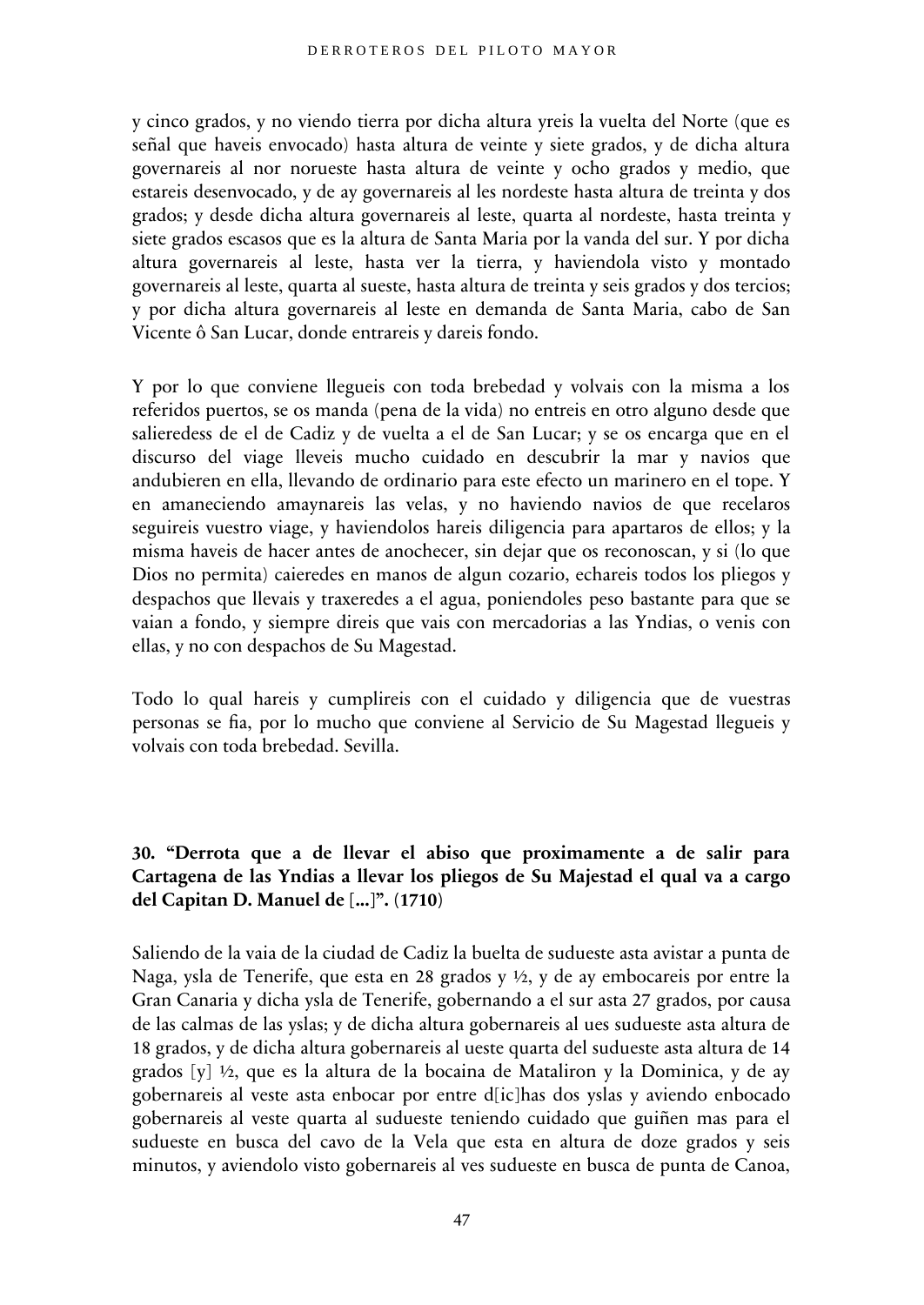y de ay yreis costeando asta Boca Chica, y entrareis en el puerto de Cartagena camino del sueste.

Saliendo de Cartagena en demanda del puerto de Lavana [sic], y aviendo montado la Punta de Canoa gobernareis al nor norueste en demanda de la Bivora, que esta en altura de 17 grados, y en çafandoos de ella gobernareis al norueste quarta del ueste asta montar el Caiman Grande por la vanda del sur, de donde gobernareis al nordeste asta ber el cavo de Corrientes; y aviendo lo visto gobernareis al veste quarta al norueste asta estar çafo del norte sur del cavo de San Anton, y de ay gobernareis al nordeste en busca de las Tortugas que estan en 25 grados, y aviendo cogido sonda virareis la buelta del su sueste en busca del puerto de la Avana, y aviendolo visto entrareis camino del sur dando resguardo a la Alaxa [sic].

Aviendo salido del puerto de la Avana en demanda de la baia de Cadiz o barra de Sanlucar gobernareis la buelta del nordeste en busca de la canal de Bahama, que esta su principio de la boca en 25 grados, y no viendo tierra por dicha altura yreis la buelta del Norte (que es señal que aveis enbocado) asta altura de 27 grados; y de dicha altura gobernareis al nor nordeste asta altura de 28 grados y ½, que estareis desenbocado[s], y de ay gobernareis al les nordeste asta altura de 32 grados, y de dicha altura gobernareis al leste quarta al nordeste asta 37 grados escasos, que es la altura de Santa Maria por la banda del sur. Y por dicha altura gobernareis al leste asta ber la tierra, y aviendola visto y montado governareis al leste quarta al sueste asta altura de 36 grados y dos terzios, y por dicha altura bendreis gobernando al leste asta ver a Cadiz y a dicho rumvo entrareis en el puerto. Fecha en Sevilla en catorze dias del mes de febrero de mill setecientos y diez años.

D. Francisco Antonio de Orbe.

**31. "Derota que a de llevar el abiso que proximamente se despacha de orden de Su Majestad con sus reales pliegos a cargo del capitan D. Euxenio [...] este año de mill setecientos y diez hecha por D. Francisco de Orve piloto mayor por Su Majestad de la Carrera de las Yndias em la Real Casa de esta Contratacion de Sevilla". (1710)**

Saliendo de la Vaia de Cadiz en demanda de la Beracruz, gobernareis al sudoeste, guiñando media quarta al oeste a medio fredo de entre la isla de la madera y las salvajes, que estan en 30 grados, y os dejareis yr por este rumbo asta altura de 29 grados. Despues gobernareis al oeste quarta al sudoeste asta altura de 26 grados y un tercio, y de alli gobernareis al mismo rumbo asta altura de 23 grados y 30 minutos. Despues gobernareis al oeste quarta al sudoeste, que es el mismo rumbo que llevais asta altura de 19 grados y un tercio; despues gobernareis al oeste asta dar vista a la Anegada, que esta en 18 grados y ½, de donde gobernareis al oest noroest asta el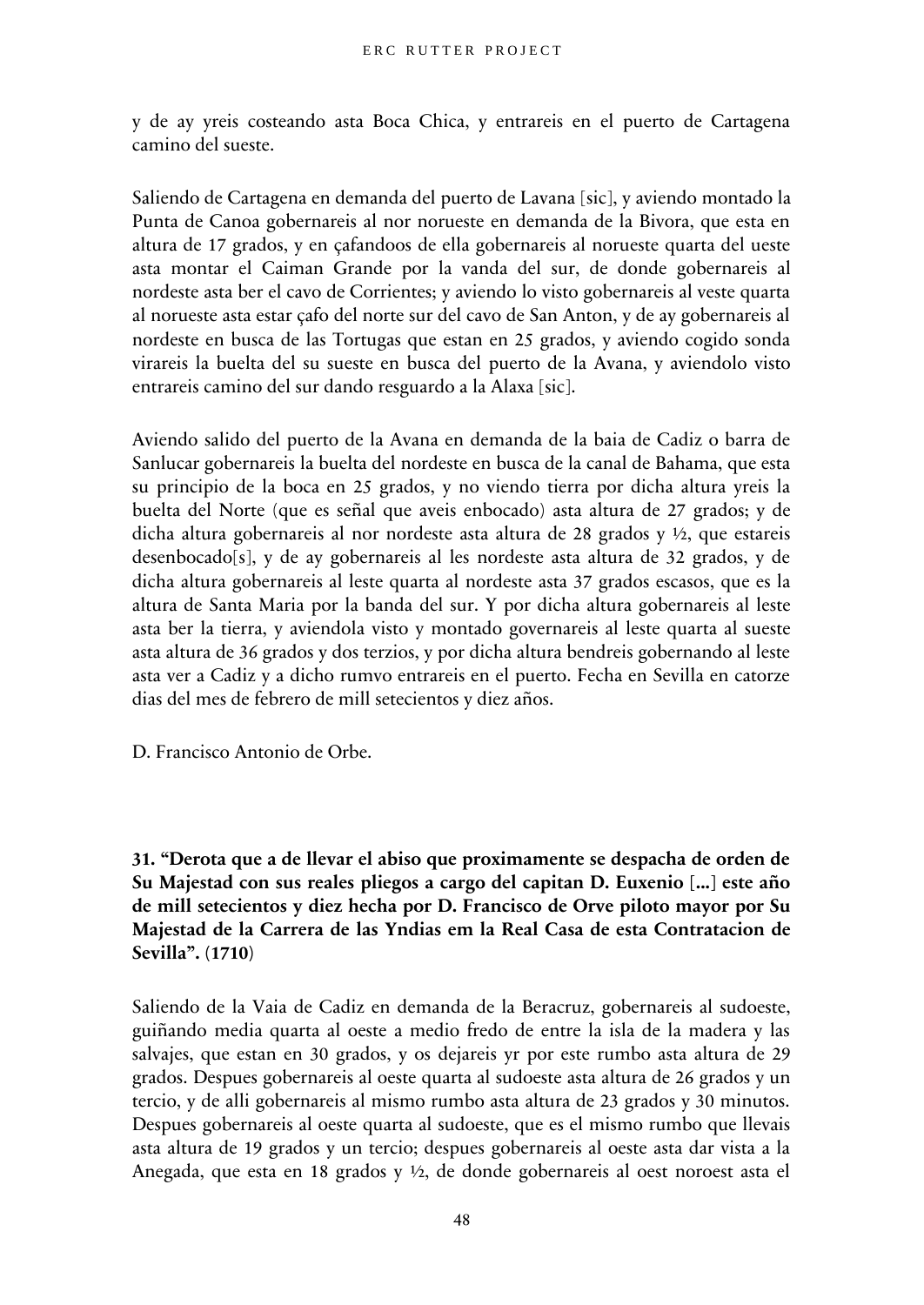cavo de San Bernave que se halla en altura de 19 grados y dos tercios. Despues gobernareis al noroeste asta descubrir a Manuo que esta en altura de 20 grados y 30 minutos, de donde gobernareis al oest quarta al sudoest, asta descubrir la Tortuga que esta en altura de 20 grados y diez minutos. Despues gobernareis al oeste quarta al sudoeste asta altura de 19 grados y diez minutos, y despues gobernareis al oeste quarta al norueste asta descubrir el Caiman Grande, que se halla en altura de 19 grados y un tercio. Despues gobernareis al oest noroeste asta descubrir cavo de Cotoche que se alla en altura de 21 grados; despues gobernareis al norest asta altura de 21 grados y dos tercios, de donde gobernareis al oest sudoest asta descubrir el Triangulo, que se alla en altura de 20 grados y tres quartos; de ay gobernareis al oest guiñando al sudoest asta descubrir Villa Rica, y marcandoos por la tierra entrareis y dareis fondo en San Juan de Lua.

Saliendo de San Juan de Lua para San Cristobal de la Abana, gobernareis al nornordeste y yreis a tomar la sonda de la costa de la Florida, que por esta derota la tomareis em beinte y siete grados y medio, sobre la Baia del Espiritu Santo, y tomando sonda birareis la buelta de el sueste o su sueste, donde la briça os diere lugar, y os dejareis yr asta perder la sonda, que perdida, birareis la buelta de tierra y os dejareis yr asta veinte braças y bolvereis a birar asta que os rinda el biento; y de esta manera boltexeando os dejareis yr prolongando la costa asta 28 gradosy medio, en donde allareis quince braças de fondo, y si os llegareis asta ocho o diez braças, bereis la tierra a raiz del agua mui baja con unos arboles, que pareze que estan plantados en la mar, y en esta altura si tomareis 50 braças de sonda estareis 25 leguas del cavo de Apalache para el oeste, y desde esta altura y sonda seguireis buestra derota en demanda de la sonda de la Tortuga, que esta en beinte y cinco grados, y si tomareis fondo de treinta a quarenta bracas gobernareis al sur, echando la sonda de rato en rato, y si disminuyereis fondo tomareis la buelta al sudueste para bolverlo a multiplicar, y en perdiendo fondo bolvereis al sur, de donde gobernareis al sueste, quarta al sur, en demanda de la Abana, en donde bereis el Morro que es negro y redondo y tiene encima una fortaleça que de la mar afuera parece un navio a la bela y entrareis arimandoos al Morro, uyendo de la laxa, y dareis fondo abante de la fortaleça nueba.

Saliendo del puerto de San Cristobal de la Abana la buelta de España, desembocareis con viento largo que gobernareis al nordeste en demanda de la Caveza de los Martires y siendo el biento escaso barlobentareis en la costa, que con poca dilixencia yreis para barlovento, asta estar norte sur con Pan de Matanças, y de aqui al nor nordeste, en demanda de la Caveza de los Martires, que es el remate de la costa de nordeste sudueste, que es para dentro de canal, y aviendola reconocido gobernareis al nordeste quarta al norte, asta altura de 28 grados y medio ô 29, y de aqui al nordeste quarta al leste asta altura de 37 grados ô 40 grados y por los 40 yreis a ber el Cuerbo y dejareis yr al leste asta ponerse nordeste sueste con el cavo de San Bicente y lo buscareis por dicho rumbo, y si estando en su altura no le biereis yreis al leste hasta verlo, y el cavo de Santa Maria, y para Cadiz yreis al leste quarta al sueste y si estando en los 37 grados no quisiereis yr a mas altura, gobernareis al leste en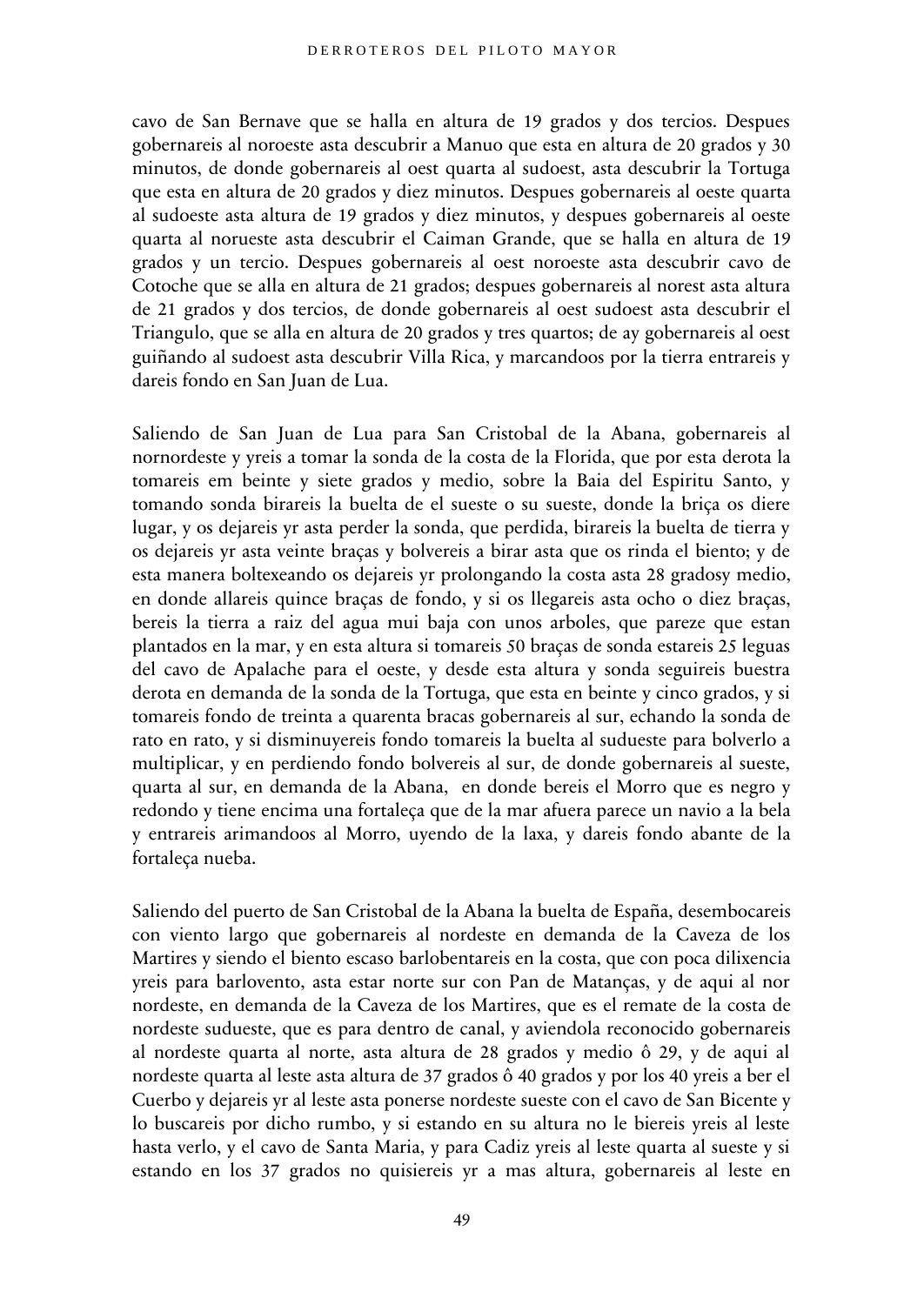demanda de Santa Maria, Cavo de San Bizente, ô San Lucar, en donde entrareis y dareis fondo. Fecho en Sevilla en seis de septiembre de mill setecientos y diez años.

D. Francisco Antonio de Orbe.

# **32. "Derrota que a de llevar el aviso que proximamente se despacha con pliegos de Su Majestad a la provincia de Tierra Firme, yente y biniente a cargo de D. Juan de [...] nombrado el Santo Cristo de Maracaibo". (1710)**

Saliendo de la vaia de Cadiz camino del sudueste asta abistar a punta de Naga y la de Tenerife, que esta en 28 grados ½, y de ay enbocareis por entre la Gran Canaria y dicha ysla gobernando al sur asta 27 grados, por causa de las calmas de las yslas, y de los 27 grados gobernareis al oes sudueste asta altura de 18 grados, y de dicha altura gobernareis al oeste quarta del sudueste, asta altura de 14 grados 1/2 , que es la altura de la Vocaina de Matalinon, la Dominica, y de ay gobernareis al oeste asta enbocar al oeste quarta al sudueste, teniendo cuidado que guiñen mas para el sudueste que no para el oeste, en busca del cavo de la Vela, que esta en altura de 12 grados y seis minutos, y aviendolo visto gobernareis al oes sudueste en busca de punta de Canoa y de ay yreis costeando asta Voca Chica y entrareis en el puerto de Cartajena camino del sueste.

Saliendo de Cartaxena en demanda del puerto de la Abana, aviendo montado la punta de Canoa, gobernareis al nor norueste en demanda de la Vivora que esta en altura de 17 grados, y en çafandoos de ella gobernareis al norueste quarta del ueste, asta que os parezca aver montado el Caiman grande por la vanda del sur, de donde gobernareis al norueste asta ver el cavo de Corrientes, y aviendolo visto yreis al oeste quarta al norueste asta estar zafo del norte sur del cavo de San Anton, y de ay gobernareis al nordeste en busca de las Tortugas que estan en beinte y cinco grados, y aviendo cojido sonda virareis la buelta del su sueste en busca del puerto de la Abana, y aviendolo visto entrareis camino del sur dando resguardo a la Alaxa.

Saliendo del puerto de la Abana en demanda de la Vaia de Cadiz o Barra de Sanlucar gobernareis la buelta del nordeste en busca de la canal de Baxama, que esta su principio en 25 grados, y no viendo tierra por dicha altura yreis la buelta del norte, que es señal que aveis embocado, asta altura de 27 grados, y de dicha altura gobernareis al no nordeste asta altura de 28 grados ½ que estareis desembocado, y de ay gobernareis al les nordeste asta altura de 32 grados, y de dicha altura gobernareis al leste quarta al nordeste asta 37 grados escasos, que es la altura de Santa Maria por la vanda del sur, y por dicha altura gobernareis al leste asta ver la tierra, y aviendola visto y montado gobernareis al leste quarta al sueste asta altura de 36 grados y dos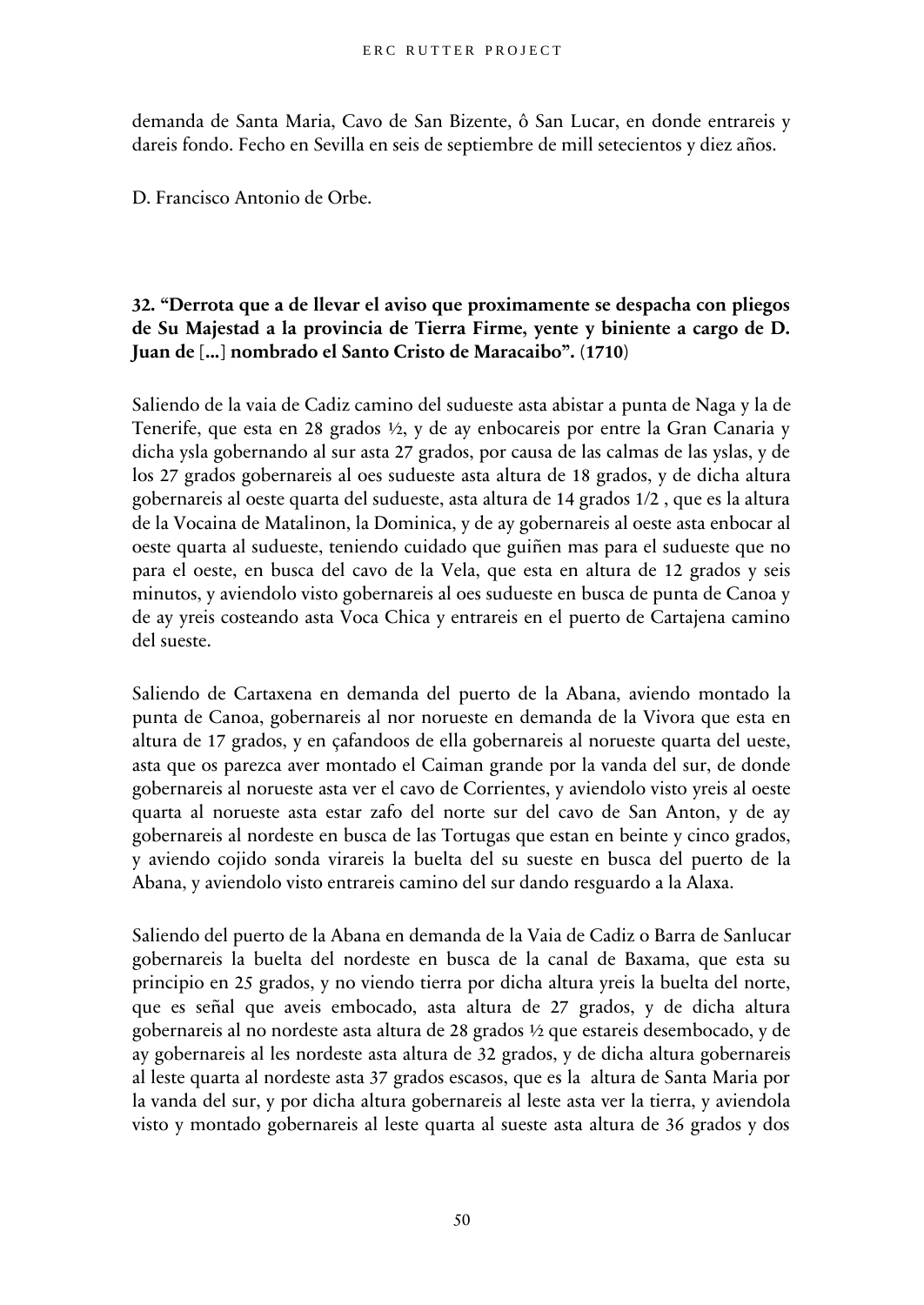terzios, y por dicha altura vendreis gobernando al leste asta ver<sup>[15](#page-50-0)</sup> a Cadiz, y a dicho rumbo entrareis en el puerto. Sevilla y noviembre cinco de mill setezientos y diez años.

D. Francisco Antonio de Orbe.

**33. "Derrota que a de llevar el avisso que proximamente esta para salir con pliegos de Su Majestad para el puerto de Carthagena de las Indias y de alli a la Vera Cruz de donde a de volver a España a cargo del capitan D. Joseph Coyto de Mello". (1711)**

Saliendo de la bahía de la ciudad de Cádiz en demanda del puerto de Carthagena de las Indias, governareis al sudueste astta avistar la punta de Maga [sic], ysla de Tenerife, que está en veinttiocho grados y medio, de donde governareis a medio fredo entre dicha isla y la Gran Canaria, governando al sur asta veintte y siete grados por causa de las calmas de las Yslas, de donde governareis al oes sudueste asta altura de dieciocho grados, y de dicha altura governareis al oeste quarta del sudueste, asta altura de catorze grados y medio, que es la altura de la Bocaina de Mataliron [sic] y la Dominica, y de ay governareis al oeste asta enbocar por dichas dos yslas, y aviendo enbocado governareis al oeste quarta al sudueste, teniendo cuidado que guiñen mas para el sudueste que no para el oeste, en busca del cabo de la Bela que esta en altura de doze grados y seis minutos, y aviendolo visto governareis al oes sudueste en busca de puntta de Canoa y de ay yreis costeando asta Boca chica, en donde entrareis en el puerto de Cartagena camino del sueste.

Saliendo del puerto de Cartagena, en demanda del de la Beracruz, governareis al noroeste asta altura de catorze grados en que está el vaxo del Roncador, de dicha altura governareis al mismo rumbo asta descubrir la serranilla que esta su principio en quince grados y dos tercios, y su fin en dieciseis grados y dos tercios, y conserbando el mismo rumbo governareis asta altura de veintte y dos grados y treinta minutos de donde governareis al oest sudueste asta descubrir los Alacranes que estan en altura de veintte y dos grados largos, de donde governareis al mismo rumbo a descubrir los Arcos, que estan en altura de veinte grados, de donde governareis al mismo rumbo asta descubrir los Sacrifizios, que estan en altura de diecinuebe grados, y marcandoos por la tierra entrareis y dareis fondo en San Juan de Lua.

Saliendo del puerto de la Beracruz en demanda de San Cristobal de la Avana, por fuera de la sonda, governareis al nordeste asta que os pongais en veinte y cinco grados de altura, y de alli yreis governando al leste, asta que tomeis sonda de la

<span id="page-50-0"></span><sup>&</sup>lt;sup>15</sup> On the left side of the main text: "Arenas Gordas y al leste entrareis en San Lucar de Barrameda en donde dareis fondo."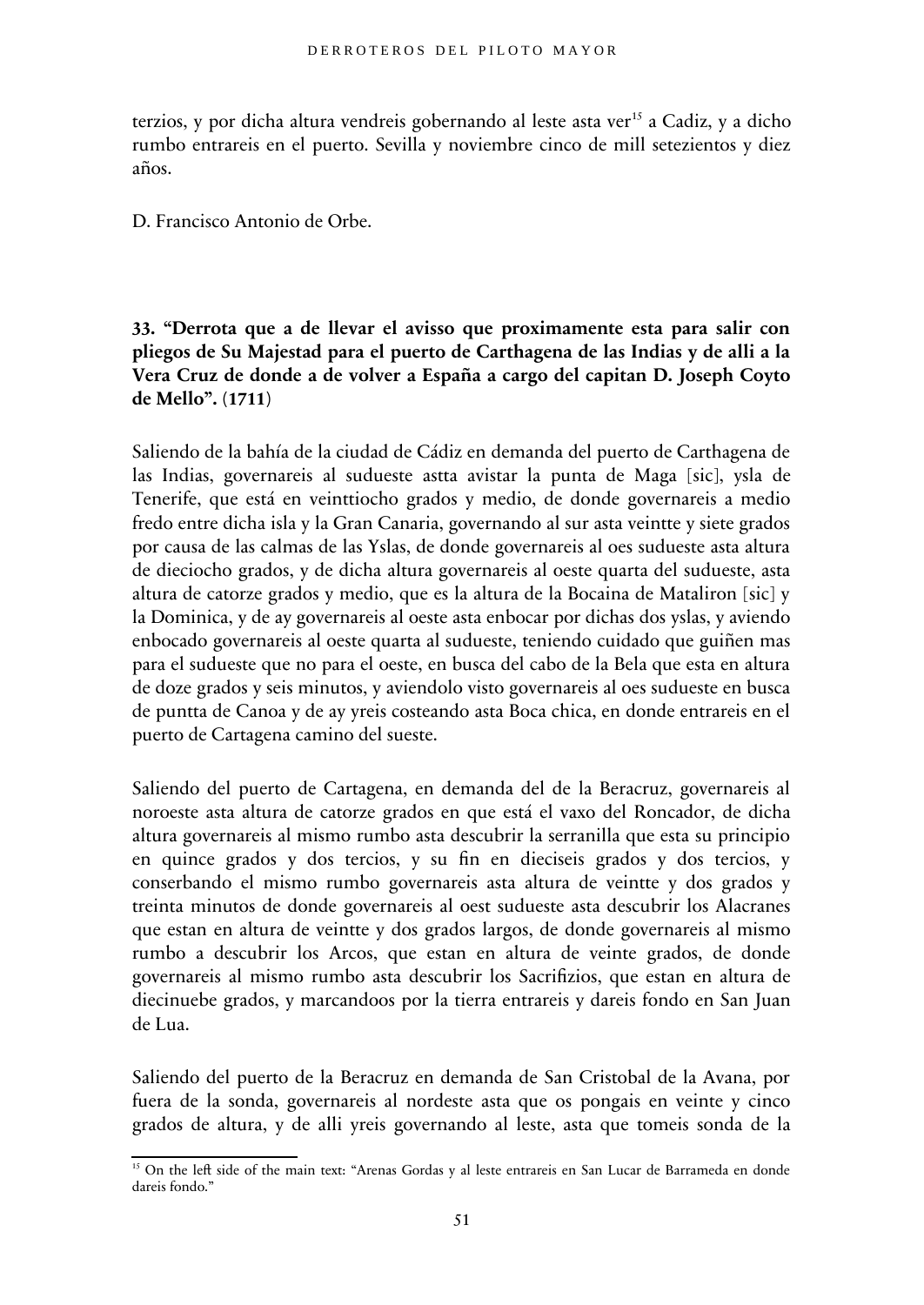Tortuga, y de alli governareis al sur quarta del sueste en vusca de la Avana, en donde entrareis dando resguardo a la Alaxa.

Saliendo del puerto de la Havana para España, governareis al nordeste en vusca de la Caveza de los Martires para envocar en la Canal de Baxama, y en dicha canal governareis al nor nordeste asta que os pongais en veintiocho grados de latitud, y de alli governareis al leste quarta del nordeste asta que os pongais en altura de treinta y siete grados, de donde governareis al leste en vusca de la ysla de Santa María, y a dicho rumbo guinanndo para el sueste asta treinta y seis grados y quarenta minutos a reconozer a Nuestra Señora de Regla, y a dicho rumbo entrareis en la Bahía de Cádiz. Fecho en Sevilla en 10 días del mes de agosto de 1711.

D. Francisco Antonio de Orbe.

**34. "Derrota que a de llevar el abisso que próximamente se despacha con pliegos de Su Majestad para la probincia de nueba Hespaña a cargo del capitan D. Pedro Marquez, este año de 1712 hecha por D. Francisco de Orbe, piloto mayor por Su Majestad de la Carrera de las Indias, en la real Casa de la Contratazion de esta ciudad de Sevilla". (1712)**

Saliendo de la Barra de S. Lucar de Barrameda mandareis gobernar al sudueste quarta al sueste treinta leguas y el demas camino al sueste, en demanda de Alegranza y Lanzarotte, y en reconociendolo lo hireis prolongando al ueste quarta al sudueste, hasta estar norte sur con la Boca de Alegranza y Lanzarote, que hireis prolongando a fuerte ventura. Por esta derrota embocareis por entre dicha ysla y Canaria y os dejareis yr por este camino hasta estar norte sur con el Yerro, y de ay gobernareis al ues sudueste hasta altura de 18 grados escasos, y al ueste la hireis conserbando en demanda de San Bartolomé o San Martín, y aviendolo reconocido gobernareis al ues noroeste para montar la Anguilla, Sombrero, y Anegada y haviendola propasado gobernareis al sudueste a dar bista de la costa de Porto Rico, que al ueste la hireis prolongando hasta dar fondo en la Aguada.

Saldreis de la Aguada al sudueste hasta haver propasado la Mona y de ai governareis al ueste quarta al sudueste, asta dar bista de Santo Domingo, Beata y Altobelo, y en estando norte sur con el gobernareis al ueste quarta al noroeste, en demanda de isla Baqui y de ai hireis al noroeste prolongando la costa hasta cabo de Tiburon , y abiendolo y aviendolo (sic) pasado gobernareis al norte en demanda de los Altares, ô puerto de Cuba, y aviendolo reconocido gobernareis al ueste quarta al sudueste, asta dar vista al cabo de Cruz y Caimán Chico, y de alli gobernareis al ueste a ber el Caimán Grande, y desta paraje gobernareis al noroeste a embocar por entre cabo de Cotoche y cabo de San Anton, y estando de estos cabos para dentro, gobernareis al ues sudueste a tomar sonda de la costa de Campeche y ponerse en 18 o 20 brazas y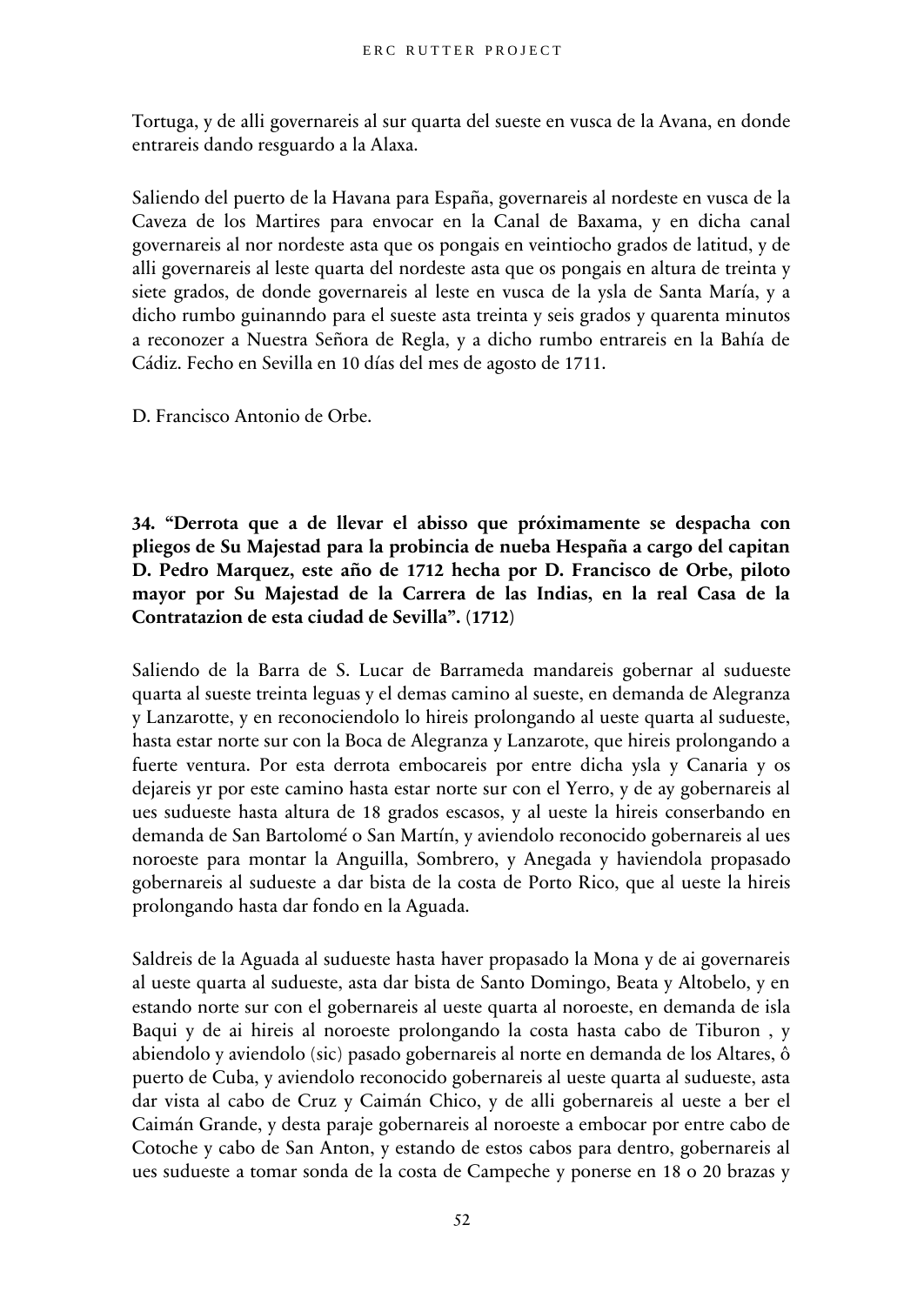altura de 21 grados y dos tercios, y por este fondo gobernareis al ueste, y si multiplicareis fondo a la quarta del sudueste a embocar por entre el Triangulo y ysla de Arenas, y en estando desembocado y perdido el fondo, goberanreis al ues sudueste en demanda de punta Delgada y tierras de la Villa Rica, y os atracareis a ella y de ai al sur bendreis al puerto de San Juan de Lua, donde marcandoos por la tierra entrareis y dareis fondo.

Saliendo de San Juan de Lua para San Cristobal de la Habana gobernareis al nordeste o al nornordeste, donde el viento os diere lugar, y hireis a tomar la sonda de la costa de la Florida, que por esta derrota la tomareis en 27 grados y medio sobre la vahia del Espiritu Santo, y tomando sonda virareis la otra buelta de sueste ô susueste, donde la briza os diere lugar, y os dejaréis ir asta perder la sonda, y en perdiendola virareis la buelta de tierra y os dejareis ir hasta 20 brazas y volvereis a virar asta que os rinda el biento, y desta manera boltegeando os dejareis ir prolongando la costa asta 28 grados y medio, en donde hallareis 15 brazas de fondo, y si os llegareis hasta 8 o 10 brazas vereis la tierra a rraiz del agua, muy baja, con unos arboles que pareze que están plantados en la mar, y en esta altura si tomareis 50 brazas de sonda estareis 25 leguas del Cabo de Apalache para el ueste, y desde esta altura y sonda seguireis buesta derota en demanda de la sonda de la Tortuga, que esta en 25 grados, y si tomareis fondo de 30 o 40 brazas gobernareis al sur, echando la sonda de rato en rato, y si disminuyereis fondo hireis la buelta del sudueste para bolverlo a multiplicar, y en perdiendo fondo volvereis al sur hasta perderlo, desde donde gobernareis al sueste quarta al sur en demanda de la Habana, en donde bereis el Morro que es negro y redondo y tiene encima una fortaleza que, de la mar afuera, pareze un navío a la vela, y entrareis arrimandoos al Morro huiendo de la [...]laja y dareis fondo abante de la fortaleza nueba.

Saliendo del Puerto de Cristóbal de la Habana la buelta de España, desembocareis con biento largo y governareis al nordeste en demanda de la Aaveza de los Martires, y siendo el viento escaso, barlobentareis en la costa que con poca diligencia hireis para barlobento, asta estar norte sur con Pan de Matanzas, y de aqui al nor nordeste en demanda de la Caveza de los Martires, que es el remate de la costa de nordeste sudueste, que es para dentro de canal, y aviendola reconocido gobernareis al nordeste quarta al norte asta altura de 28 grados y medio o 29; y de aqui al nordeste quarta al leste asta altura de 37 grados o 40 grados, y por los 40 hireis aver el Cuerbo y dejareis ir al leste asta ponerse noroeste sueste con el cabo de San Bizente y lo buscareis por dicho rumbo; y si estando en su altura no lo viereis, hireis al leste asta berlo y el cabo de Santa María, y para Cadiz hireis al leste quarta al sueste, y si estando en los 37 grados no quisiereis ir a mas altura, gobernareis al leste en demanda de Santa Maria, cabo de S. Bizente, y entrareis en S. Lucar o Cadiz, donde el tiempo os diere lugar, y dareis fondo [...]. Fehca en Sevilla en veinte y dos dias del mes de noviembre de mil setezientos y doze.

D. Francisco Antonio de Orbe.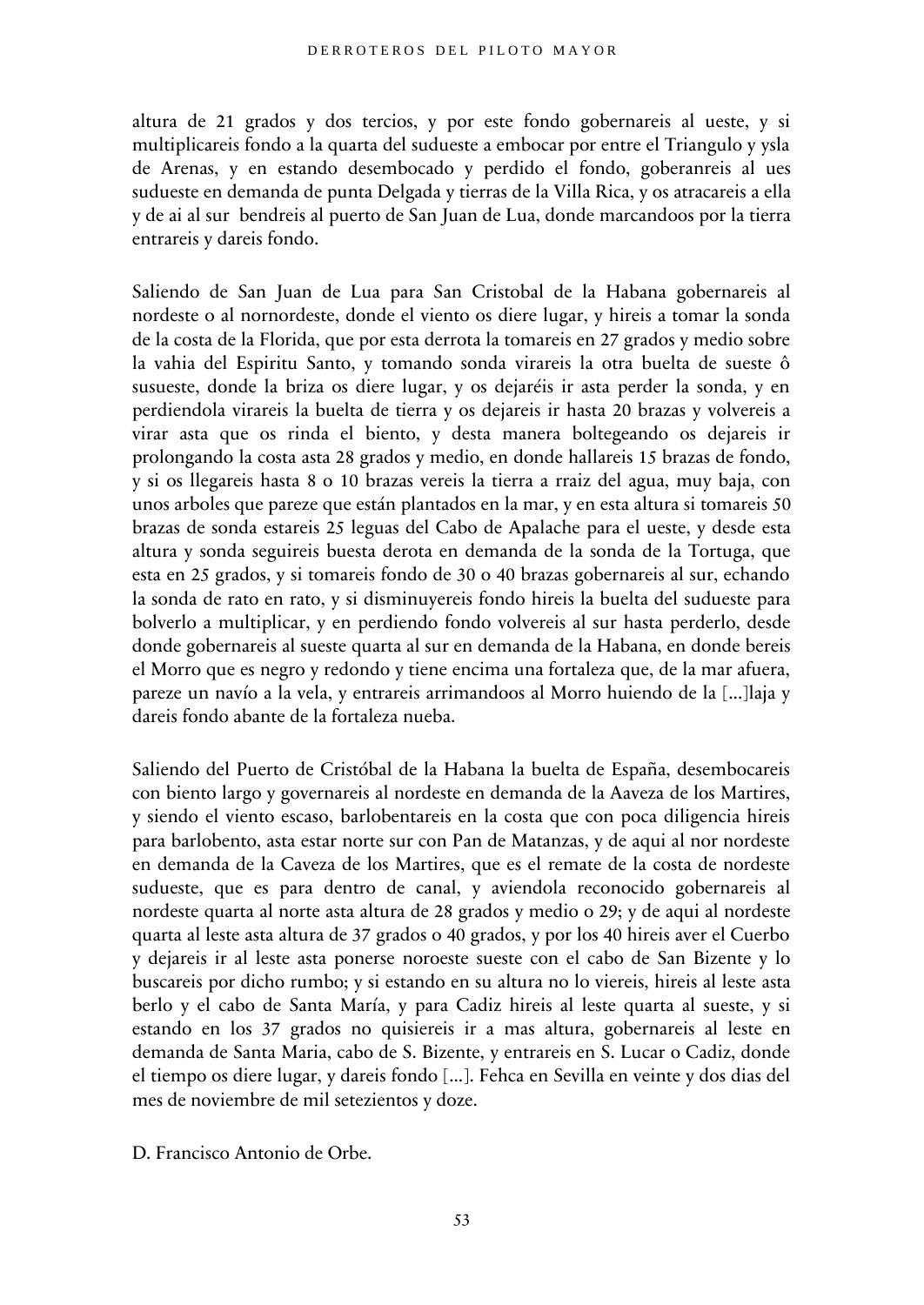# **35. "Derrota que a de hazer el avisso que proximamente se despacha con pliegos de Su Majestad a la provincia de Tierra Firme a cargo del capitan D. Juan Fernandes de [...]". (1713)**

Saliendo de la bahia de Cadiz mandareis governar al sudueste, hasta avistar a punta de Naga, ysla de Tenerife, que esta en veinte y ocho grados y medio; y de ay embocareis por entre la Gran Canaria y dicha ysla de Tenerife governando al sur asta veinte y siete grados, por causa de las calmas de las yslas, y de los veinte y siete grados goveranreis al oes sudueste asta altura de diez y ocho grados, y de dicha altura governareis al oeste quarta del sudueste asta altura de catorze grados y medio, que es la altura de la Bocayna de Mataliron y la Dominica, y de ay governareis al oeste asta embocar por entre dichas dos yslas, y haviendo embocado governareis al oeste quarta al sudueste, teniendo cuydado que guinen mas para el sudueste que no para el oeste en busca del cabo de la Bela, que esta en altura de doze grados y seis minutos, y aviendolo visto governareis al oes sudueste em busca de punta de Canoa, y de ay yreis costeando asta Boca Chica y entrareis en el puerto de Cartagena camino del sueste.

Saliendo de Cartaxena para puerto Belo, que esta en altura de nuebe grados y veinte minutos, governareis al norueste asta estar algo fuera, y de ay governareis al oeste como cincuenta leguas, y de ay governareis al oes sudueste, siempre guinando para el oeste, a buscar la punta de S. Blas, y en viendo la tierra hireis costeandola, y esto por no propasaros del puerto por ser muchas las corrientes, y en viendo el puerto entrareis para dentro camino del sueste.<sup>[16](#page-53-0)</sup>

Saliendo de puerto Belo para Cartaxena, y estando fuera, governareis al les nordeste asta altura de diez grados y medio, y de esta altura governareis al leste asta ber a Cartaxena e yslas de Baru, y aviendo visto el puerto de Cartagena entrareis governado al sueste.[17](#page-53-1)

Saliendo de Cartagena para el puerto de la Havana, haviendo montao la punta de Canoa, governareis al nor norueste en demanda de la Víbora, que está en altura de diez y siete grado,s y en zafandoos de ella governareis al norueste quarta del oeste, asta que os parezca haver montado el Cayman Grande por la banda del sur, y despues governareis al norueste hasta ver el cabo de Corrientes, y aviendolo visto yreis al oeste quarta al norueste, asta estar zafo del norte sur de cabo de S. Anton, y de ay governareis al nordeste em busca de las Tortugas, que estan en veinte y cinco grados, y aviendo cogido sonda, virareis la buelta del su sueste em busca del puerto de la Habana, y aviendolo visto entrareis camino del sur dando resguardo a la Laxa.

Saliendo del puerto de la Habana para la bahia de Cadiz y barra de S. Lucar, governareis al nordeste em busca de la canal de Baxama, que esta su principio de la

<span id="page-53-0"></span><sup>&</sup>lt;sup>16</sup> On the left side of the main text: "este capitulo no se puso en la instrución y derrotero del viaje".

<span id="page-53-1"></span><sup>&</sup>lt;sup>17</sup> On the left side of the main text: "tampoco se puso en la ynstruzion y derrotero este capítulo".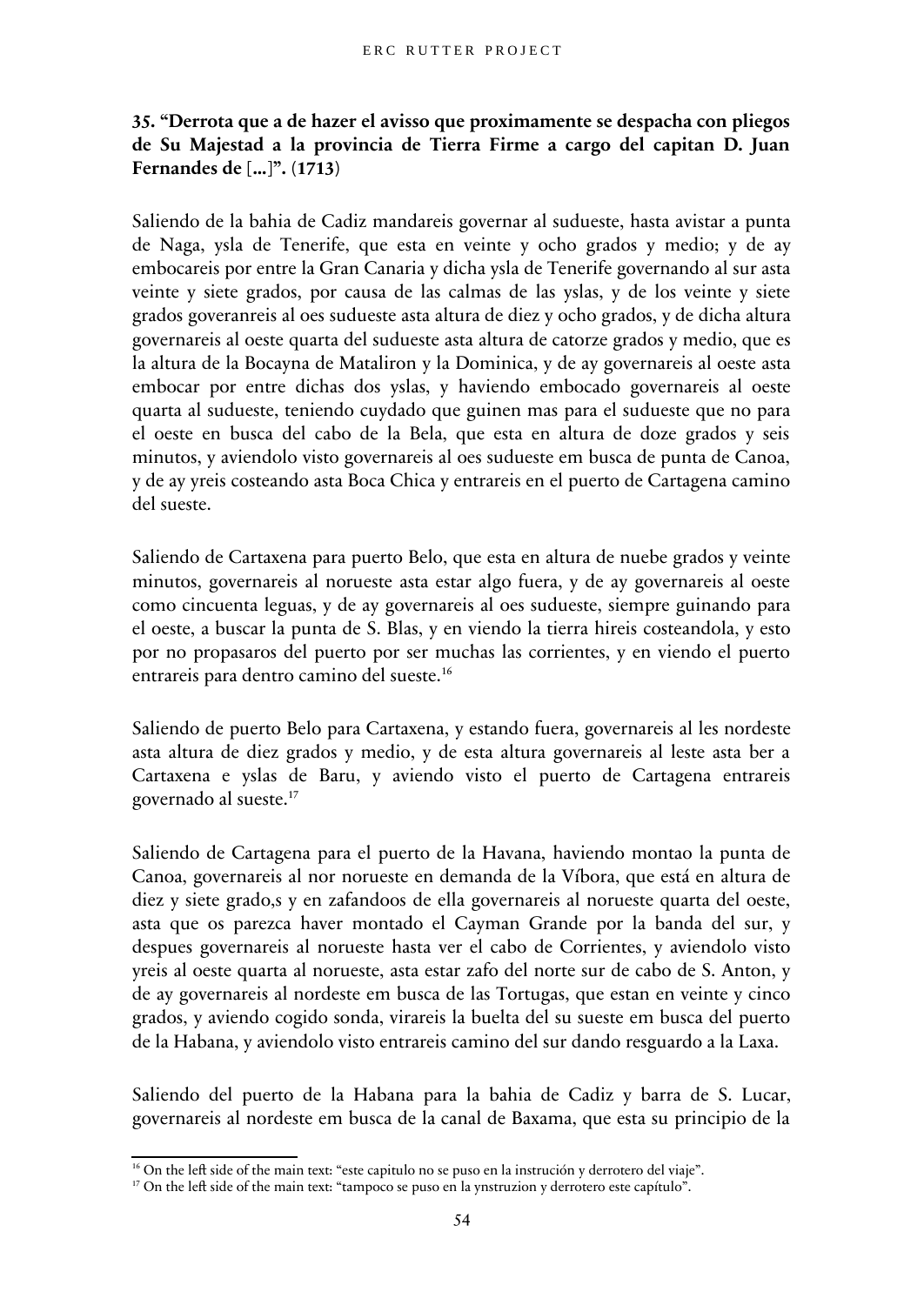boca en veinte y cinco grados, y no viendo tierra por dicha altura goveranreis la buelta del norte, que es señal que aveis embocado, asta altura de veinte y siete grados, y de dicha altura governareis al nornordeste asta altura de veinte y ocho grados y medio, que abreis desembocado, y de ay governareis al les nordeste asta altura de treynta, y dos grados, y de dicha altura governareis al leste quarta al nordeste asta treinta y siete grados escasos, que es la altura de S. Maria por la banda del sur, y por dicha altura governareis al leste asta ver la tierra, y avindola visto y montado, governareis al leste quarta al sueste asta altura de treinta y seis grados y dos tercios, y por dicha altura bendreis governando al leste asta ver a Cadiz, y a dicho rumbo entrareis en el puerto<sup>[18](#page-54-0)</sup>. Fecha en Sevilla en 26 dias del mes de abril de 1713.

D. Francisco Antonio de Orbe.

**36. "Derrota que â de llebar el avisso que proximamente se despacha para la provincia de Nueba España, â cargo del capitan D. Francisco de Fuentes este año de 1713, hecha por D. Francisco Antonio de Orbe, piloto mayor por Su Majestad de la Carrera de las Yndias, en la Real Cassa de la Contratacion de esta ciudad de Sevilla".**

Saliendo de la bahia de Cadiz, mandareis governar al suduste quarta al sueste treinta leguas y el demas camino al sueste, en demanda de Alegranza y Lanzarote, y en reconociendolo lo hireis prolongando al ueste quarta al sudueste hasta estar norte sur con la boca de Alegranza y Lanzarote y hireis prolongando a fuerte ventura; por esta derrota embocareis por entre dicha isla y Canaria y os dejareis ir por este camino hasta estar norte sur con el Hierro, y de ay governareis al ues sudueste hasta altura de 18 grados escassos, y al ueste la hireis conserbando en demanda de S. Batolome o S. Martin, y aviendolo reconocido governareis al ues noroeste para montar la Anguilla, Sombrero y Anegada, y haviendola propasado governareis al sudueste a dar vista de la costa de porto Rico y al ueste la hireis prolongando hasta dar fondo en la Aguada.

Saldreis de la Aguada al sudueste hasta aver propassado la Mona, y de ay governareis al ueste quarta al sudueste asta dar vista de Santo Domingo, Beata y Altovelo, y estando norte sur con el governareis al ueste quarta al noroeste en demanda de la isla Baque, y de ay hireis al noroeste prolongando la costa hasta cabo de Tiburon, y aviendolo passado governareis al norte en demanda de los Altares o puerto de Cuba, y habiendolo reconocido governareis al ueste quarta al sudueste hasta dar vista a cabo de Cruz y Cayman Chico, y de halli governareis al ueste a ber el Cayman Grande, y de este parage governareis al noroeste a embocar por entre cabo de Cotoche y cabo de San Anton, y estando de estos cabos para dentro governareis al ueste sudueste a tomar sonda de la costa de Campeche y ponerse en 18 o 20 brazas y

<span id="page-54-0"></span><sup>&</sup>lt;sup>18</sup> In superscript: "en el de S. Lucar donde el tiempo os diere lugar precisamente en cumplimiento de la orden de Su Majestad".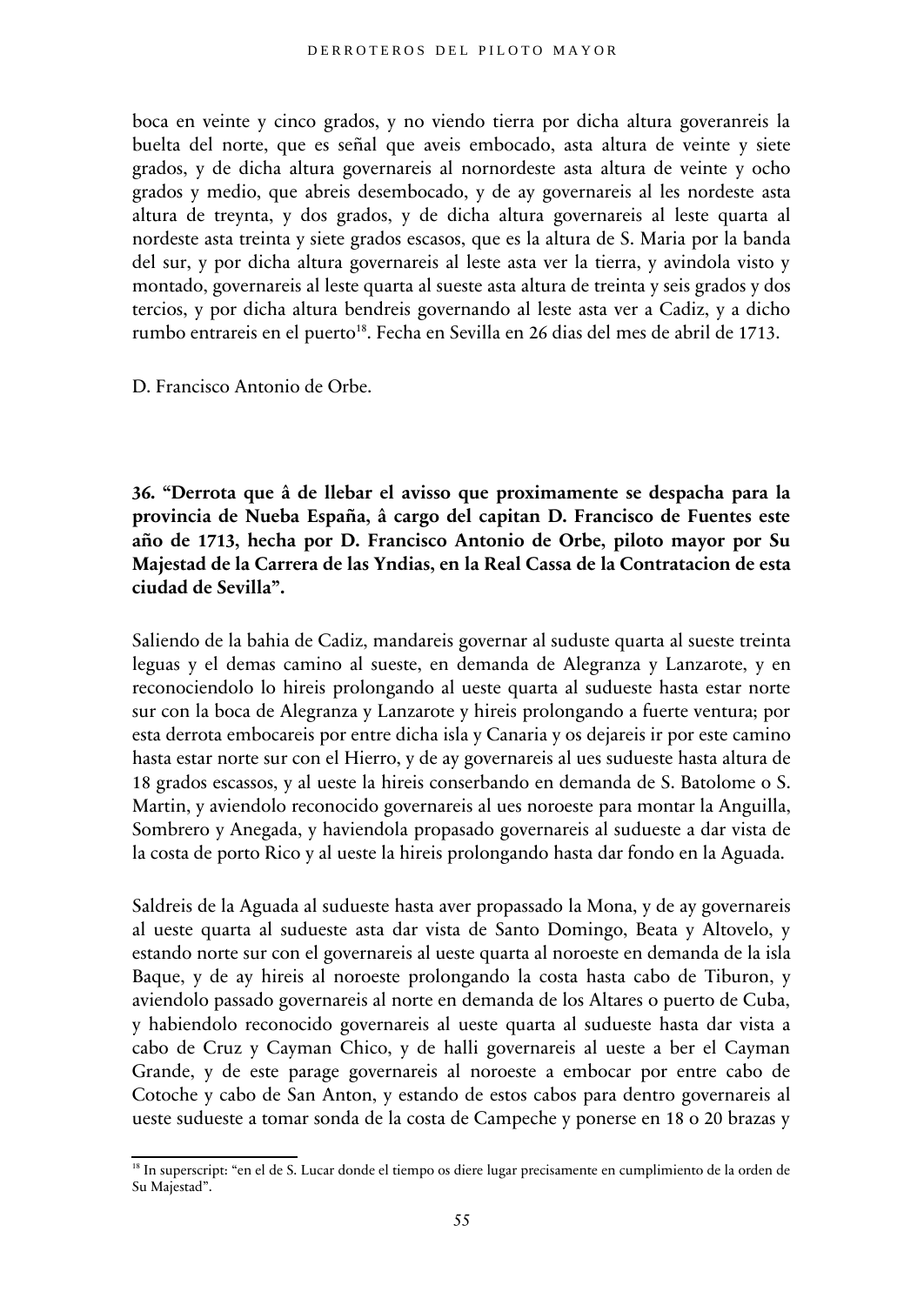altura de 21 grados y dos tercios; por este fondo governareis al ueste y si multiplicareis fondo a la quarta del sudueste, a embocar por entre Triangulo y ysla de Arenas, y en estando desembocado y perdido el fondo governareis al ues sudueste en demanda de punta Delgada y tierras de Villa Rica y os atracareis a ella, y de ay al sur bendreis al puerto de San Joan de Lua, donde marcandoos por la tierra entrareis y dareis fondo.

Saliendo de San Joan de Lua para San Cristobal de la Habana governareis al nordeste o al nor nordeste, donde el viento os diere lugar, y hireis a tomar la sonda de la costa de la Florida, que por esta derrota la tornareis en 27 grados y medio sobre la bahia del Espiritu Santo, y tomando sonda virareis la otra buelta al sueste o susueste, donde la briza os diere lugar, y os dejareis ir asta perder la sonda, y en perdiendola virareis la buelta de tierra y os dejareis ir hasta 20 brazas y bolbereis a virar, asta que os rinda el biento, y de esta manera boltegeando os dejareis ir prolongando la costa hasta 28 grados y medio, en donde hallareis 15 brazas de fondo, y si os llegareis hasta 8 o diez brazas vereis la tierra a raiz del agua, muy baja, con unos arboles que pareze que estan plantados en la mar, y en esta altura si tomareis 50 brazas de sonda estareis veinte y cinco leguas del cabo de Apalache para el ueste, y desde esta altura y sonda seguireis buestra derota en demanda de la sonda de la Tortuga, que esta en 25 grados, y si tomareis fondo de 30 o 20 brazas goveranareis al sur echando la sonda de rato en rato, y si disminuyreis fondo hireis buelta del sudueste para bolverlo a multiplicar, y en perdiendo fondo bolvereis al sur asta perderlo, desde donde governareis al sueste quarta al sur, en demanda de la Habana, en donde vereis el Morro, que es negro y redondo y tiene encima una fortaleza, que de la mar afuera, pareze un navio a la vela, y entrareis arrimandoos al Morro huyendo de la laja, y dareis fondo abante de la fortaleza nueba.

Saliendo del puerto de San Cristobal de la Habana la buelta de España, desembocareis con viento largo, governareis al nordeste en demanda de la Cabeza de los Martires, y siendo viento escasso barloventareis en la costa que con poca diligencia hireis para barlobento hasta estar norte sur con Pan de Matanzas, y de aqui al nor nordeste en demanda de la Cabeza de los Martires, que es el remate de la costa de nordeste sudueste, que es para dentro de canal, y aviendola reconocido governareis al nordeste quarta al norte hasta altura de 28 grados y medio, y de aqui al nordeste quarta al leste asta altura de 37 grados o 40 grados, y por los 40 hireis a ver el Cuerbo y os dejareis ir al leste hasta ponerse noroeste sueste con el cabo de S. Bizente y lo buscareis por dicho rumbo, y si estando en su altura no lo viereis, hireis al leste hasta verlo, y de dicho cabo governareis al leste quarta al sueste asta 37 grados, de donde governareis al leste en demanda del cabo de Santa María, San Bizente, San Lucar o Cadiz, en donde entrareis y dareis fondo. Fecho en Sevilla en la Real Casa de la Contratacion en 8 de junio del 1713.

D. Francisco Antonio del Orbe.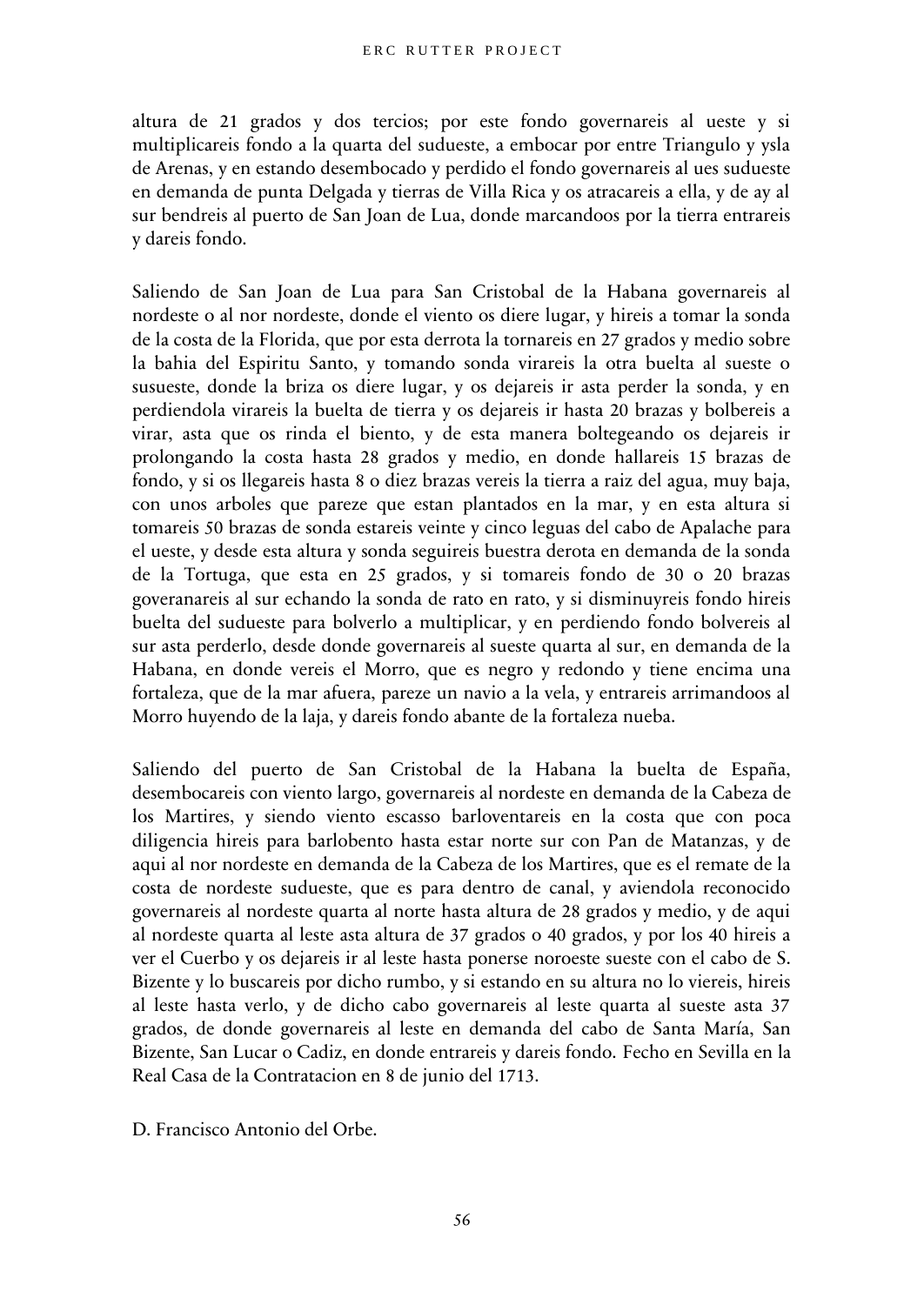#### **37. Untitled rutter of 1715.**

Saliendo de esta vahia de Cadiz, mandareis governar al sudueste quarta al sueste treinta leguas, y el demas camino al sueste en demanda de Alegranza y Lanzarote, y en reconociendolo lo yreis prolongando al ueste quarta al sudueste, hasta estar norte sur con la boca de Alegranza y Lanzarote y ireis prolongando a fuerte ventura; por esta derrota embocareis por entre dicha isla y Canaria y os dejareis por este camino hasta estar norte sur con el Hierro, y de ay governareis al ues sudueste hasta altura de diez y ocho grados escasos, y al ueste lo yreis conserbando en demanda de San Bartolome o San Martin, y haviendolo reconocido governareis al ues noroeste para montar el Anguilla, Sombrero y Anegada, y haviendola propasado governareis al sudueste a dar vista de la costa de puerto Rico, y al ueste la yreis prolongando hasta dar fondo en la Aguada, donde entregareis los pliegos que segun partida de tebo fuesen dirigidos para alli.

Saldreis de la Aguada al sudueste hasta haber propasado la Mona, y de ay governareis al ueste quarta al sudueste hasta dar vista de Santo Domingo, Beata, y Alto Velo, y estando norte sur con el goveranreis al ueste quarta al nordeste en demanda de isla Baque, y de ay yreis al noroeste prolongando la costa hasta cavo de Tiburon, y haviendolo pasado governareis al norte en demanda de los Altares o puerto de Cuba, y haviendolo reconocido governareis al ueste quarta al sudueste hasta dar vista a cabo de Cruz y Cayman Chico, y de alli goveranreis al ueste a ver el Cayman Grande, y de este parage governareis al nordeste a embocar por entre cabo de Cotoche y Cabo de San Anton, y estando de estos cavos para adentro governareis al ueste sudueste a tomar sonda de la costa de Campeche y ponerse en diez y ocho o veinte brazas y altura de veinte y un grados y dos tercios; por este fondo governareis al ueste, y si multiplicareis fondo a la quarta del sudueste a embocar por entre Triangulo y isla de Arenas, y en estando desembocado y perdido el fondo, governareis al ues sudueste en demanda de punta Delgada y tierra de Villarica y os atracareis a ella, y de ay al sur vendreis al puerto de San Juan de Lua donde, marcandoos por la tierra, entrareis y dareis fondo y entregareis los pliegos de su majestad que para alli se dirigieron conforme el [...].

Saliendo de San Juan de Ulua para San Cristobal de la Havana, governareis al nordeste o al nor nordeste, donde el viento os diere lugar, y yreis a tomar la sonda de la costa de la Florida, que por esta derrota la tomareis en veinte y siete grados y medio sobre la vahia del Espiritu Santo, y tomando sonda virareis la otra buelta al sueste o susueste, donde la brisa os diere lugar, y os dejareis yr hasta perder la sonda, y em perdiendola virareis la buelta de tierra y os dejareis yr hasta veinte braças, y bolvereis a virar hasta que os rinda el viento, y de esta manera boltejeando os dejareis yr prolongando la costa hasta veinte y ocho grados y medio, en donde hallareis quinze brazas de fondo, y si os llegareis hasta ocho o diez brazas vereis la tierra a rrais del agua, muy baja, con unos arboles que pareze que estan plantados en la mar, y en esta altura si tomareis cinquenta brazas de sonda estareis veinte y cinco leguas del cabo de Apalache para el ueste, y desde esta altura y sonda seguireis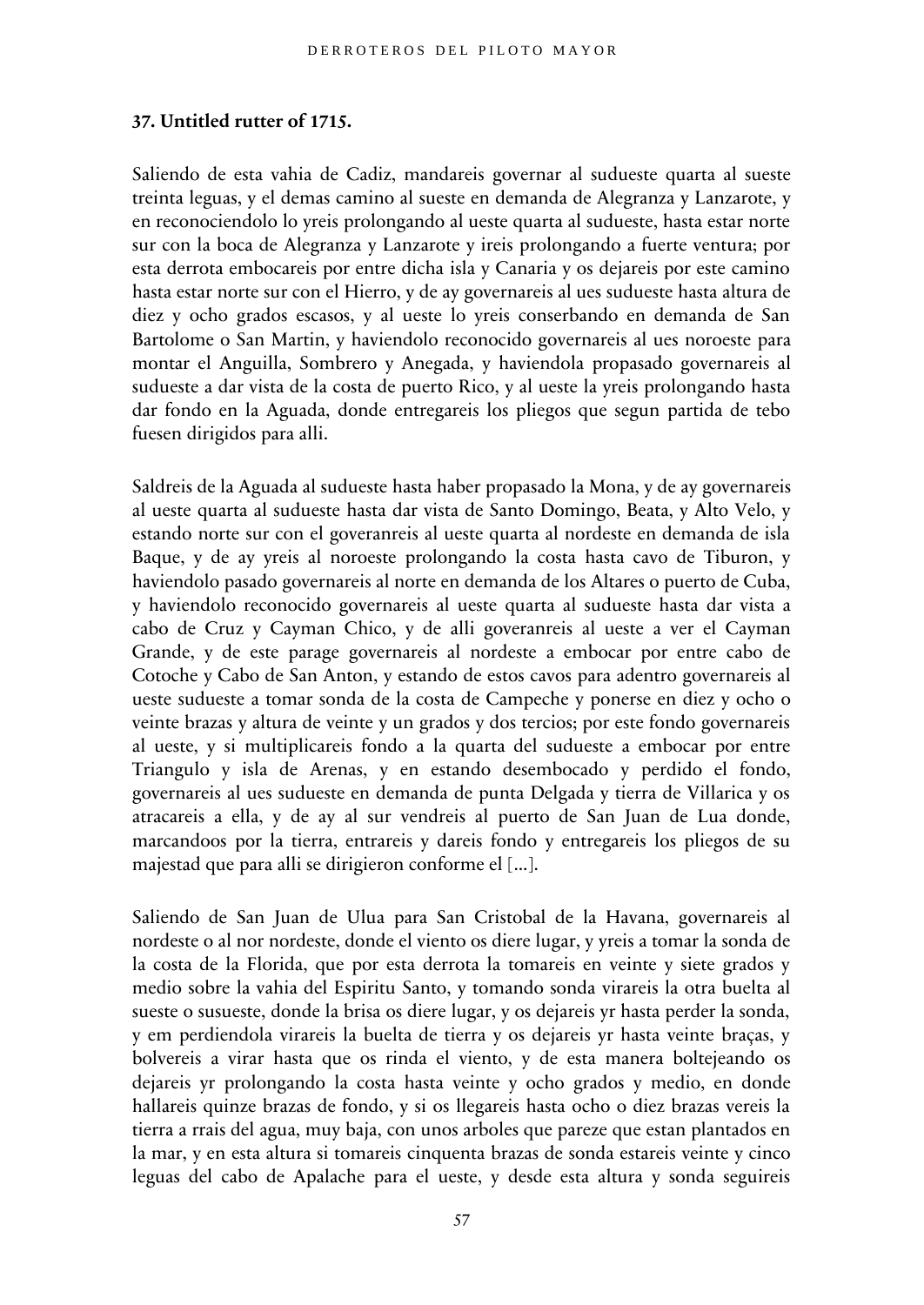buestra derrota en demanda de la sonda de la Tortuga, que esta en veinte y cinco grados, y si tomareis fondo de treinta o quarenta brazas governareis al sur, hechando la sonda de rato en rato, y si disminuyereis fondo yreis buelta del sudueste para bolverlo a multiplicar y en perdiendo fondo volvereis al sur hasta perderlo, desde donde governareis al sueste quarta al sur en demanda de la Havana, en donde vereis el Morro que es negro y redondo, y tiene ensima una fortaleza, que de la mar afuera, pareze un navio a la vela, y entrareis arrimandoos al Morro huyendo de la laja, y dareis fondo abante de la fortaleza nueva.

Saliendo del puerto de San Cristobal de la Havana la vuelta de España, si disembocareis con viento largo, governareis al nordeste en demanda de la Cavesa de los Martires y siendo el viento escaso, barloventeareis en la costa que con poca diligencia yreis para barlovento hasta estar norte sur con Pan de Matanzas, y de aqui al nor nordeste en demanda de la Cavesa de los Martires, que es el remate de la costa de nordeste sudueste que es para dentro de canal, y haviendola reconocido governareis al nordeste quarta al norte hasta altura de veinte y ocho grados y medio, y de aqui al nordeste quarta al leste hasta altura de treinta y siete grados o quarenta, y por los quarenta a ver el Cuerbo y os dejareis yr al leste hasta ponerse noroeste sueste con el cabo de S. Vicente y lo buscareis por dicho rumbo y, si estando en su altura no lo viereis, yreis al leste hasta verlo y de dicho cavo governareis al leste quarta al sueste hasta treinta y siete grados, de donde governareis al leste en demanda del cabo de Santa Maria, San Vicente, San lucar o Cadiz, donde entrareis y dareis fondo (segun el tiempo os diere lugar), precisamente en cumplimiento de lo que su majestad se a servido ordenar.

Y por lo que combiene llegueis con toda brevedad a los referidos puertos y bolvais con la misma, se os manda pena de la vida, no entreis en otro alguno desde que saliereis de la vahia de esta ciudad de Cadiz y vuelta a ella, y se os encarga que en el discurso del viage lleveis mucho cuidado en descubrir la mar y navios que andubieren en ella, llevando de ordinario para este efecto un marinero en el tope, y en amaneciendo amaynareis las velas, y no haviendo navios de que rezelaros, seguireis buestro viage; y haviendolos hareis diligencia para apartaros de ellos, y la misma haveis de hazer antes de anochecer, sin dejar que os reconoscan y si (lo que Dios no permita) cayeredes en manos de algun corsario, hechareis todos los pliegos y despachos que llevais o tragereis al agua, poniendoles peso bastante para que se vayan a fondo, y siempre direis que bais con mercadorias a las Indias o venis con ellas, y no con despachos de Su Majestad.

Todo lo qual hareis y cumplireis con el cuidado y diligencia que de buestras personas se fia, por lo mucho que combiene al servicio de su majestad llegueis y bolvais con toda brevedad. Cadiz.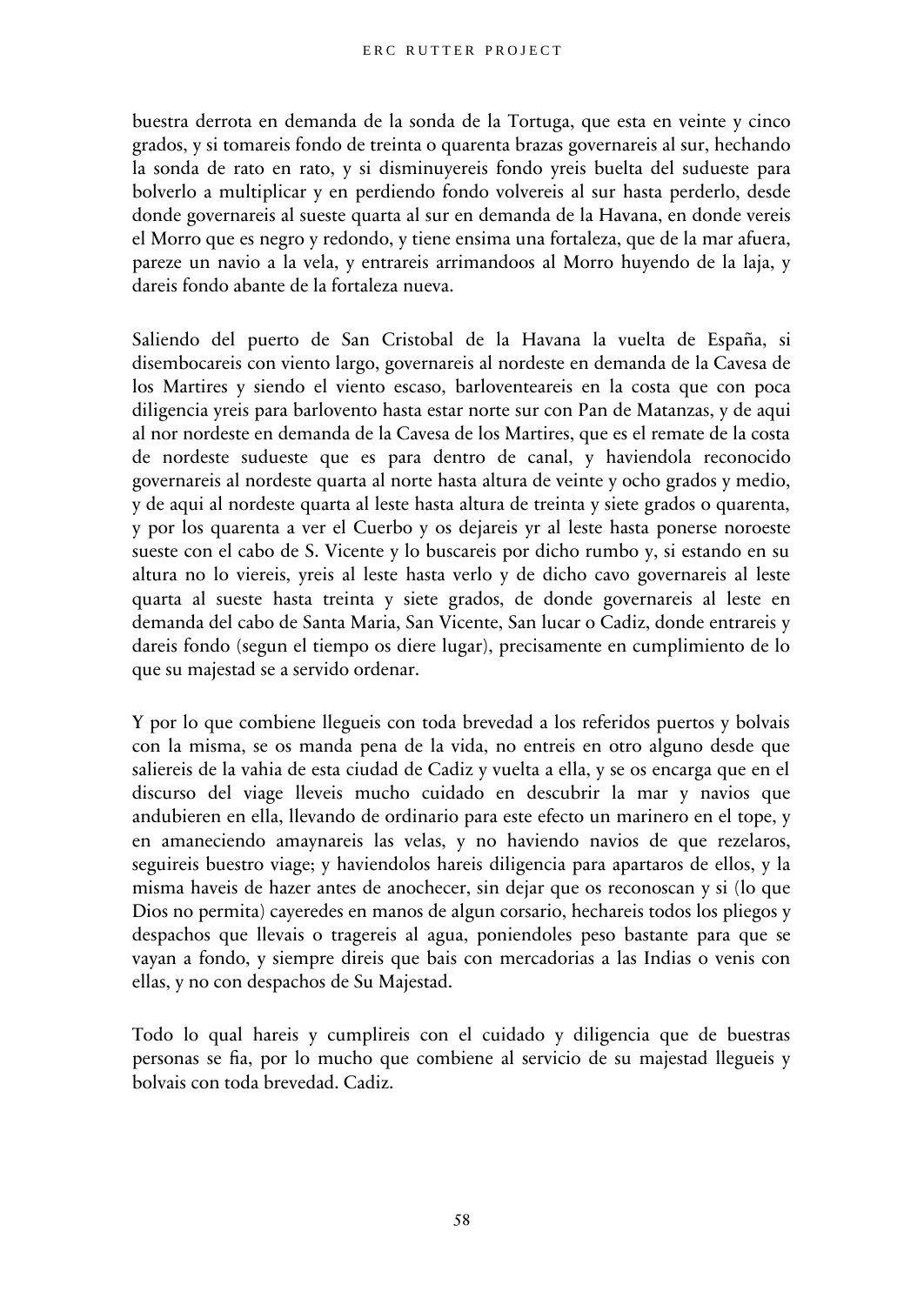#### **38. Untitled rutter of 1715.**

Saliendo de la bahia de la ciudad de Cadiz gobernareis al sudueste, y las guinadas a la cuarta del ueste, a reconocer Alegranza y Lanzarote, y por esta derrota yreis prolongando a fuerte bentura, y enbocareis por entre dicha ysla y Canaria al sudueste asta ver propasado la ysla de Fierro, y de alli gobernareis al ueste quarta al sudueste asta poneros en altura de 18 grados escasos, y de este paraje gobernareis al ueste en demanda de San Bartolome o San Martin, y abiendola reconocido gobernareis al ues noroeste para montar la Anguilla, Sombrero y Anegada, y en propasandola gobernareis al sudueste en demanda de la costa de Puerto Rrico = y al ueste os yreis prolongando asta dar fondo en la Aguada = Saliendo de la Aguada gobernareis al sudueste para pasar entre Puerto Rrico y Santo Domingo asta montar la Mona, y de aqui yreis gobernando al ueste quarta al sudueste en demanda de la Beata y Alto Belo, y aviendole rreconozido gobernareis al ues sudueste para dar rresguardo a ysla de Vaque, y de ay al ues noroeste en demanda de cabo de Tiburon, y aviendolo pasado gobernareis al norte en demanda de los Altares, o puerto de Cuba (en donde entrareis), y de ay yreis gobernando al ueste quarta al suduste en demanda de cabo de Cruz y Cayman Chico, y de alli al ueste aver el Cayman Grande, y aviendolo rreconozido gobernareis al ues noroeste a embocar por entre el cabo de San Anton y cabo de Cotoche, y estando otros dos cabos para dentro gobernareis al ues sudueste a tomar sonda de la costa de Campeche, asta poneros en 18 o beinte brazas de agua y 21 grados y dos tercios de altura, y por esta sonda y altura gobernareis al ueste asta multiplicar fondo, y por esta derrota yreis a desembocar por entre el Triangulo y isla de Arenas, y estando desembocado y perdido el fondo, gobernareis al ues sudueste en demanda de punta Delgada y tierras de la Villa Rrica, y aviendolas reconozido entrareis en el puerto de la Bera Cruz donde dareis fondo.

Saliendo del puerto de la Veracruz, que esta en 19 grados y 15 minutos, en demanda del puerto de Abana, mandareis gobernar por fuera de la sonda al nordeste, asta que os pongais en 25 grados, y de alli yreis governando a leste asta que tomeis sonda de la Tortuga, y de alli gobernareis al sur quarta del sueste en busca de la Habana, con reserba de las corrientes, y abiendolo visto entrareis camino del sur dando resguardo a la Laja.

Saliendo del puerto de la Habana en demanda de la habadía[sic] de Cadiz, gobernareis al nordeste en busca de la canal de Bahama, que esta su prinzipio de la boca en 25 grados, y no viendo tierra por dicha altura, yreis la buelta del norte, que es señal que abeis embocado, y por dicha derrota gobernareis asta altura de 27 grados, de donde gobernareis al nor nordeste asta altura de 28 grados y medio que abreis desembocado, y de ay gobernareis al les nordeste asta altura de 32 grados y de dicha altura gobernareis al leste quarta al nordeste asta 37 grados escasos, que es la altura de Santa Maria, por la banda del sur, y por dicha altura gobernareis al leste asta ver la tierra, y aviendola montado gobernareis al leste quarta al suoeste [sic] asta altura de 36 grados y quarenta minutos, y por dicha altura gobernareis al leste asta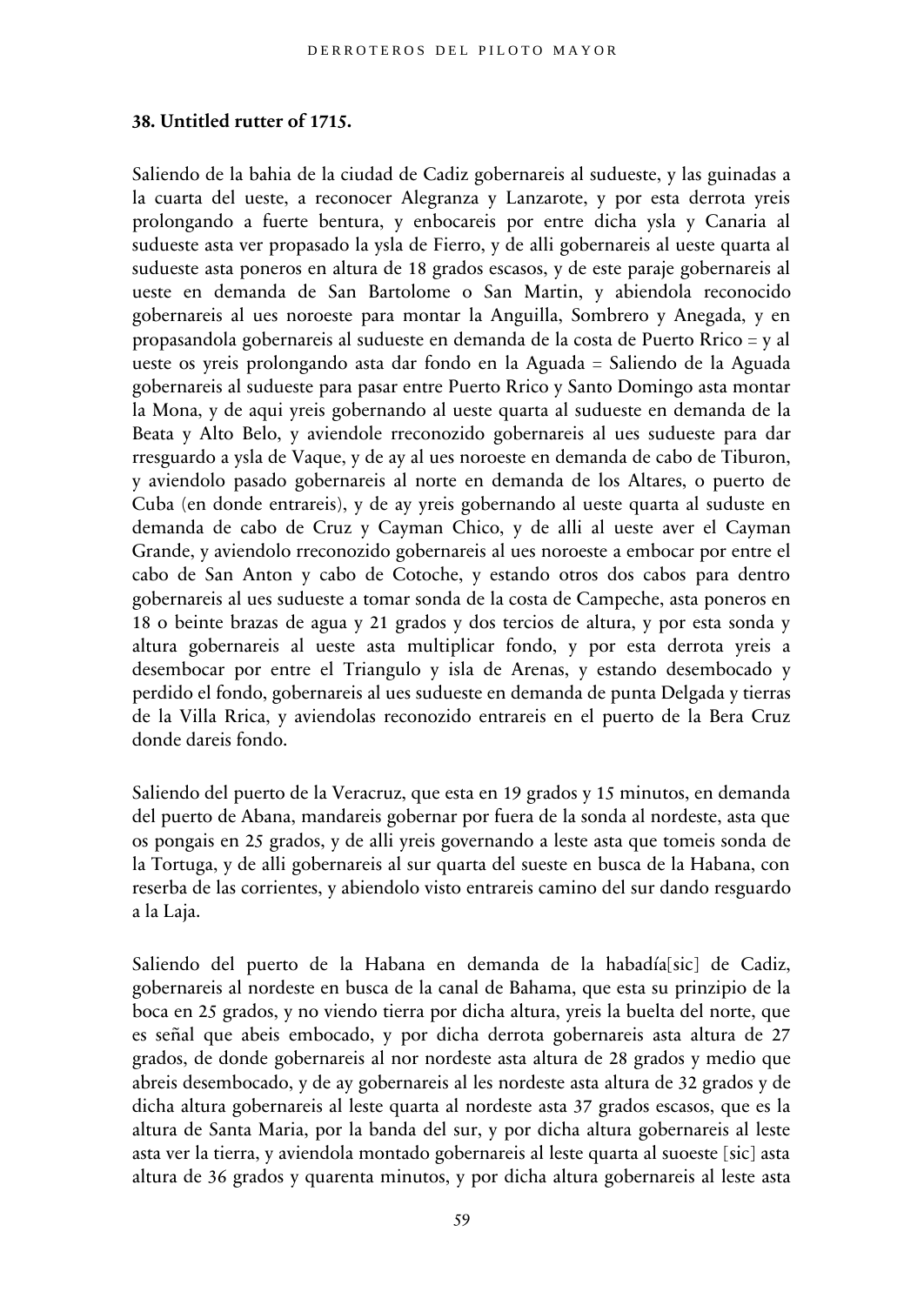ver a Cadiz, en donde entrareis y dareis fondo. Fecha en Sevilla en 28 de diciembre de este año de 1715.

D. Francisco Antonio de Orbe.

#### **39. Untitled rutter of 1716.**

Saliendo de la bahia de Cadiz, mandareis gobernar al sudueste, las guinadas para el oeste, hasta poneros norte sur con cabo de Cantil, de donde gobernareis al sudueste quarta al oeste hasta poneros nordeste sudueste con punta de Naga, y al sudueste la hireis a buscar, y aviendola visto embocareis por entre Tenerife y la Gran Canaria, y aviendolos montado os dejareis ir al sudueste hasta andar 30 leguas por huir de las calmas de dichas yslas, de donde gobernareis al oeste sudueste hasta altura de 25 grados, y de dicha altura gobernareis al oeste quarta al sudueste hasta altura de 18 grados y 10 minutos, y de dicha altura al oeste en demanda de San Bartolome y San Martin, y aviendolos visto gobernareis al norueste hasta andar 15 leguas, de donde gobernareis al oeste hasta andar 20 leguas para zafar del Sombrero y la Anegada, y aviendolas andado gobernareis al oeste sudueste en demanda de la Cabeza de San Juan, perlongando la costa hasta dar vista a Puerto Rico en donde entrareis y dareis fondo.

Saliendo de San Juan de Puerto Rico en demadna de San Cristobal de la Habana, hireis perlongando la costa hasta la punta de la Aguada, de donde gobernareis al sudueste quarta del oeste hasta zafar la punta de San Francisco, de donde gobernareis al sudueste hasta dar vista a la Mona y el Monico, y aviendolos montado y estando en altura de 17 grados y 40 minutos, gobernareis al oeste en demanda de Altobelo, y aviendolo visto gobernareis al oeste quarta al norueste en demanda de ysla Baca, y aviendola montado hireis perlongando la costa hasta cabo de Tiburon, de donde gobernareis al norueste en demanda de las Sierras de Jarquino en la ysla de Cuba, y aviendolas visto hireis perlongando la costa hasta cabo de Cruz, y estando con dicho cabo de 4 a 5 leguas a la mar, gobernareis al oeste en demanda de los Caymanes Chicos, que estan en altura de 19 grados y 22 minutos, y aviendolos montado gobernareis al oest norueste en demanda de cabo de Corrientes, y aviendolo visto hireis perlongando la costa hasta cabo de San Anton, y aviendolo montado gobernareis al norte o nornordeste y, donde el viento diere lugar, hasta altura de 25 grados escasos, y de ay gobernareis al leste en demanda de la sonda de las Tortugas, y aviendola tomado de 50 brazas gobernareis al susueste en demanda del puerto de la Habana, y aviendolo visto entrareis y dareis fondo.

Saliendo del puerto de la Habana en demanda del puerto de la Beracruz, os desviareis 10 o 12 leguas de la costa y hireis la buelta del oeste hasta estar norte sur con cabo de San Anton, y de dicho norte sur gobernareis al oeste quarta del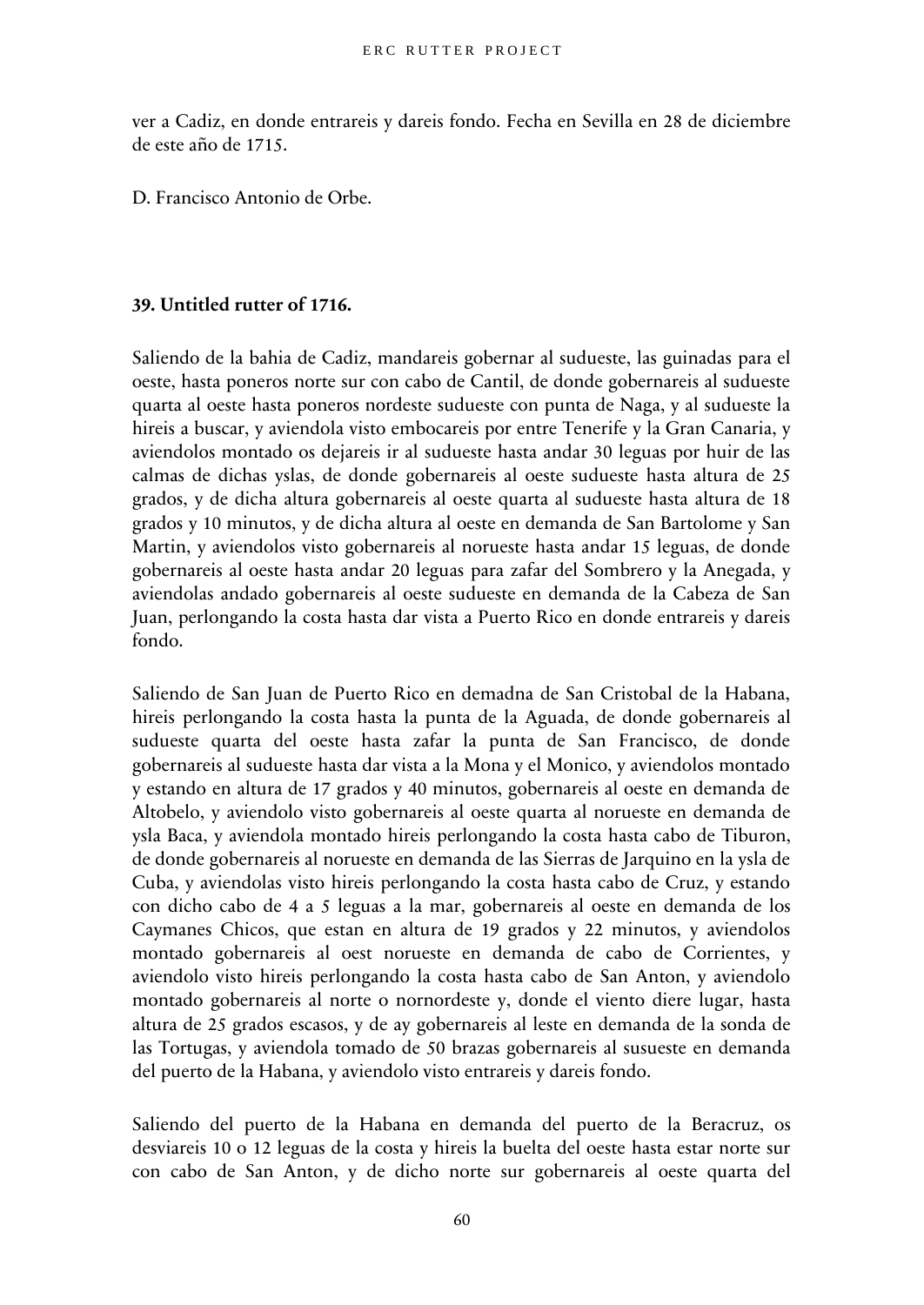sudueste, en demanda de la sonda del Alacran, y aviendola tomado procurareis poneros en 18 o 20 brazas y altura de 21 grados y medio, y por esta altura y fondo hireis a desembocar por entre el Triangulo y isla de Arenas, y aviendo desembocado gobernareis al oes sudueste en demanda de punta Delgada y sierras de Villa Rica, y aviendolas reconocido gobernareis al susueste en demanda de San Juan de Lua, donde entrareis y dareis fondo.

Saliendo de la Veracruz para la Habana gobernareis al nordeste hasta altura de 27 grados, y de ay al les sueste en demanda de la sonda de las Tortugas, y si fuere tiempo de verano: luego que llegueis a los 24 grados y 40 minutos, gobernareis al leste en demanda de dicha sonda, y aviendola tomado virareis la buelta del susueste en busca del puerto de la Habana, y aviendolo visto entrareis camino del sur dando resguardo a la Laja.

Saliendo del puerto de la Habana en demanda de la bahia de Cadiz para la boca de canal, hireis boltegeando con la brisa hasta poneros norte sur con el puerto de Matanzas, y de ay al norte o nornordeste hasta poneros leste oeste con la Cabeza de los Martires, que esta en altura de 25 grados, de donde mantendreis la derrota del nor nordeste hasta altura de 29 grados, que estareis desembocado, de donde gobernareis al nordeste hasta altura de 31 grados, y de dicha altura gobernareis al les nordeste hasta altura de 33 grados, y de dicha altura gobernareis al leste, quarta al nordeste hasta altura de 37 grados, y de dicha altura gobernareis al leste en demanda de la ysla de Santa Maria, y aviendola montado gobernareis al leste en demanda del cabo de San Bizante, y aviendolo visto gobernareis al les sueste en demanda de la bahia de Cadiz, y aviendola reconocido entrareis para dentro dando resguardo a las Puercas y Diamante, asi lo siento. Sevilla y julio 12 de 1716.

D. Francisco Antonio de Orbe.

## **40. "Derrota que ha de executar el nabio nombrado Nuestra Señora Aranzazu, que de proximo esta para hazer viaje de avisso yente y viniente (con los reales pliegos de Su Majestad) a la probincia de Nueba España, a cargo de D. Bizente Calderon e Otayza". (1720)**

Saliendo de esta bahia de Cadiz, mandareis governar al sudueste y las guinadas al oeste a rreconozer Alegranza y Lanzarote, y por esta derrota hireis prolongando a fuerte bentura, y embocareis por entre dicha ysla y Gran Canaria al suduoeste, hasta propasar la ysla del Fierro, de donde governareis al oeste quarta al sudoeste asta poneros en altura de diez y ocho grados escassos: y de este paraxe governareis al oeste, en demanda de San Bartolome o San Martin, y reconocido governareis al oes noroeste para montar la Anguilla, Sombrero y Anegada, y en propasandolas governareis al suduoeste, en demanda de la costa de Puerto Rico, y al oeste os hireis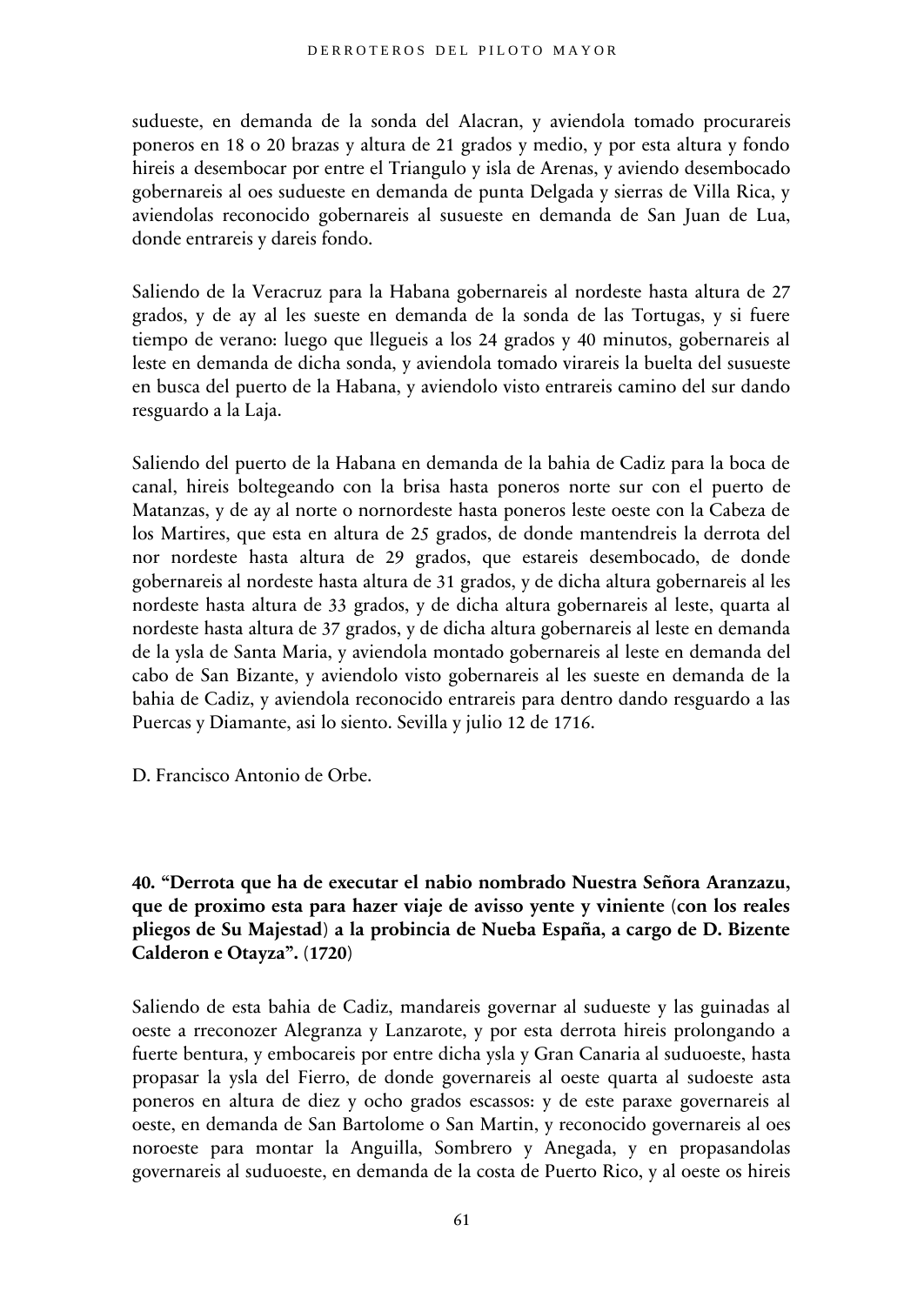prolongando hasta dar fondo en la Aguada. = Saliendo de la Aguada, governareis al suduoeste para pasar entre Puerto Rico y Santo Domingo hasta montar la Mona, de donde governareis al oeste quarta al suduoeste en demanda de la Beata y Alto Velo, y haviendolo reconocido governareis al oes suduoeste por dar resguardo a ysla de Baque, y de ay governareis al oes noroeste en demanda de cabo de Tiburon, y haviendo passado governareis al norte en demanda de los Altares o puerto de Cuba, de donde governareis al oeste quarta al suduoeste en demanda cabo de Cruz y Cayman Chico, y de alli al oeste a ver el Cayman Grande, y haviendolo reconocido governareis al oes noroeste a embocar por entre cabo de San Anton y Cabo de Cotoche, y estando de estos dos cabos para adentro governareis al oes suduoeste a tomar sonda de la costa de Campeche y os pondreis en diez y ocho o veynte brazas de agua y veinte y un grados y quarenta minutos de altura, y por esta sonda y altura governareis al oeste asta multiplicar fondo, y por esta derrota hireis a desembocar por entre el Triangulo y ysla de Arenas, y hallandoos desembocado y perdido el fondo, governareis al oes suduoeste en demanda de punta Delgada y sierras de Villa Rica, y haviendolas reconocido governareis al sur en demanda del puerto de la Beracruz, y haviendolo visto entrareis en el dando resguardo a lo que viereis por delante y dareis fondo.

Saliendo de la Vera Cruz, que esta en diez y nuebe grados y quince minutos de latitud, en demanda del puerto de la Abana por fuera de la sonda, governareis al nordeste hasta que os halleis en veynticinco grados, de donde hireis governando al leste hasta que tomeis la sonda de la Tortuga, y haviendola tomado governareis al sur quarta del sueste en vusca de la Abana, en donde entrareis dando resguardo a la Laja.

Saliendo del puerto de San Christobal de la Abana a desembocar viento largo, governareis al nordestte en demanda de la Cabeza de los Mártires, y siendo el viento escaso varlobenteareis en la costa que, con poca diligencia hireis para varlobento, hasta estar norte sur con Pan de Matanzas, y de aqui governareis al nornordeste en demanda de la Cabeza de los Martires, que es el remate de la costa de nordeste suduoeste que es para dentro de canal, y haviendolo reconocido governareis al nordeste quarta al norte, asta altura de veynte y nuebe grados, y de aqui al nordeste quarta al leste asta altura de treynta y siete o quarenta grados, y por la quarta hireis a ver el Cuerbo y os dexareis yr al lestte hasta que os pongais noroeste suste con el cabo de San Vizente, y lo yreis a buscar al dicho rumbo, y si estando en su altura no lo viereis, hireis al leste asta berlo y el cabo de Santa Maria, y para Cadiz governareis al leste quarta al sueste y, si estando en los treynta y siete grados no quisiereis yr a mas altura, governareis al leste en demanda de Santa Maria, cabo de San Bizente, de donde governareis al leste, guiñando para el sueste por los treynta y seis grados y quarenta minutos, a rreconocer a Nuestra Señora de Regla, bahia de Cadiz, en donde entrareis y dareis fondo. Fecha en esta Real Academia de Marina en diez de mayo de este presente año de 1720.

D. Francisco Antonio de Orbe.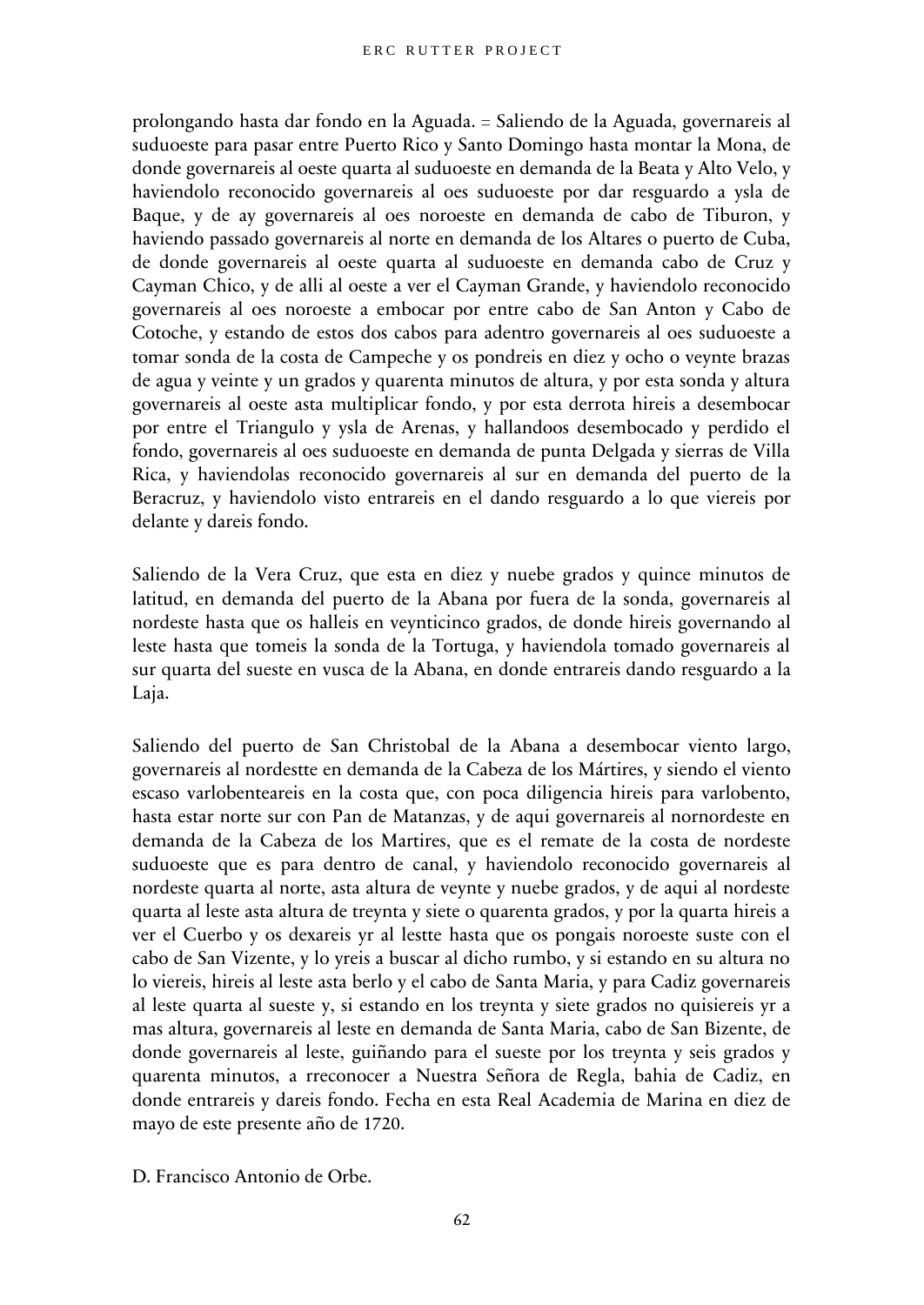# **41. "Derrota que ha de obserbar en su navegazion el avisso que bâ a Tierra Firme, â cargo del pilotto Pedro de Avila Naranjo en el paquebote nombrado Nuestra Señora del Rossario y San Antonio, a llevar los reales pliegos de Su Majestad". (1720)**

Saliendo de la bahia de Cadiz, que esta en 36 grados y 36 minutos, governareis la buelta del suduestte hasta dar bista a punta de Naga, ysla de Tenerife, que está en 28 grados y 30 minutos, y de ay embocareis por entre la Gran Canaria y dicha ysla de Tenerife, de donde governareis al sur hasta 27 grados, por caussa de las calmas de las yslas, de donde governareis al oes suduestte hastta altura de 18 grados, y de dicha altura governareis al oestte quarta del suduestte astta altura de 14 grados y 30 minutos, que es la de la Bocayna de Mataliron y la Dominica, y de ay governareis al oestte asta enbocar por entre dichas dos yslas, y aviendo enbocado governareis al oestte quarta al suduestte en busca del cavo de la Bela que está en altura de 12 grados y 6 minutos, y haviendolo visto governareis al oes sudueste en busca de punta de Canoa y de ay hireis costeando asta Bocachica, y entrareis en el puerto de Cartagena camino del suestte.

Saliendo del puerto de Cartajena en demanda del puerto de la Abana, haviendo montado la punta de Canoa, governareis al nornoruestte en demanda de la Vivora que esta en altura de 17 grados, y en zafandoos de ella governareis al norueste quartta del oestte hasta montar el Cayman Grande por la banda del sur, de donde governareis al noruestte hasta ber el cabo de Corrientes, y haviendolo vistto governareis al oestte quarta al noruestte hastta estar zafo del norte sur del cabo de San Antton, y de ay governareis al nordestte en vusca de las Tortugas que esttan en 25 grados, y haviendo cojido sonda virareis la buelta del susuestte en busca del puerto de la Havana, y haviendola vistto entrareis camino del sur, dando resguardo a la Laja.

Saliendo del puerto de la Havana en demanda de la bahia de Cadiz, governareis al nordestte en busca de la canal de Bahama, que esta su principio en 25 grados, y no biendo tierra por dicha altura governareis la buelta del nortte, que es señal que aveis enbocado, y por dicha derrotta governareis hasta altura de 27 grados, de donde governareis al nornordestte hasta altura de 28 grados y 30 minutos que havreis desenbocado, y de ay governareis al lesnordestte hasta altura de 32 grados, y de dicha altura governareis al leste quarta al nordeste hasta 37 grados escassos, que es la altura de Santa Maria por la banda del sur, y por dicha altura governareis al lestte hasta ver la tierra, y haviendola montado governareis al lestte quarta al suestte hasta altura de 36 grados y 40 minutos, y por dicha altura gobernareis al leste hasta ver a Cadiz, en donde entrareis y dareis fondo. = Fecha en esta Real Academia de Marina Cadiz y septiembre 27 de 1720.

D. Francisco Antonio de Orbe.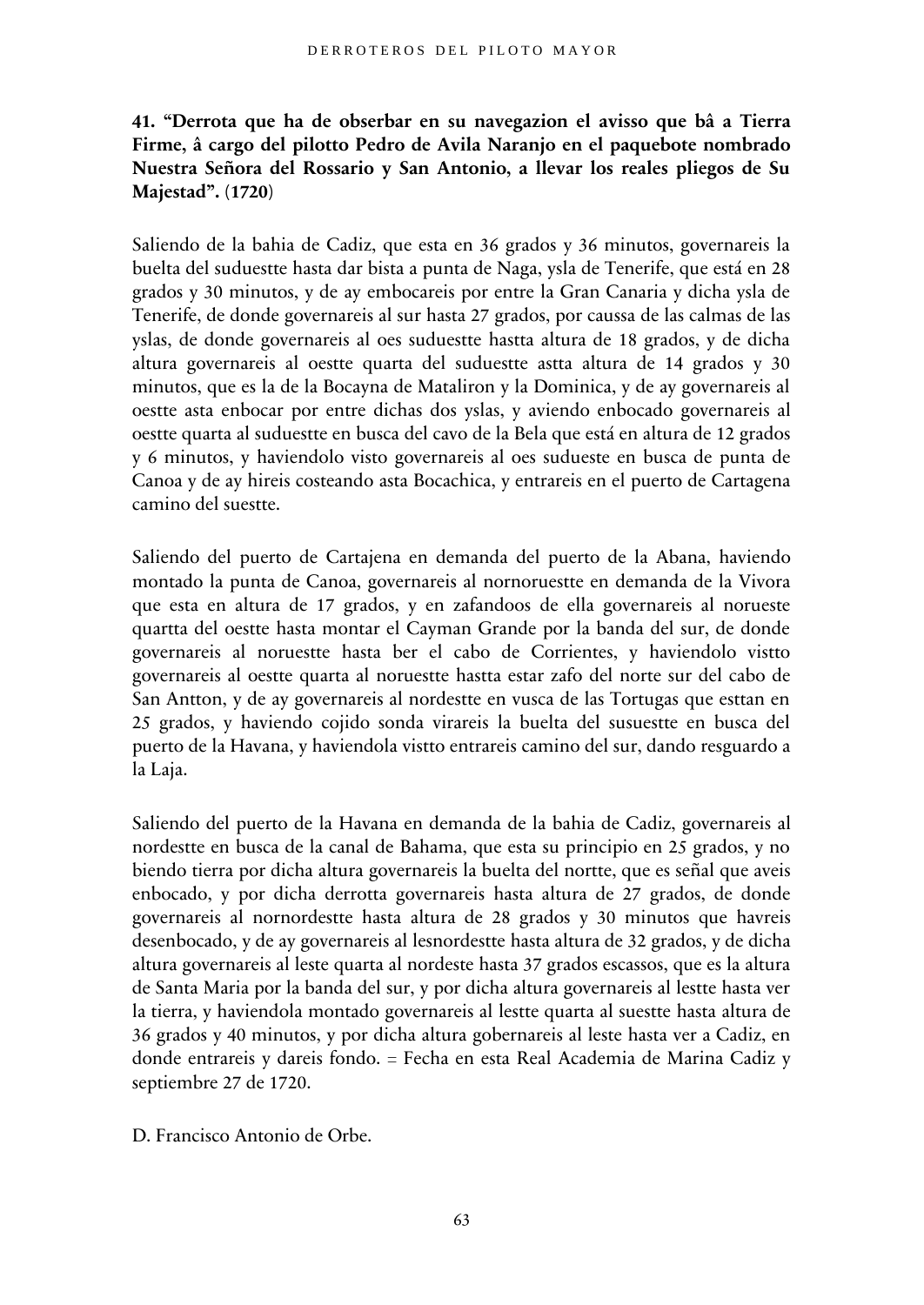#### <span id="page-63-0"></span>**4. Bibliographical References**

- Brendecke, Arndt*. Imperio e Información: Funciones Del Saber En El Dominio Colonial Español.* Madrid & Frankfurt: Iberoamericana & Vervuert, 2016*.*
- García Redondo, José María. *Cartografía e Imperio. El Padrón Real y la representación del Nuevo Mundo*. Madrid: Doce Calles, 2019.
- Pulido Rubio, José. *El piloto mayor de la Casa de la Contratación de Sevilla : pilotos mayores, catedráticos de cosmografía y cosmógrafos de la Casa de Contratación de Sevilla*. Sevilla: CSIC - Escuela de Estudios Hispano-Americanos (EEHA), 1950.
- Vallejo García-Hevia, Jose Maria. "Los Navíos de Aviso y los Correos Marítimos a Indias (1492-1898)". *Ivs Fvgit*, n. 7 (1998): 197–266.